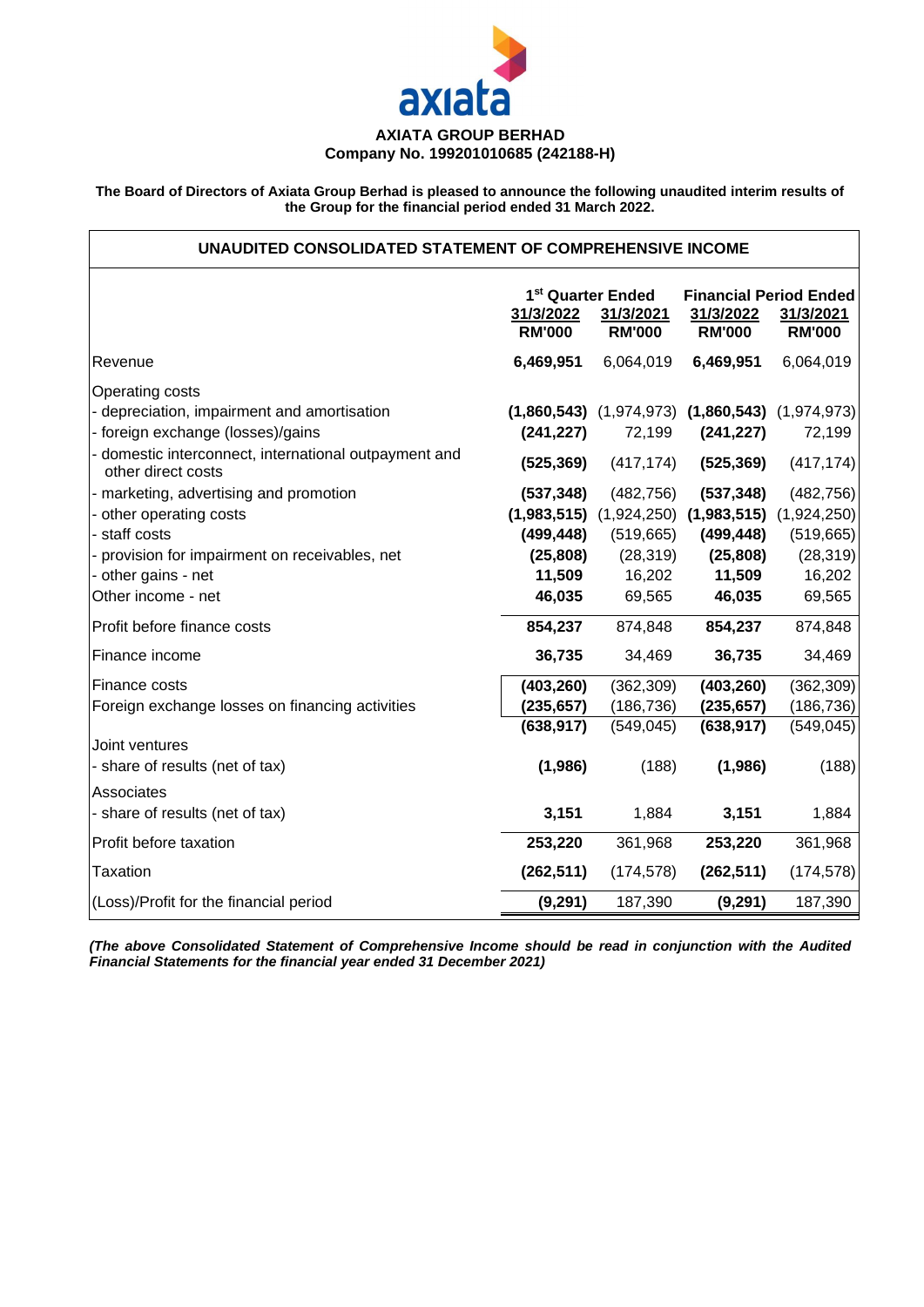

## **UNAUDITED CONSOLIDATED STATEMENT OF COMPREHENSIVE INCOME (CONTINUED)**

|                                                                                   | 1 <sup>st</sup> Quarter Ended<br>31/3/2022<br><b>RM'000</b> | 31/3/2021<br><b>RM'000</b> | <b>Financial Period Ended</b><br>31/3/2022<br><b>RM'000</b> | 31/3/2021<br><b>RM'000</b> |
|-----------------------------------------------------------------------------------|-------------------------------------------------------------|----------------------------|-------------------------------------------------------------|----------------------------|
| Other comprehensive (expense)/income (net of tax):                                |                                                             |                            |                                                             |                            |
| Items that will not be reclassified to profit or loss:                            |                                                             |                            |                                                             |                            |
| - actuarial gains on defined benefits plan (net of tax)                           | 2,259                                                       | 7,286                      | 2,259                                                       | 7,286                      |
| - fair value through other comprehensive income                                   | 4,554                                                       | 6,125                      | 4,554                                                       | 6,125                      |
| Items that may be reclassified subsequently to profit or<br>loss:                 |                                                             |                            |                                                             |                            |
| - currency translation differences                                                | (536, 576)                                                  | 292,695                    | (536, 576)                                                  | 292,695                    |
| - net cash flow hedge                                                             | (148, 795)                                                  | (22, 354)                  | (148, 795)                                                  | (22, 354)                  |
| - net cost of hedging                                                             | (8, 240)                                                    | (44,002)                   | (8, 240)                                                    | (44,002)                   |
| Other comprehensive (expense)/income for the<br>financial period (net of tax)     | (686, 798)                                                  | 239,750                    | (686, 798)                                                  | 239,750                    |
| Total comprehensive (expense)/income for the<br>financial period                  | (696,089)                                                   | 427,140                    | (696,089)                                                   | 427,140                    |
| (Loss)/Profit for the financial period attributable to:                           |                                                             |                            |                                                             |                            |
| - owners of the Company                                                           | (42, 974)                                                   | 75,560                     | (42, 974)                                                   | 75,560                     |
| - non-controlling interests                                                       | 33,683                                                      | 111,830                    | 33,683                                                      | 111,830                    |
|                                                                                   | (9, 291)                                                    | 187,390                    | (9, 291)                                                    | 187,390                    |
| Total comprehensive (expense)/income for the financial<br>period attributable to: |                                                             |                            |                                                             |                            |
| - owners of the Company                                                           | (645, 450)                                                  | 224,230                    | (645, 450)                                                  | 224,230                    |
| - non-controlling interests                                                       | (50, 639)                                                   | 202,910                    | (50, 639)                                                   | 202,910                    |
|                                                                                   | (696, 089)                                                  | 427,140                    | (696,089)                                                   | 427,140                    |
| Earnings Per Share (sen) (Part B, Note 12)                                        |                                                             |                            |                                                             |                            |
| - basic                                                                           | (0.5)                                                       | 0.8                        | (0.5)                                                       | 0.8                        |
| - diluted                                                                         | (0.5)                                                       | 0.8                        | (0.5)                                                       | 0.8                        |

*(The above Consolidated Statement of Comprehensive Income should be read in conjunction with the Audited Financial Statements for the financial year ended 31 December 2021)*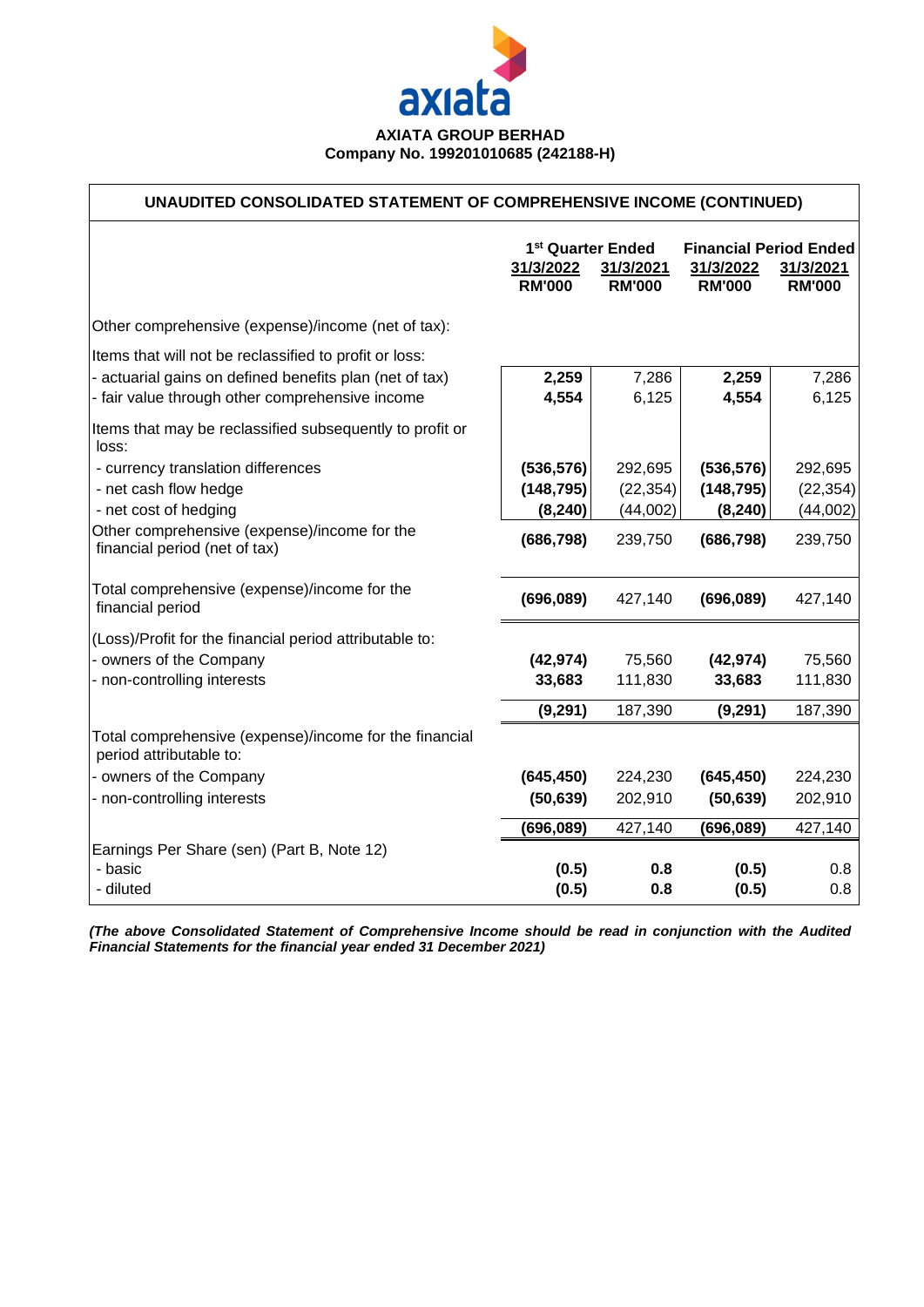

| <b>CONSOLIDATED STATEMENT OF FINANCIAL POSITION</b>                                                                                                                                                                              |                                                                                               |                                                                                              |  |  |  |  |  |
|----------------------------------------------------------------------------------------------------------------------------------------------------------------------------------------------------------------------------------|-----------------------------------------------------------------------------------------------|----------------------------------------------------------------------------------------------|--|--|--|--|--|
|                                                                                                                                                                                                                                  | 31/3/2022<br><b>RM'000</b><br><b>Unaudited</b>                                                | 31/12/2021<br><b>RM'000</b><br><b>Audited</b>                                                |  |  |  |  |  |
| CAPITAL AND RESERVES ATTRIBUTABLE TO OWNERS OF<br><b>THE COMPANY</b>                                                                                                                                                             |                                                                                               |                                                                                              |  |  |  |  |  |
| Share capital<br>Reserves                                                                                                                                                                                                        | 13,912,676<br>2,946,780                                                                       | 13,905,207<br>4,100,117                                                                      |  |  |  |  |  |
| Total equity attributable to owners of the Company<br>Non-controlling interests                                                                                                                                                  | 16,859,456<br>7,054,138                                                                       | 18,005,324<br>7,060,505                                                                      |  |  |  |  |  |
| <b>Total equity</b>                                                                                                                                                                                                              | 23,913,594                                                                                    | 25,065,829                                                                                   |  |  |  |  |  |
| <b>NON-CURRENT LIABILITIES</b>                                                                                                                                                                                                   |                                                                                               |                                                                                              |  |  |  |  |  |
| <b>Borrowings</b><br>Derivative financial instruments<br>Deferred income<br>Deferred gain on sale and leaseback assets<br>Trade and other payables<br>Lease liabilities<br>Provision for liabilities<br>Deferred tax liabilities | 14,395,775<br>192,038<br>239,175<br>276,779<br>1,165,227<br>8,297,747<br>761,056<br>1,403,428 | 14,819,079<br>91,162<br>260,360<br>307,754<br>1,116,080<br>8,412,149<br>747,795<br>1,377,516 |  |  |  |  |  |
| Total non-current liabilities                                                                                                                                                                                                    | 26,731,225                                                                                    | 27,131,895                                                                                   |  |  |  |  |  |
|                                                                                                                                                                                                                                  | 50,644,819                                                                                    | 52,197,724                                                                                   |  |  |  |  |  |
|                                                                                                                                                                                                                                  |                                                                                               |                                                                                              |  |  |  |  |  |

*(The above Consolidated Statement of Financial Position should be read in conjunction with the Audited Financial Statements for the financial year ended 31 December 2021)*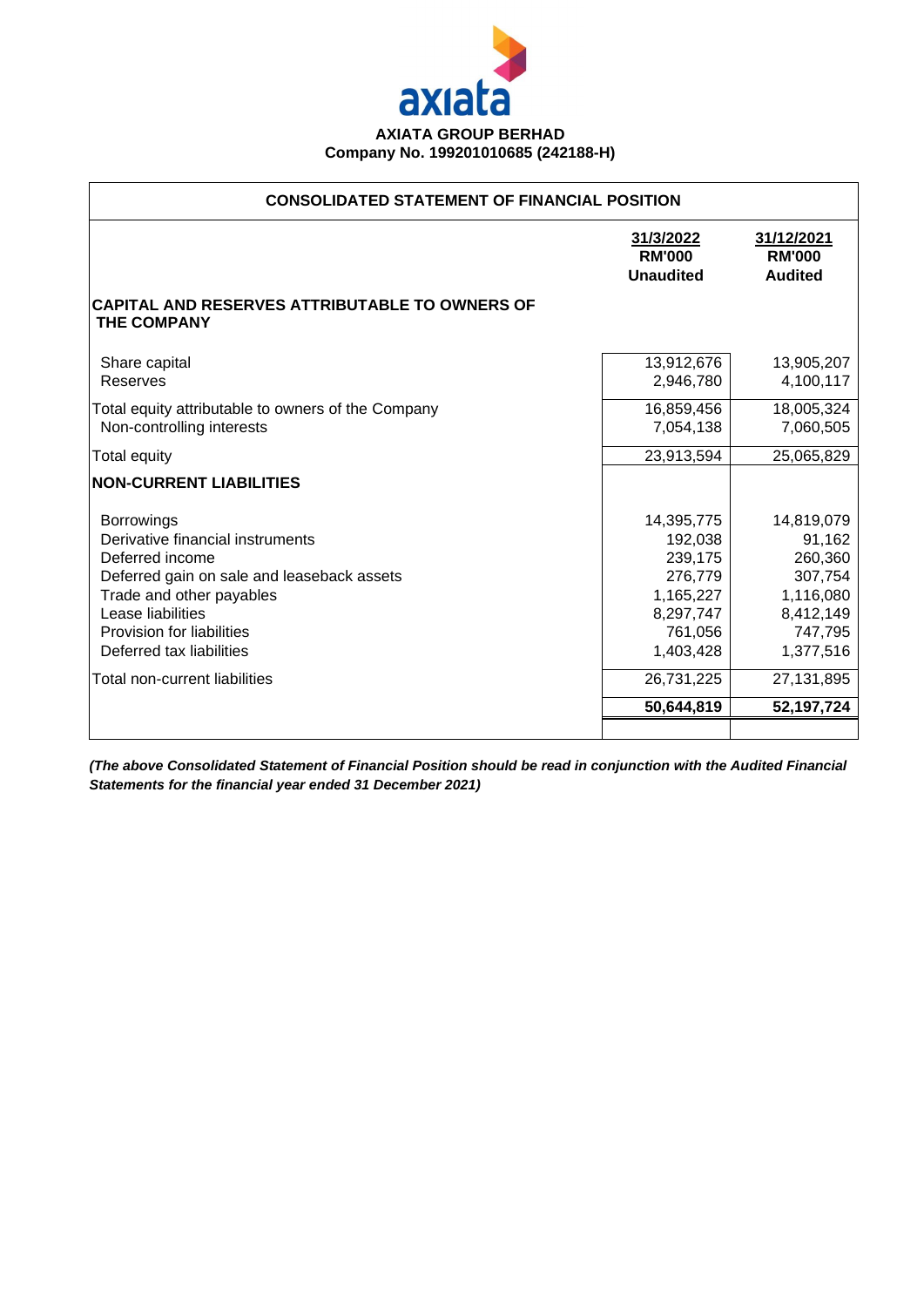

┑

 $\overline{1}$ 

| <b>CONSOLIDATED STATEMENT OF FINANCIAL POSITION (CONTINUED)</b>   |                                                |                                               |
|-------------------------------------------------------------------|------------------------------------------------|-----------------------------------------------|
|                                                                   | 31/3/2022<br><b>RM'000</b><br><b>Unaudited</b> | 31/12/2021<br><b>RM'000</b><br><b>Audited</b> |
| <b>NON-CURRENT ASSETS</b>                                         |                                                |                                               |
| Intangible assets                                                 | 21,444,783                                     | 21,722,687                                    |
| Contract cost assets                                              | 180,953                                        | 232,519                                       |
| Property, plant and equipment                                     | 26,060,724                                     | 26,975,288                                    |
| Right-of-use assets                                               | 9,210,735                                      | 8,983,213                                     |
| Joint ventures                                                    | 23,606                                         | 25,569                                        |
| Associates                                                        | 261,051                                        | 257,898                                       |
| Financial assets at fair value through other comprehensive income | 231,371                                        | 220,744                                       |
| Financial assets at fair value through profit or loss             | 4,518                                          | 5,678                                         |
| Derivative financial instruments                                  | 46,239                                         | 76,817                                        |
| Trade and other receivables                                       | 1,262,946                                      | 1,280,866                                     |
| Deferred tax assets                                               | 322,828                                        | 358,530                                       |
| Total non-current assets                                          | 59,049,754                                     | 60,139,809                                    |
| <b>CURRENT ASSETS</b>                                             |                                                |                                               |
| Inventories                                                       | 195,628                                        | 222,747                                       |
| Trade and other receivables                                       | 5,046,041                                      | 5,060,933                                     |
| Derivative financial instruments                                  | 651                                            | 121                                           |
| Financial assets at fair value through profit or loss             | 42                                             | 65                                            |
| Tax recoverable                                                   | 103,035                                        | 109,514                                       |
| Deposits, cash and bank balances                                  | 5,781,863                                      | 6,969,352                                     |
| Assets classified as held-for-sale                                | 46,912                                         | 47,889                                        |
|                                                                   | 11,174,172                                     | 12,410,621                                    |
| <b>LESS: CURRENT LIABILITIES</b>                                  |                                                |                                               |
| Trade and other payables                                          | 12,629,671                                     | 13,555,061                                    |
| Deferred gain on sale and leaseback assets                        | 123,902                                        | 123,902                                       |
| Deferred income                                                   | 11,023                                         | 3,609                                         |
| Lease liabilities                                                 | 1,881,956                                      | 1,758,846                                     |
| <b>Borrowings</b>                                                 | 4,266,935                                      | 4,231,416                                     |
| Derivative financial instruments                                  | 3,204                                          | 20,497                                        |
| <b>Current tax liabilities</b>                                    | 656,290                                        | 653,031                                       |
| Liabilities classified as held-for-sale                           | 6,126                                          | 6,344                                         |
| <b>Total current liabilities</b>                                  | 19,579,107                                     | 20,352,706                                    |
| Net current liabilities                                           | (8,404,935)                                    | (7,942,085)                                   |
|                                                                   | 50,644,819                                     | 52,197,724                                    |
| Net assets per share attributable to owners of the Company (sen)  | 184                                            | 196                                           |

*(The above Consolidated Statement of Financial Position should be read in conjunction with the Audited Financial Statements for the financial year ended 31 December 2021)*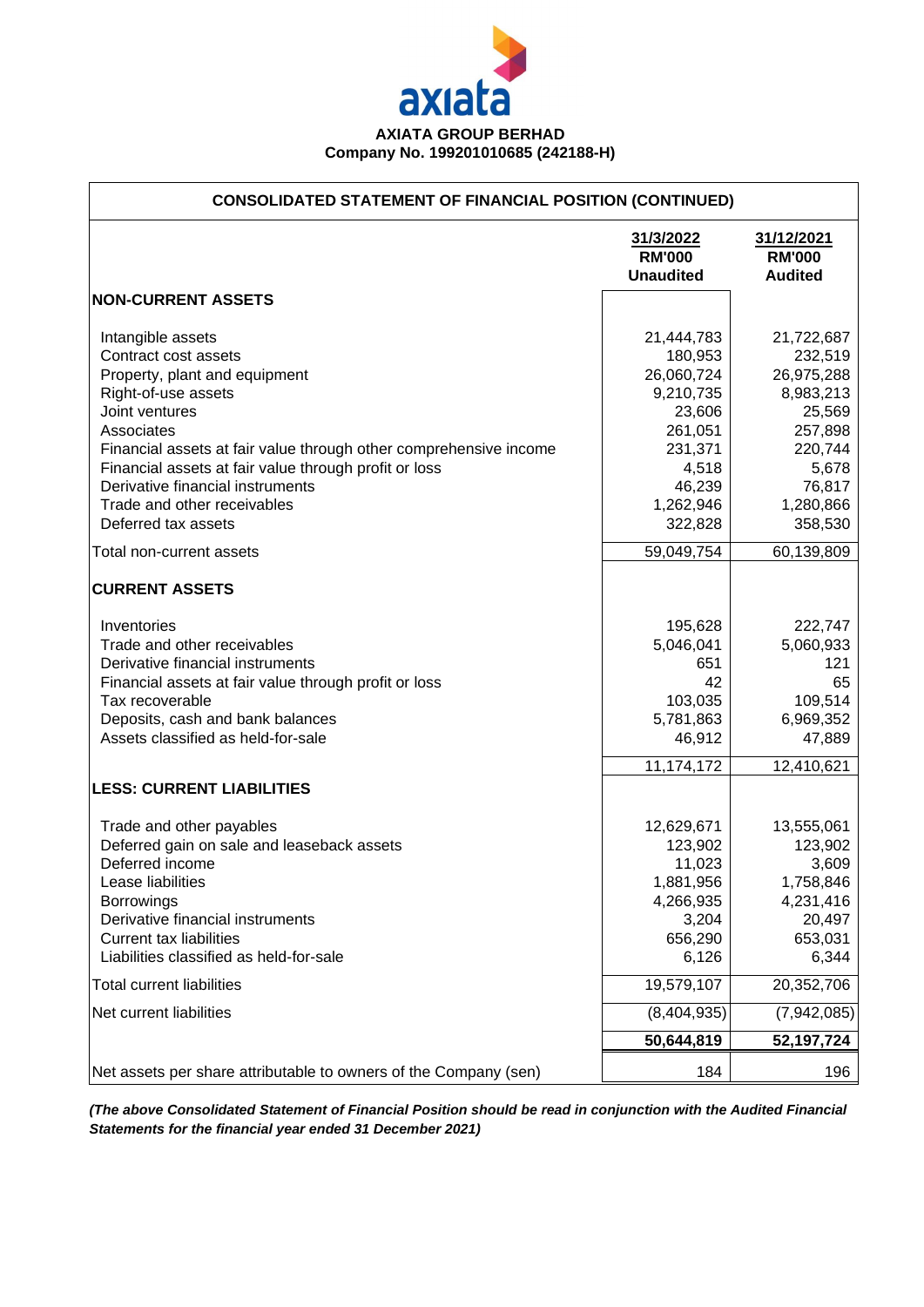

#### **UNAUDITED CONSOLIDATED STATEMENT OF CHANGES IN EQUITY**

|                                                                               | Attributable to equity holders of the Company |                         |                                               |                 |                             |               |               |                        |
|-------------------------------------------------------------------------------|-----------------------------------------------|-------------------------|-----------------------------------------------|-----------------|-----------------------------|---------------|---------------|------------------------|
|                                                                               | Share<br>capital                              | <b>Share</b><br>capital | <b>Currency</b><br>translation<br>differences | <b>Reserves</b> | <b>Retained</b><br>earnings | <b>Total</b>  | <b>NCI</b>    | <b>Total</b><br>equity |
|                                                                               | '000                                          | <b>RM'000</b>           | <b>RM'000</b>                                 | <b>RM'000</b>   | <b>RM'000</b>               | <b>RM'000</b> | <b>RM'000</b> | <b>RM'000</b>          |
| At 1 January 2022                                                             | 9,174,987                                     | 13,905,207              | (741, 705)                                    | (1,913,128)     | 6,754,950                   | 18,005,324    | 7,060,505     | 25,065,829             |
| (Loss)/Profit for the financial period                                        |                                               |                         |                                               |                 | (42, 974)                   | (42, 974)     | 33,683        | (9,291)                |
| Other comprehensive (expense)/income:<br>-Currency translation differences of |                                               |                         |                                               |                 |                             |               |               |                        |
| subsidiaries                                                                  |                                               |                         | (450, 841)                                    |                 |                             | (450, 841)    | (85, 735)     | (536, 576)             |
| -Net cash flow hedge                                                          |                                               |                         |                                               | (151, 282)      |                             | (151, 282)    | 2,487         | (148, 795)             |
| -Net cost of hedging                                                          |                                               |                         |                                               | (6, 296)        |                             | (6, 296)      | (1, 944)      | (8, 240)               |
| -Actuarial gains (net of tax)                                                 |                                               |                         |                                               | 1,389           |                             | 1,389         | 870           | 2,259                  |
| -Revaluation of financial assets at<br><b>FVTOCI</b>                          |                                               |                         |                                               | 4,554           |                             | 4,554         |               | 4,554                  |
| Total comprehensive expense                                                   |                                               |                         | (450, 841)                                    | (151, 635)      | (42, 974)                   | (645, 450)    | (50, 639)     | (696,089)              |
| Transactions with owners:                                                     |                                               |                         |                                               |                 |                             |               |               |                        |
| -Accretion of equity interest in subsidiaries                                 |                                               |                         |                                               |                 | 4                           | 4             | 3             | $\overline{7}$         |
| -New/additional investment in subsidiaries                                    |                                               |                         |                                               |                 |                             |               | 17,483        | 17,483                 |
| -Rights issue of subsidiaries                                                 |                                               |                         |                                               |                 |                             |               | 31,117        | 31,117                 |
| -Dividends declared to shareholders of the<br>Company                         |                                               |                         |                                               |                 | (504, 724)                  | (504, 724)    |               | (504, 724)             |
| -Dividends declared to NCI                                                    |                                               |                         |                                               |                 |                             |               | (4, 522)      | (4, 522)               |
| -Share-based compensation expense                                             |                                               |                         |                                               | 4,302           |                             | 4,302         | 191           | 4,493                  |
| -Transferred from share-based<br>payment reserve upon vesting                 | 1.817                                         | 7.469                   | $\overline{\phantom{a}}$                      | (7, 469)        |                             |               |               |                        |
| Total transactions with owners                                                | 1,817                                         | 7,469                   | ٠                                             | (3, 167)        | (504, 720)                  | (500, 418)    | 44,272        | (456, 146)             |
| At 31 March 2022                                                              | 9,176,804                                     | 13,912,676              | (1, 192, 546)                                 | (2,067,930)     | 6,207,256                   | 16,859,456    | 7,054,138     | 23,913,594             |

Non-controlling interests ("NCI") Fair value through other comprehensive income ("FVTOCI")

(The above Consolidated Statement of Changes in Equity should be read in conjunction with the Audited Financial *Statements for the financial year ended 31 December 2021)*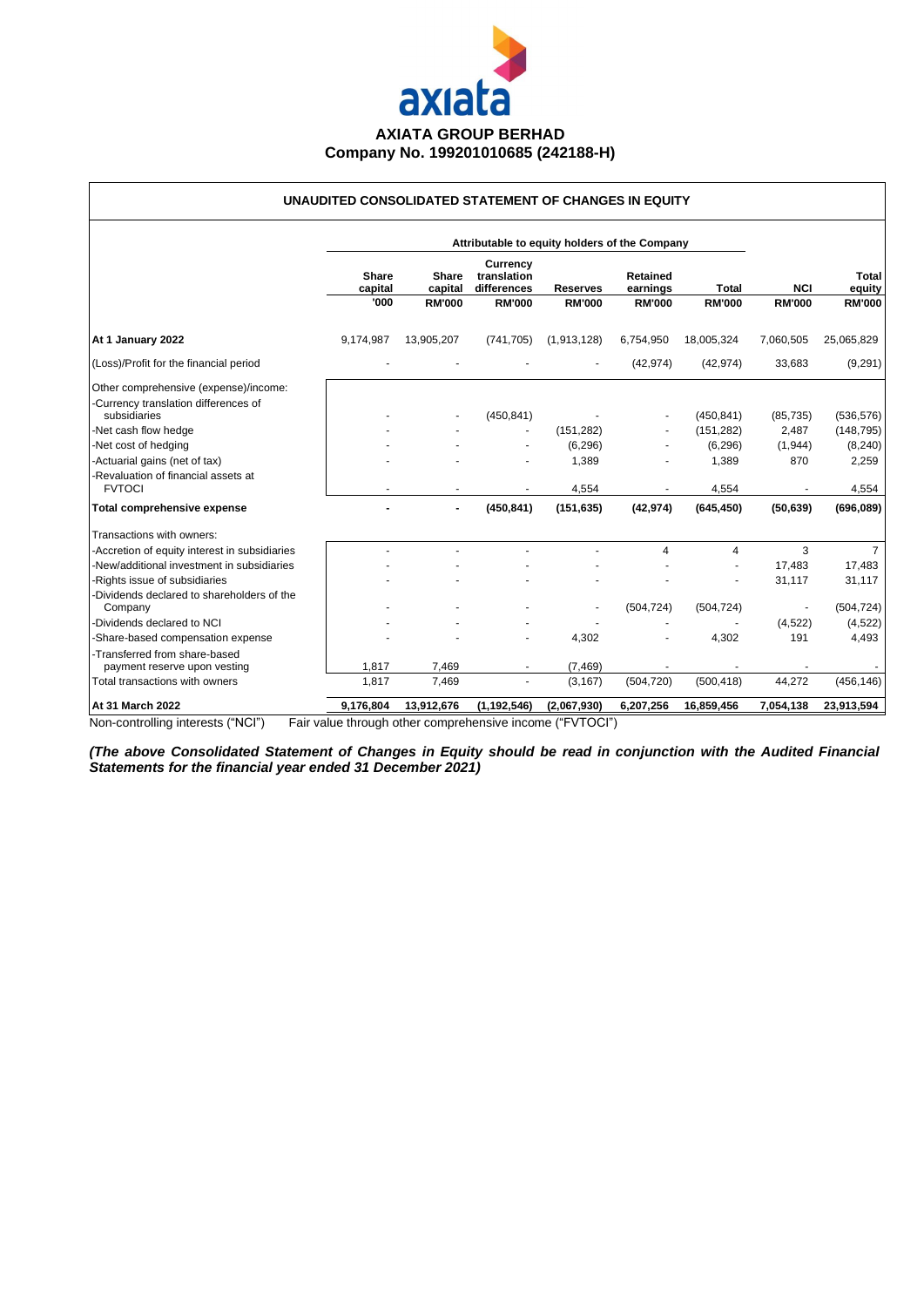

## **UNAUDITED CONSOLIDATED STATEMENT OF CHANGES IN EQUITY (CONTINUED)**

|                                                               |                          |                                   |                                                         | Attributable to equity holders of the Company |                                              |                               |                             |                                         |
|---------------------------------------------------------------|--------------------------|-----------------------------------|---------------------------------------------------------|-----------------------------------------------|----------------------------------------------|-------------------------------|-----------------------------|-----------------------------------------|
|                                                               | Share<br>capital<br>'000 | Share<br>capital<br><b>RM'000</b> | Currency<br>translation<br>differences<br><b>RM'000</b> | <b>Reserves</b><br><b>RM'000</b>              | <b>Retained</b><br>earnings<br><b>RM'000</b> | <b>Total</b><br><b>RM'000</b> | <b>NCI</b><br><b>RM'000</b> | <b>Total</b><br>equity<br><b>RM'000</b> |
| At 1 January 2021                                             | 9,169,541                | 13,883,028                        | (1,002,020)                                             | (1,822,687)                                   | 6,582,821                                    | 17,641,142                    | 6,238,288                   | 23,879,430                              |
| Profit for the financial period                               |                          |                                   |                                                         |                                               | 75,560                                       | 75,560                        | 111,830                     | 187,390                                 |
| Other comprehensive income/(expense):                         |                          |                                   |                                                         |                                               |                                              |                               |                             |                                         |
| -Currency translation differences<br>of subsidiaries          |                          |                                   | 204,057                                                 |                                               |                                              | 204,057                       | 88,638                      | 292,695                                 |
| -Net cash flow hedge                                          |                          |                                   |                                                         | (22, 354)                                     |                                              | (22, 354)                     |                             | (22, 354)                               |
| -Net cost of hedging                                          |                          |                                   |                                                         | (44,002)                                      |                                              | (44,002)                      |                             | (44,002)                                |
| -Actuarial gains (net of tax)                                 |                          |                                   |                                                         | 4,844                                         |                                              | 4,844                         | 2,442                       | 7,286                                   |
| -Revaluation of financial assets at<br><b>FVTOCI</b>          |                          |                                   |                                                         | 6,125                                         |                                              | 6,125                         |                             | 6,125                                   |
| Total comprehensive income/(expense)                          |                          | $\blacksquare$                    | 204,057                                                 | (55, 387)                                     | 75,560                                       | 224,230                       | 202,910                     | 427,140                                 |
| Transactions with owners:                                     |                          |                                   |                                                         |                                               |                                              |                               |                             |                                         |
| -Dilution of equity interest in<br>subsidiaries               |                          |                                   | 1,521                                                   | (8, 234)                                      | 312                                          | (6, 401)                      | 5,908                       | (493)                                   |
| -Dividends declared to shareholders<br>of the Company         |                          |                                   |                                                         |                                               | (458, 631)                                   | (458, 631)                    |                             | (458, 631)                              |
| -Dividends declared to NCI                                    |                          |                                   |                                                         |                                               |                                              |                               | (3, 102)                    | (3, 102)                                |
| -Share-based compensation expense                             |                          |                                   |                                                         | (870)                                         |                                              | (870)                         | (975)                       | (1, 845)                                |
| -Transferred from share-based payment<br>reserve upon vesting | 3,069                    | 13,738                            |                                                         | (13, 738)                                     |                                              |                               |                             |                                         |
| Total transactions with owners                                | 3,069                    | 13,738                            | 1,521                                                   | (22, 842)                                     | (458, 319)                                   | (465, 902)                    | 1,831                       | (464, 071)                              |
| At 31 March 2021                                              | 9,172,610                | 13,896,766                        | (796, 442)                                              | (1,900,916)                                   | 6,200,062                                    | 17,399,470                    | 6,443,029                   | 23,842,499                              |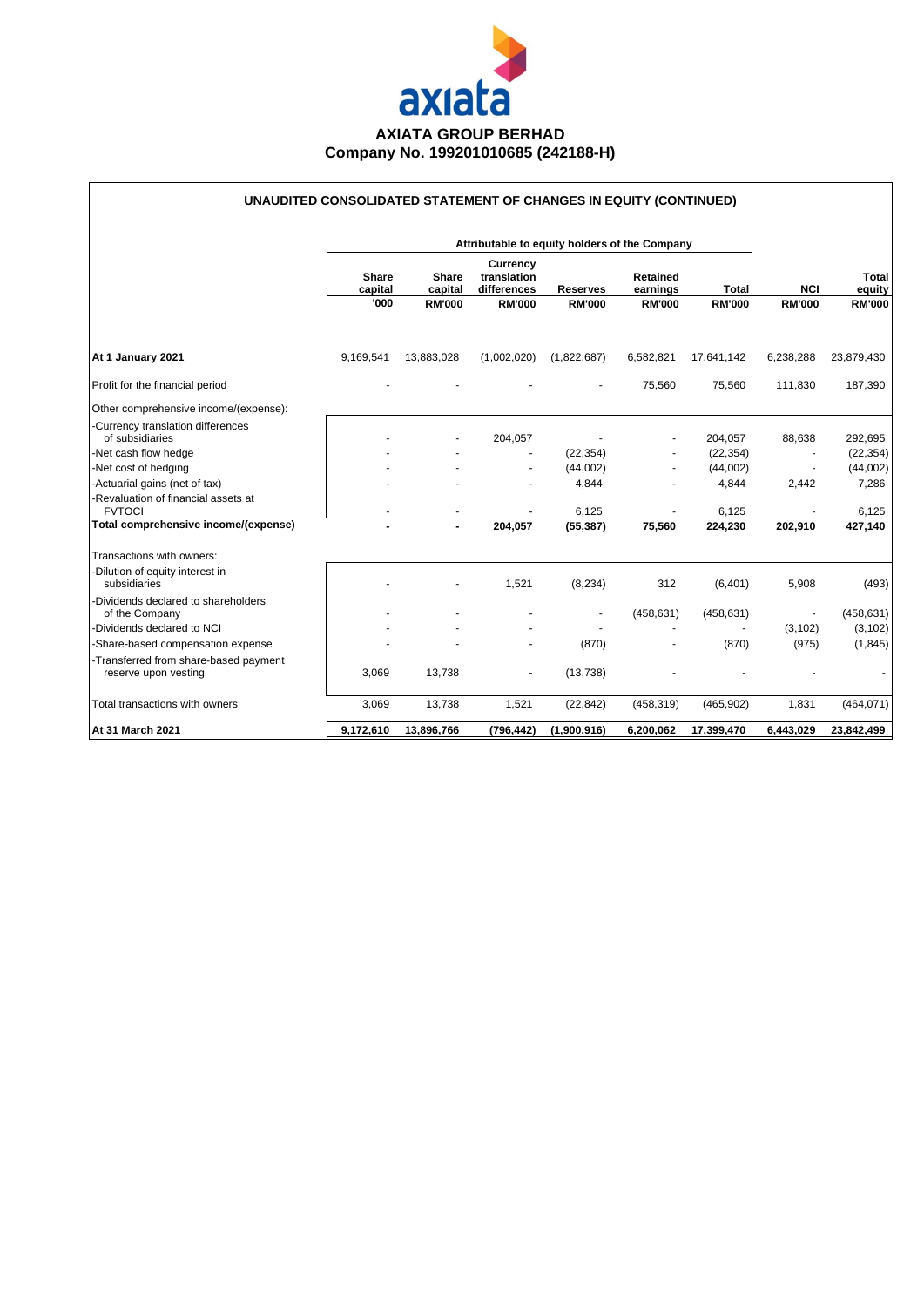

# **UNAUDITED CONSOLIDATED STATEMENT OF CHANGES IN EQUITY (CONTINUED)**

|                                                                             |                                          |                         |                          | Cost of       | <b>Reserves</b>                    | Share-based              |                                |                        |
|-----------------------------------------------------------------------------|------------------------------------------|-------------------------|--------------------------|---------------|------------------------------------|--------------------------|--------------------------------|------------------------|
|                                                                             | Capital<br>contribution<br><b>RM'000</b> | Merger<br><b>RM'000</b> | Hedging<br><b>RM'000</b> | <b>RM'000</b> | hedging Actuarial<br><b>RM'000</b> | payment<br><b>RM'000</b> | <b>FVTOCI</b><br><b>RM'000</b> | Total<br><b>RM'000</b> |
|                                                                             |                                          |                         |                          |               |                                    |                          |                                |                        |
| At 1 January 2022                                                           | 16,598                                   | 346,774                 | 25,226                   | (82, 256)     | 14,626                             | 29,265                   | (2,263,361)                    | (1,913,128)            |
| Other comprehensive (expense)/income:                                       |                                          |                         |                          |               |                                    |                          |                                |                        |
| -Net cash flow hedge                                                        |                                          | $\blacksquare$          | (151, 282)               |               |                                    |                          |                                | (151, 282)             |
| -Net cost of hedging                                                        |                                          |                         |                          | (6, 296)      | ä,                                 |                          |                                | (6, 296)<br>1,389      |
| -Actuarial gains (net of tax)<br>-Revaluation of financial assets at FVTOCI |                                          |                         |                          |               | 1,389                              |                          |                                |                        |
| Total comprehensive (expense)/income                                        | $\blacksquare$                           | $\blacksquare$          | (151, 282)               | (6, 296)      | 1,389                              |                          | 4,554<br>4,554                 | 4,554<br>(151, 635)    |
| Transactions with owners:                                                   |                                          |                         |                          |               |                                    |                          |                                |                        |
| -Share-based compensation expense                                           |                                          |                         |                          |               |                                    | 4,302                    |                                | 4,302                  |
| -Transferred from share-based payment<br>reserve upon vesting               |                                          |                         |                          |               |                                    | (7, 469)                 |                                | (7, 469)               |
| Total transactions with owners                                              |                                          |                         |                          |               |                                    | (3, 167)                 |                                | (3, 167)               |
| At 31 March 2022                                                            | 16,598                                   | 346,774                 | (126, 056)               | (88, 552)     | 16,015                             | 26,098                   | (2, 258, 807)                  | (2,067,930)            |
| At 1 January 2021                                                           | 16.598                                   | 346.774                 | 18.935                   | 1.163         | 5.232                              | 44.413                   | (2, 255, 802)                  | (1,822,687)            |
| Other comprehensive (expense)/income:                                       |                                          |                         |                          |               |                                    |                          |                                |                        |
| -Net cash flow hedge<br>-Net cost of hedging                                |                                          | ä,                      | (22, 354)                | (44,002)      | ä,                                 |                          |                                | (22, 354)<br>(44,002)  |
| -Actuarial gains (net of tax)                                               |                                          |                         |                          |               | 4,844                              |                          |                                | 4,844                  |
| -Revaluation of financial assets at FVTOCI                                  |                                          |                         |                          | $\sim$        | $\ddot{\phantom{1}}$               | ٠                        | 6,125                          | 6,125                  |
| Total comprehensive (expense)/income                                        |                                          |                         | (22, 354)                | (44,002)      | 4,844                              | $\blacksquare$           | 6,125                          | (55, 387)              |
| Transactions with owners:                                                   |                                          |                         |                          |               |                                    |                          |                                |                        |
| -Dilution of equity interest in subsidiaries                                |                                          |                         |                          |               | (23)                               | (8, 211)                 |                                | (8, 234)               |
| -Share-based compensation expense                                           |                                          |                         |                          |               |                                    | (870)                    |                                | (870)                  |
| -Transferred from share-based payment<br>reserve upon vesting               |                                          |                         |                          |               |                                    | (13, 738)                |                                | (13, 738)              |
| Total transactions with owners                                              |                                          |                         |                          |               | (23)                               | (22, 819)                |                                | (22, 842)              |
| At 31 March 2021                                                            | 16,598                                   |                         |                          |               |                                    |                          |                                |                        |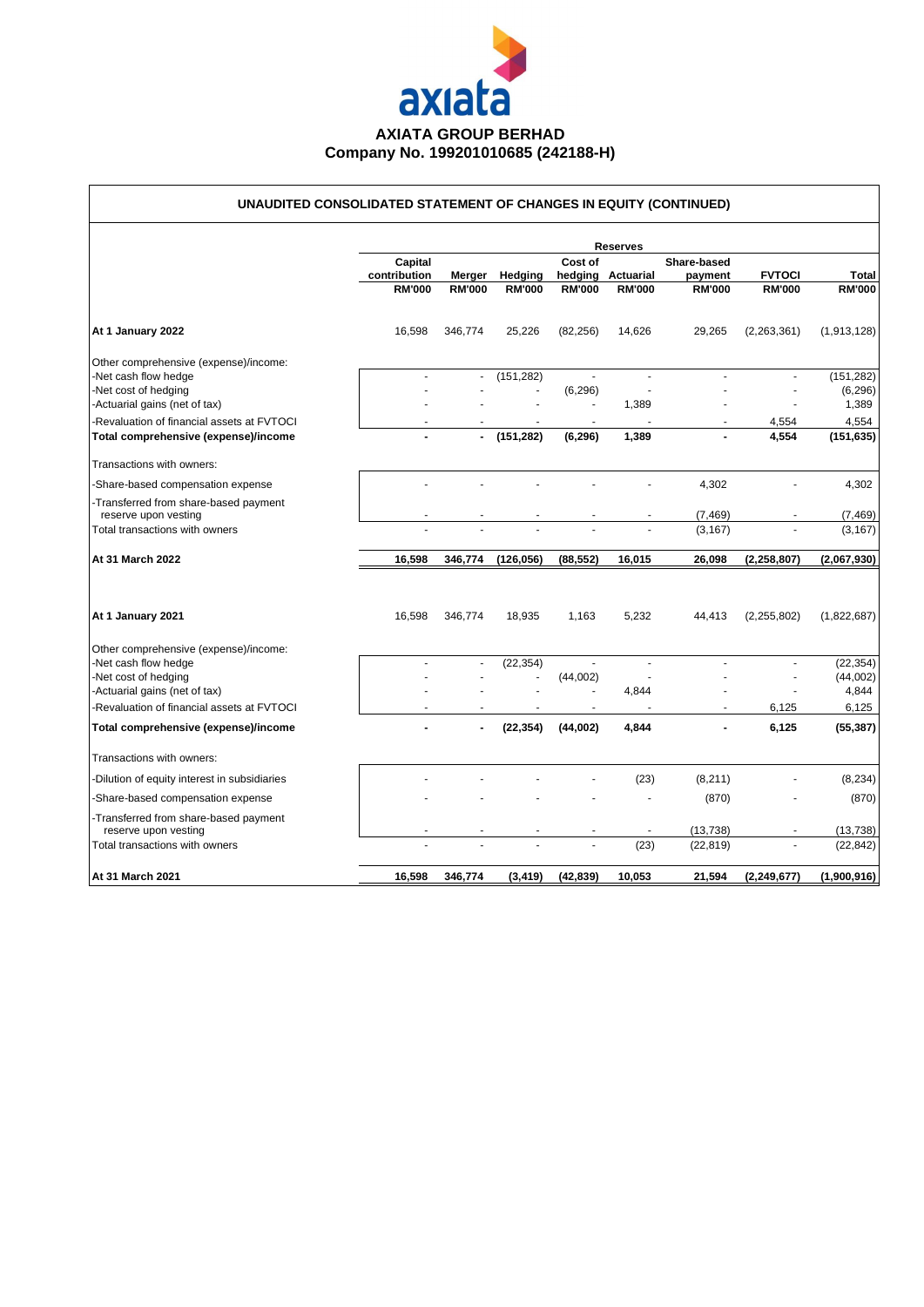

#### **UNAUDITED CONSOLIDATED STATEMENT OF CASH FLOWS**

|                                                                 | <b>FOR THE FINANCIAL</b> |               |
|-----------------------------------------------------------------|--------------------------|---------------|
|                                                                 | <b>PERIOD ENDED</b>      |               |
|                                                                 | 31/3/2022                | 31/3/2021     |
|                                                                 | <b>RM'000</b>            | <b>RM'000</b> |
|                                                                 |                          |               |
| Receipts from customers                                         | 6,629,055                | 5,784,876     |
| Payments to suppliers and employees                             | (3,766,079)              | (3,687,727)   |
| Payments of finance costs                                       | (530, 644)               | (486, 561)    |
| Payments of income taxes (net of refunds)                       | (223, 885)               | (191, 944)    |
| <b>CASH FLOWS FROM OPERATING ACTIVITIES</b>                     | 2,108,447                | 1,418,644     |
| Proceeds from disposal of property, plant and equipment ("PPE") | 1,932                    | 52,814        |
| Purchase of PPE                                                 | (1,713,698)              | (1, 347, 493) |
| Acquisition of intangible assets ("IA")                         | (62,011)                 | (25, 560)     |
| Investments in deposits maturing more than three (3) months     | (25, 839)                | (355, 748)    |
| Investments in subsidiaries (net of cash acquired)              | (14, 571)                | 316           |
| Additional investments in associates                            | (808)                    | (215)         |
| Purchase of other investments                                   |                          | (7,970)       |
| Additional investments in other investments                     | (8,089)                  |               |
| Disposal of other investments                                   | 256                      | 564           |
| Payments for right-of-use ("ROU") assets                        | (14,080)                 | (8,388)       |
| Repayments from employees                                       | 817                      | 56            |
| Interests received                                              | 37,230                   | 33,237        |
| <b>CASH FLOWS USED IN INVESTING ACTIVITIES</b>                  | (1,798,861)              | (1,658,387)   |
| Proceeds from borrowings (net of transaction costs)             | 513,277                  | 388,109       |
| Repayments of borrowings                                        | (588, 473)               | (735, 693)    |
| <b>Repayments of Sukuk</b>                                      | (32, 230)                |               |
| Repayments of lease liabilities                                 | (568,058)                | (494, 101)    |
| Proceeds from rights issue of subsidiaries                      | 31,117                   |               |
| Capital injections in a subsidiary by NCI                       | 7                        | 136           |
| Redemption of preference shares                                 |                          | (319)         |
| Dividends paid to shareholders                                  | (504, 724)               |               |
| Dividends paid to NCI                                           | (36,683)                 | (44, 115)     |
| <b>CASH FLOWS USED IN FINANCING ACTIVITIES</b>                  | (1, 185, 767)            | (885, 983)    |

*(The above Consolidated Statement of Cash Flows should be read in conjunction with the Audited Financial Statements for the financial year ended 31 December 2021)*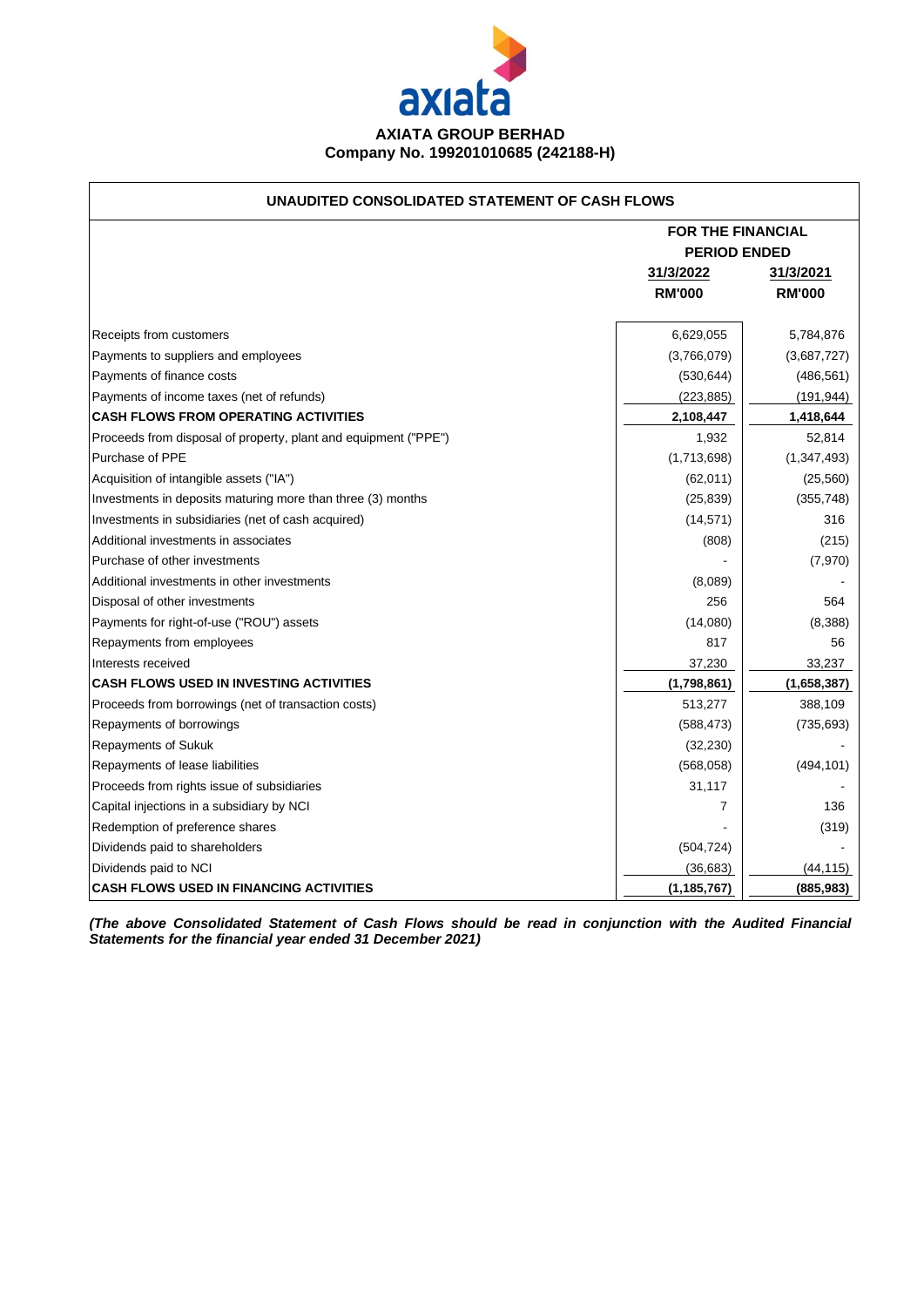

### **UNAUDITED CONSOLIDATED STATEMENT OF CASH FLOWS (CONTINUED)**

|                                                                    | <b>FOR THE FINANCIAL</b><br><b>PERIOD ENDED</b> |               |  |  |
|--------------------------------------------------------------------|-------------------------------------------------|---------------|--|--|
|                                                                    | 31/3/2022<br>31/3/2021                          |               |  |  |
|                                                                    | <b>RM'000</b>                                   | <b>RM'000</b> |  |  |
| INET DECREASE IN CASH AND CASH EQUIVALENTS                         | (876, 181)                                      | (1, 125, 726) |  |  |
| INET DECREASE IN RESTRICTED CASH AND CASH EQUIVALENT               | 12,947                                          | 28,173        |  |  |
| EFFECT OF EXCHANGE RATE CHANGES                                    | (198, 019)                                      | (2,044)       |  |  |
| CASH AND CASH EQUIVALENTS AT THE BEGINNING OF THE FINANCIAL PERIOD | 6,312,330                                       | 6,722,163     |  |  |
| CASH AND CASH EQUIVALENTS AT THE END OF THE FINANCIAL PERIOD       | 5,251,077                                       | 5,622,566     |  |  |
| Deposits, cash and bank balances<br>Less:                          | 5,781,863                                       | 6,552,248     |  |  |
| Deposits pledged and restricted cash                               | (209, 588)                                      | (164, 174)    |  |  |
| Deposits maturing more than three (3) months                       | (246, 692)                                      | (657,002)     |  |  |
| Bank overdraft                                                     | (74, 506)                                       | (108, 506)    |  |  |
| Total cash and cash equivalents                                    | 5,251,077                                       | 5,622,566     |  |  |

*(The above Consolidated Statement of Cash Flows should be read in conjunction with the Audited Financial Statements for the financial year ended 31 December 2021)*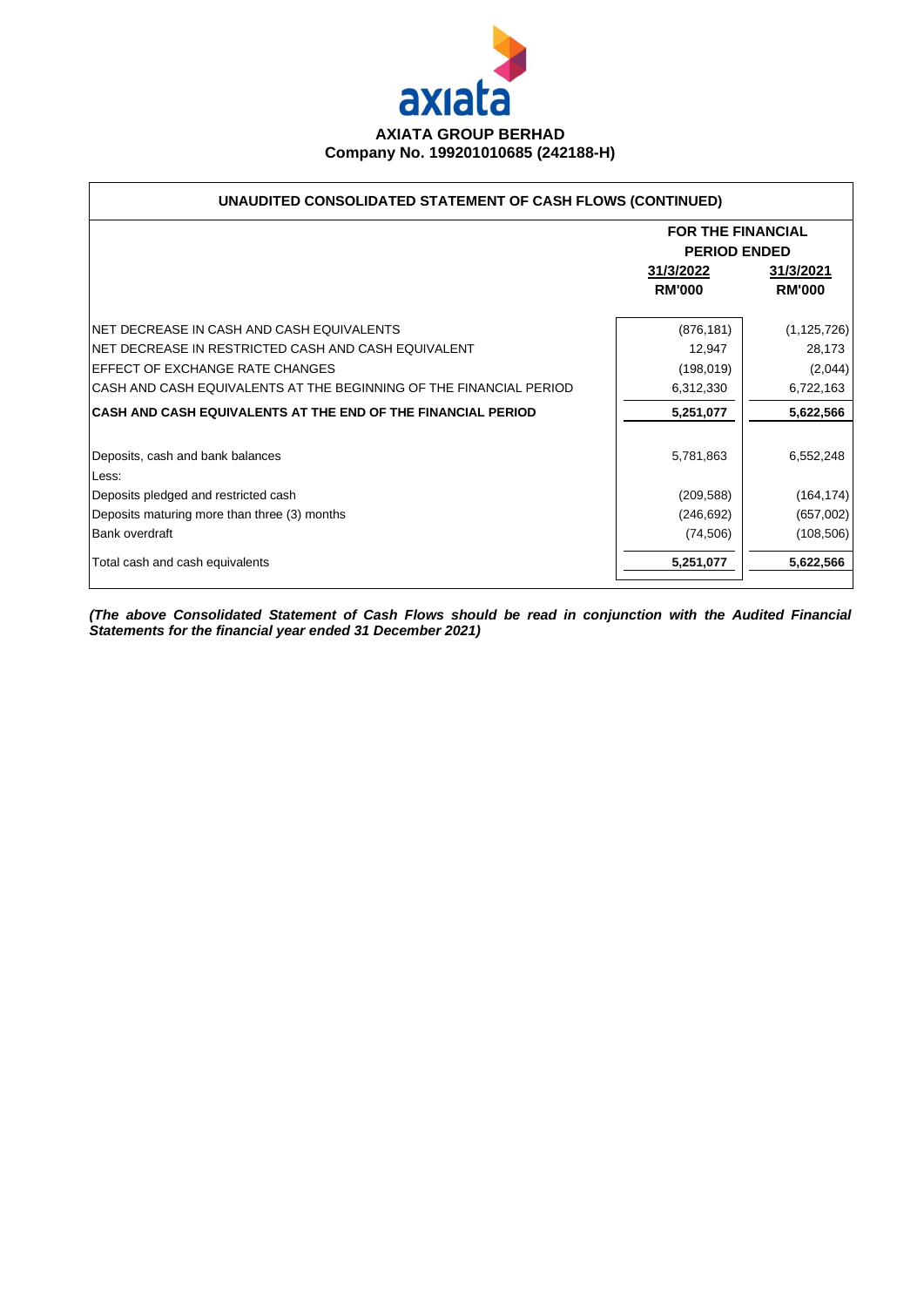

#### **PART A: EXPLANATORY NOTES PURSUANT TO MALAYSIAN FINANCIAL REPORTING STANDARD 134**

#### **1. Basis of Preparation**

The unaudited financial statements for the financial period ended 31 March 2022 of the Group have been prepared in accordance with the Malaysian Financial Reporting Standards ("MFRS") 134 "Interim Financial Reporting", International Accounting Standards 34 "Interim Financial Reporting", Paragraph 9.22 and Appendix 9B of the Bursa Malaysia Securities Berhad ("Bursa Securities") Main Market Listing Requirements ("Main LR"), and should be read in conjunction with the Group's audited financial statements for the financial year ended 31 December 2021 ("2021 Audited Financial Statements").

#### **2. Accounting Policies**

The accounting policies and method of computation applied in the unaudited financial statements are consistent with those used in the preparation of the 2021 Audited Financial Statements except for the following:

- Annual Improvements to MFRS 9 "Financial Instruments": Fees in the '10 per cent' Test for Derecognition of Financial Liabilities
- Amendments to MFRS 3 "Business Combinations": Reference to Conceptual Framework
- Amendments to MFRS 116 "Property, Plant and Equipment": Proceeds before Intended Use
- Amendments to MFRS 137 "Onerous Contracts": Cost of Fulfilling a Contract

The above adoptions did not have material impact to the Group during the current quarter and financial period to date.

#### **3. Seasonal or Cyclical Factors**

The operations of the Group were not significantly affected by any seasonal or cyclical factors.

#### **4. Significant Unusual Items Affecting Assets, Liabilities, Equity, Net Income or Cash Flows**

The Group's performance has taken into account the following:

(a) During the current quarter and financial period to date, the Group recognised net foreign exchange losses of RM476.9 million, mainly arising from the revaluation of USD borrowings and working capital.

Other than the above and as disclosed in Part A, Note 12 of this announcement, there was no other unusual item affecting assets, liabilities, equity, net income or cash flows due to their nature, size or incidence for the financial period ended 31 March 2022.

#### **5. Estimates**

The preparation of unaudited financial statements requires management to make judgements, estimates and assumptions that affect the application of accounting policies and the reported amounts of assets and liabilities, income and expenses. Actual results may differ from these estimates.

There were no changes in estimates of amounts reported in prior financial years that may have a material effect in the current quarter and financial period to date.

In preparing the unaudited financial statements, the significant judgements made by the management in applying the Group's accounting policies and the sources of estimates uncertainty were consistent as those applied to 2021 Audited Financial Statements.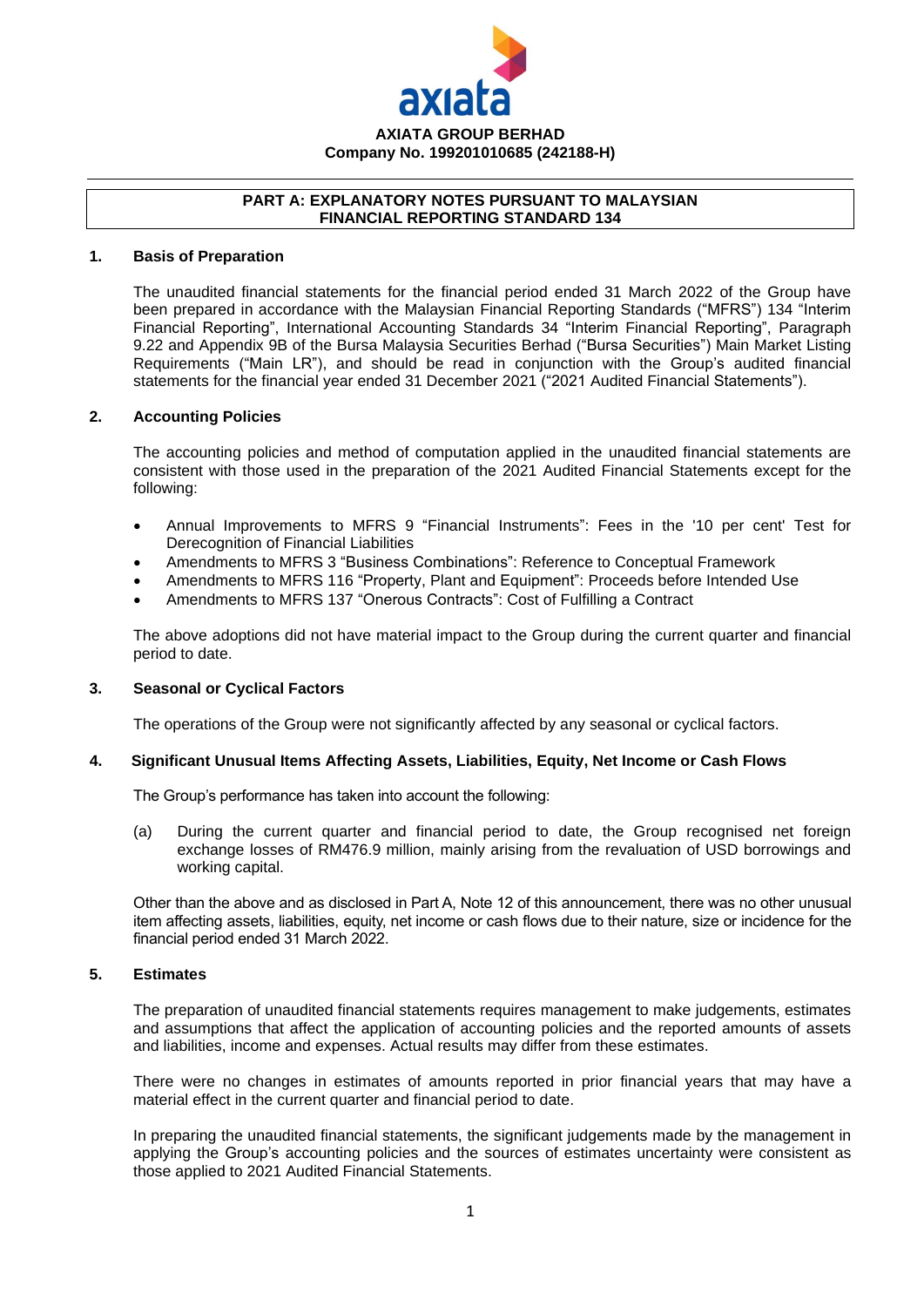

## **6. Issues, Repurchases and Repayments of Debt and Equity Securities**

(a) During the financial period to date, the Company issued new ordinary shares under the Performance Based Long Term Incentive Plan as below:

| <b>Description</b>                                           |        | Total ordinary shares of<br>the Company issued |
|--------------------------------------------------------------|--------|------------------------------------------------|
|                                                              | '000'  | <b>RM'000</b>                                  |
| Restricted Share Plan ("RSP") at an issuance price of RM4.11 |        |                                                |
| being the fair value of RSP issued                           | 1.817  | 7.469                                          |
| Total                                                        | 1.817. | 7.469                                          |

- (b) During the current quarter and financial period to date, PT XL Axiata Tbk ("XL") had:
	- (i) fully repaid its IDR110.0 billion (RM32.0 million) Sukuk Ijarah II Tranche II Year 2019 Series B which matured on 8 February 2022.
	- (ii) fully repaid its IDR191.0 billion (RM55.6 million) Bond I Tranche II Year 2019 Series B which matured on 8 February 2022.
- (b) Axiata Digital Capital Sdn Bhd ("ADC"), a subsidiary of the Company had on 18 February 2022 established an asset-backed medium term notes programme ("MTN Programme") via Salvare Assets Berhad involving issuance up to RM300.0 million.

On 31 March 2022, ADC issued RM39.0 million Class A Senior Notes ("Notes") pursuant to the MTN Programme. The Notes, which was issued at par, carries a coupon rate of 7.20% p.a. (payable quarterly in arrears) and has a tenure of thirty (30) months from the date of issuance, maturing on 30 September 2024.

Aside from the above, there was no other significant issues, repurchases and repayments of debt and equity securities during the financial period ended 31 March 2022.

#### **7. Dividends Paid**

The Company declared and paid the dividends during the financial period as below:

| Date of<br>payment | <b>Description</b>                                                                                         | Per ordinary<br>share | Total         |
|--------------------|------------------------------------------------------------------------------------------------------------|-----------------------|---------------|
|                    |                                                                                                            | Sen                   | <b>RM'000</b> |
|                    | 28 March 2022 Tax exempt dividend under single tier in respect of<br>financial year ended 31 December 2021 | 5.5                   | 504.724       |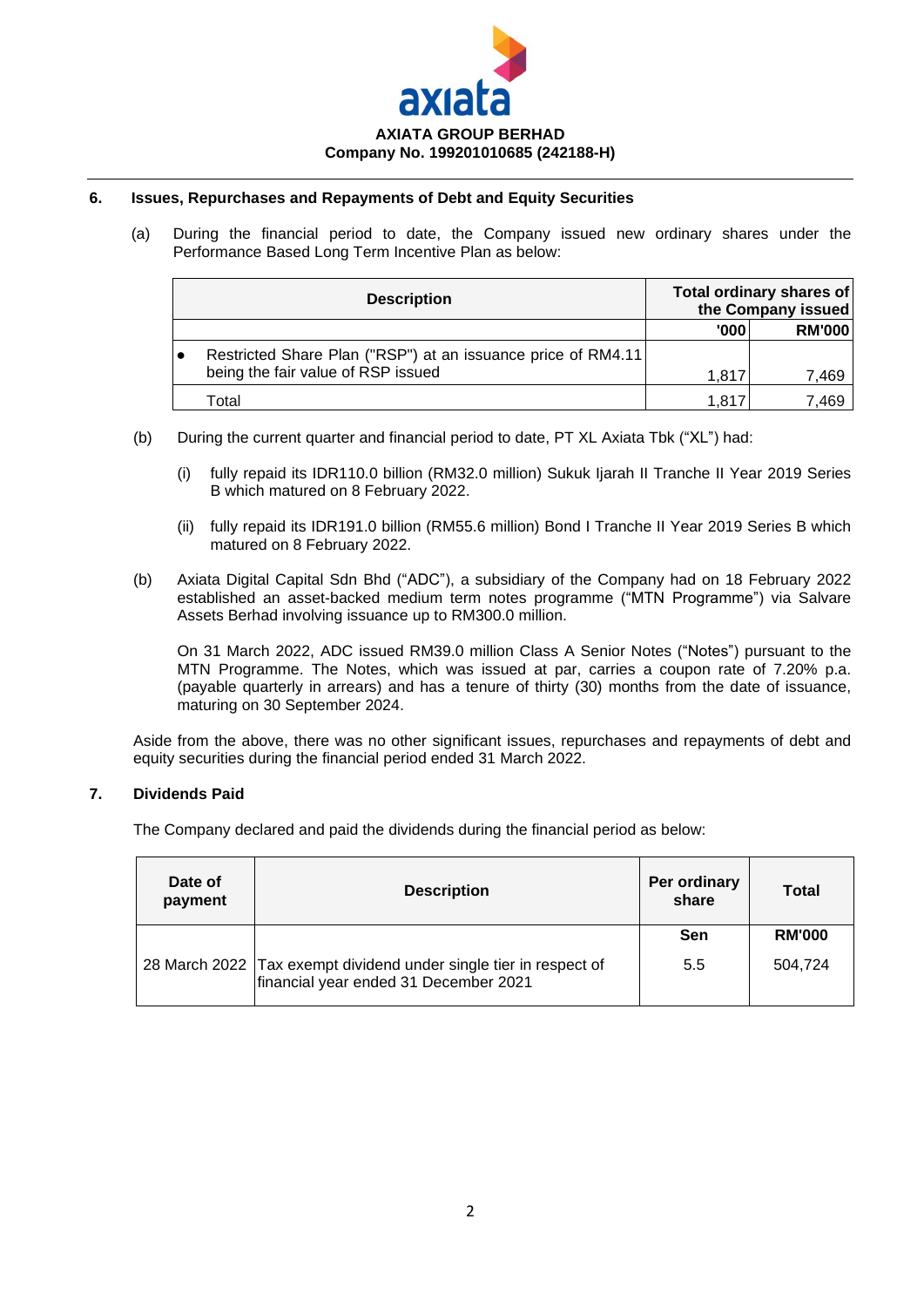

## **8. Segmental Information**

## For the financial period ended 31 March 2022

| Segment                                                         |               |               | <b>Mobile</b>     |               |               |               |                         |               | <b>Consolidation</b>         |               |
|-----------------------------------------------------------------|---------------|---------------|-------------------|---------------|---------------|---------------|-------------------------|---------------|------------------------------|---------------|
|                                                                 | Malaysia      | Indonesia     | <b>Bangladesh</b> | Sri Lanka     | <b>Nepal</b>  |               | Cambodia Infrastructure | <b>Others</b> | adjustments/<br>eliminations | <b>Total</b>  |
|                                                                 | <b>RM'000</b> | <b>RM'000</b> | <b>RM'000</b>     | <b>RM'000</b> | <b>RM'000</b> | <b>RM'000</b> | <b>RM'000</b>           | <b>RM'000</b> | RM'000                       | <b>RM'000</b> |
| Total operating revenue                                         | 1,657,837     | 1,968,681     | 981,338           | 734,802       | 342,430       | 370,379       | 563,675                 | 272,395       | $\overline{\phantom{a}}$     | 6,891,537     |
| Inter-segment <sup>1</sup>                                      | (3,994)       | (1,708)       | (24, 243)         | (6, 498)      | (2,501)       | (8,707)       | (307, 396)              | (66, 539)     |                              | (421, 586)    |
| External operating revenue                                      | ,653,843      | 1,966,973     | 957,095           | 728,304       | 339,929       | 361,672       | 256,279                 | 205,856       | $\overline{\phantom{a}}$     | 6,469,951     |
| Earnings before interest, tax,<br>depreciation and amortisation |               |               |                   |               |               |               |                         |               |                              |               |
| ("EBITDA") <sup>2</sup>                                         | 745,405       | 933,466       | 407,708           | 283,206       | 197,218       | 196,432       | 392,558                 | (87, 291)     | (170, 239)                   | 2,898,463     |
| Finance income                                                  | 13,731        | 5,178         | 553               | 3,909         | 2,868         | 3,505         | 4,875                   | 27,348        | (25, 232)                    | 36,735        |
| Finance cost                                                    | (78, 885)     | (174, 565)    | (50, 743)         | (14, 211)     | (29, 362)     | (6, 561)      | (43, 385)               | (88, 705)     | 83,157                       | (403, 260)    |
| Depreciation of PPE                                             | (186, 892)    | (439, 556)    | (174, 072)        | (120, 570)    | (64, 694)     | (67, 910)     | (115, 673)              | (2,887)       | 5,277                        | (1, 166, 977) |
| Depreciation of ROU assets                                      | (110, 771)    | (298, 325)    | (40, 871)         | (9,936)       | (3,747)       | (14, 940)     | (63, 857)               | (3,201)       | 116,785                      | (428, 863)    |
| Amortisation of IA                                              | (15, 463)     |               | (77, 387)         | (18, 410)     | (32,760)      | (3,214)       | (17, 354)               | (9,870)       | (52, 581)                    | (227, 039)    |
| Joint ventures:                                                 |               |               |                   |               |               |               |                         |               |                              |               |
| share of results (net of tax)                                   |               |               |                   |               |               |               |                         | (1,986)       |                              | (1,986)       |
| Associates:                                                     |               |               |                   |               |               |               |                         |               |                              |               |
| share of results (net of tax)                                   | 3,950         | 453           |                   | (362)         |               | (650)         |                         | (240)         |                              | 3,151         |
| Impairment of PPE (net of reversal)                             |               | 462           | (351)             | 1,231         |               |               |                         |               |                              | 1,342         |
| Other income/(expense) <sup>3</sup>                             | 10,606        | 37,615        | (19, 827)         | (418, 758)    | (2,748)       | (3,373)       | (3, 109)                | (68, 759)     | 10,007                       | (458, 346)    |
| Taxation                                                        | (118, 365)    | (12, 849)     | (25, 649)         | (10, 149)     | (22, 340)     | (28, 782)     | (52, 620)               | (7, 406)      | 15,649                       | (262, 511)    |
| Segment profit/(loss) for the<br>financial period               | 263,316       | 51,879        | 19,361            | (304, 050)    | 44,435        | 74,507        | 101,435                 | (242, 997)    | (17, 177)                    | (9, 291)      |

<sup>1</sup> Inter-segment operating revenue has been eliminated at the respective segment operating revenue operating revenue was entered into in the normal course of business and at prices available to third parties or at negotiated terms.

2 EBITDA consolidation adjustments/elimination mainly due to inter-segment elimination for leases under MFRS 16.

 $^3$  Included in other expense of Sri Lanka's mobile segment is unrealised foreign exchange losses mainly arising from the revaluation of USD borrowings and working capital.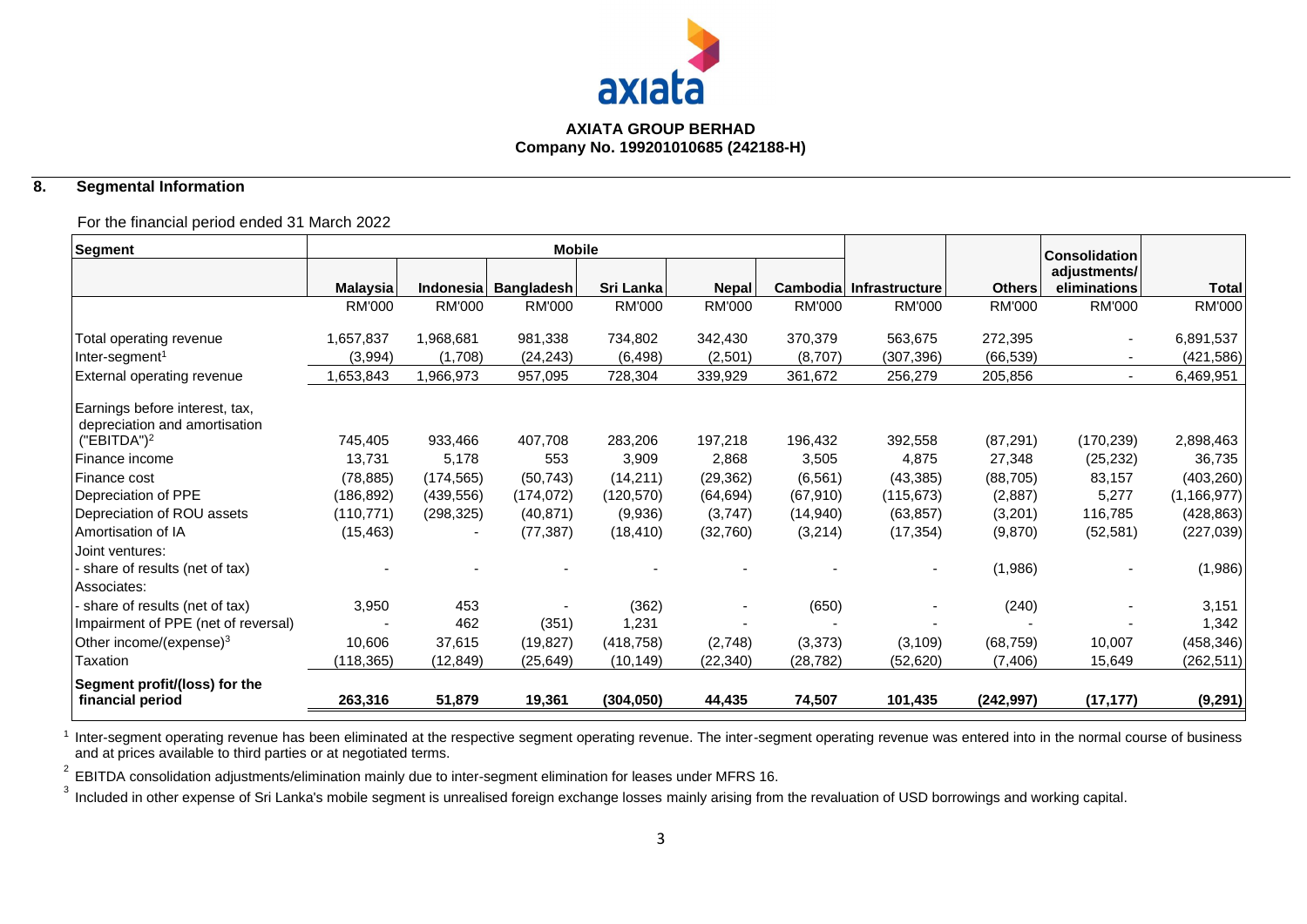

## **8. Segmental Information (continued)**

## For the financial period ended 31 March 2021

| Segment                                 |                 |                  | <b>Mobile</b>     |               |              |           |                         |               | <b>Consolidation</b> |              |
|-----------------------------------------|-----------------|------------------|-------------------|---------------|--------------|-----------|-------------------------|---------------|----------------------|--------------|
|                                         |                 |                  |                   |               |              |           |                         |               | adjustments/         |              |
|                                         | <b>Malaysia</b> | <b>Indonesia</b> | <b>Bangladesh</b> | Sri Lanka     | <b>Nepal</b> |           | Cambodia Infrastructure | <b>Others</b> | eliminations         | <b>Total</b> |
|                                         | <b>RM'000</b>   | <b>RM'000</b>    | <b>RM'000</b>     | <b>RM'000</b> | RM'000       | RM'000    | <b>RM'000</b>           | <b>RM'000</b> | <b>RM'000</b>        | RM'000       |
| Total operating revenue                 | 1,645,609       | 1,792,993        | 947,967           | 685,191       | 377,821      | 338,149   | 473,142                 | 162,062       | $\blacksquare$       | 6,422,934    |
| $Inter-segment1$                        | (9, 125)        | (3, 439)         | (5,324)           | (7, 434)      | (533)        | (808)     | (286, 242)              | (46,010)      |                      | (358, 915)   |
| External operating revenue              | ,636,484        | ,789,554         | 942,643           | 677,757       | 377,288      | 337,341   | 186,900                 | 116,052       | $\sim$               | 6,064,019    |
| EBITDA <sup>2</sup>                     | 645,879         | 900,994          | 384,965           | 284,810       | 224,133      | 181,281   | 303,182                 | (86, 429)     | (146,960)            | 2,691,855    |
| Finance income                          | 16,874          | 6,740            | 890               | 1,812         | 737          | 2,229     | 5,652                   | 26,087        | (26, 552)            | 34,469       |
| Finance cost                            | (86, 789)       | (169, 176)       | (48, 649)         | (9,527)       | (23, 509)    | (6,653)   | (25, 851)               | (88, 460)     | 96,305               | (362, 309)   |
| Depreciation of PPE                     | (388, 904)      | (412, 869)       | (173, 716)        | (117, 707)    | (65, 833)    | (59, 746) | (95, 351)               | (3, 420)      | 5,276                | (1,312,270)  |
| Depreciation of ROU assets              | (101, 603)      | (281, 742)       | (35, 643)         | (10,692)      | (4,258)      | (13, 957) | (55, 556)               | (4, 138)      | 104,901              | (402, 688)   |
| Amortisation of IA                      | (15, 463)       |                  | (59, 106)         | (19, 532)     | (31,092)     | (3,202)   | (7,900)                 | (7, 824)      | (58, 395)            | (202, 514)   |
| Joint venture:                          |                 |                  |                   |               |              |           |                         |               |                      |              |
| share of results (net of tax)           |                 |                  |                   |               |              |           |                         | (188)         |                      | (188)        |
| Associates:                             |                 |                  |                   |               |              |           |                         |               |                      |              |
| share of results (net of tax)           | (138)           | 3,141            |                   | (44)          |              | (753)     |                         | (322)         |                      | 1,884        |
| Impairment of PPE (net of reversal)     |                 | 218              |                   | 2,759         |              |           | 236                     |               |                      | 3,213        |
| Other income/(expense)                  | 19,307          | 65,802           | (17, 713)         | (70, 724)     | 8            | (29, 300) | 25,019                  | (96,059)      | 14,176               | (89, 484)    |
| Taxation                                | (18, 332)       | (20, 076)        | (34, 618)         | (10, 284)     | (33,660)     | (15, 591) | (47, 645)               | (5, 152)      | 10,780               | (174, 578)   |
| Segment profit/(loss) for the financial |                 |                  |                   |               |              |           |                         |               |                      |              |
| period                                  | 70,831          | 93,032           | 16,410            | 50,871        | 66,526       | 54,308    | 101,786                 | (265, 905)    | (469)                | 187,390      |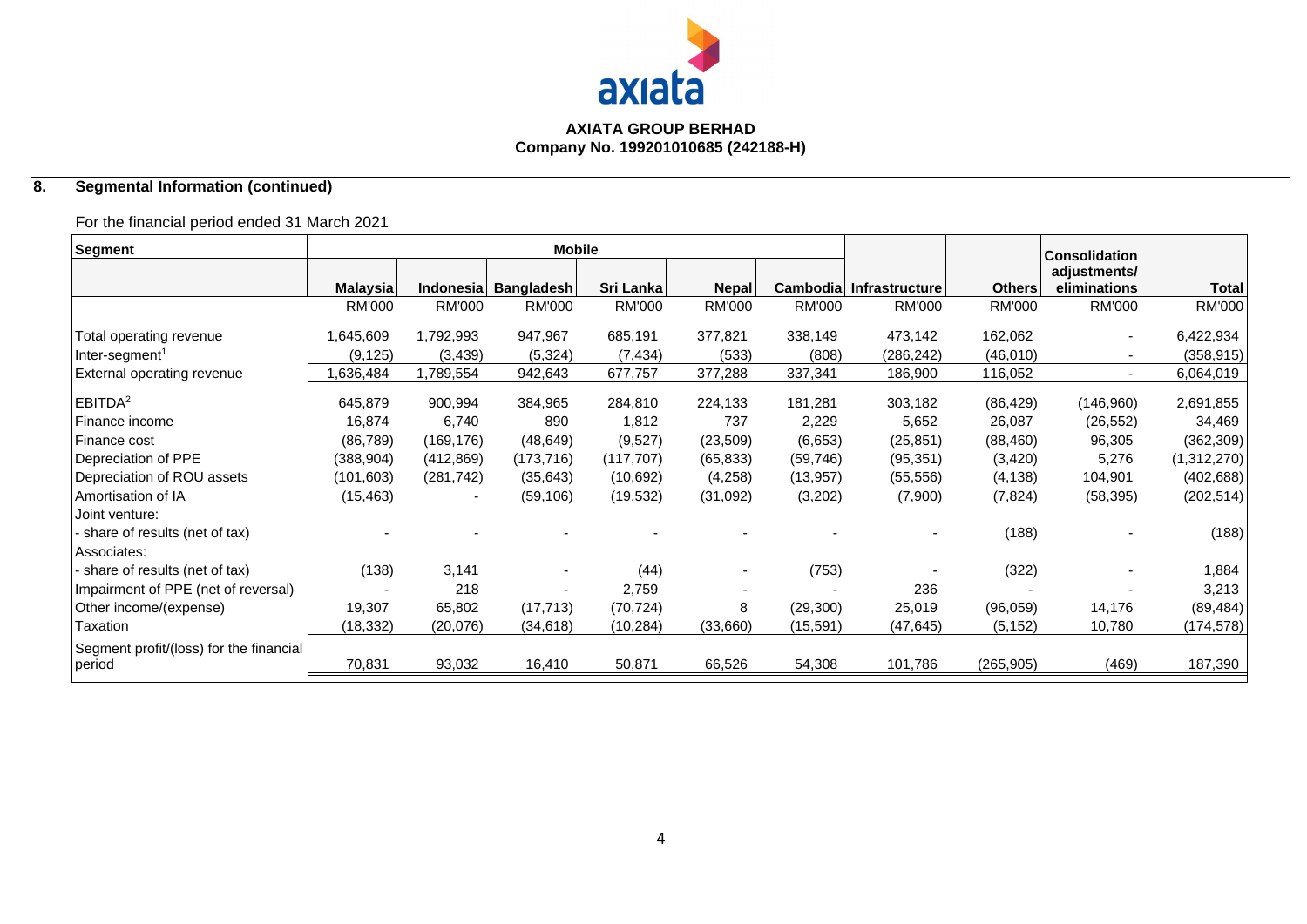

#### **9. Valuation of PPE**

The Group does not adopt a revaluation policy on its PPE.

#### **10. Acquisitions of PPE**

During the financial period to date, the Group acquired additional PPE amounting to RM1,027.1 million mainly for its telecommunication network equipment and capital work in progress. Included in the additional PPE is a universal service provision of a subsidiary amounting to RM91.0 million.

#### **11. Events after the Interim Period**

## **(a) Accretion in Equity Interest in ISOC edotco Towers, Inc. ("ISOC edotco Towers")**

edotco Group Sdn Bhd via its wholly owned subsidiary, edotco Investments (Labuan) Limited ("EIL") had on 8 April 2022 completed the subscription of 250,000,000 common shares of Philippines Peso ("PHP") 1.00 each representing 49.00% of the issued and paid-up share capital of ISOC edotco Towers for a cash consideration of PHP1.4 billion (RM116.7 million). Accordingly, EIL's equity interest in ISOC edotco Towers increased from 51.00% to 100.00%.

#### **(b) Sri Lanka One-off Surcharge Tax**

Sri Lanka Government Budget Proposals for 2022 proposed a one-off surcharge tax ("Surcharge Tax") at the rate of 25.0% on individuals or companies whose taxable income exceeds SLR2.0 billion (approximately RM28.2 million) for the year of assessment ("YA") 2020/2021. Accordingly, the Surcharge Tax Act No.14 of 2022, governing the imposition and administration of the Surcharge Tax was enacted on 8 April 2022.

Dialog Axiata Plc and its subsidiaries ("Dialog") is liable for the Surcharge Tax of SLR3.8 billion (approximately RM53.9 million) for YA 2020/2021, under the provisions of the aforementioned act. Dialog paid its first installment of SLR1.9 billion (RM23.9 million) on 20 April 2022. The second and final installment of SLR1.9 billion will be due in July 2022.

Since the legislation was not enacted or substantially enacted at the balance sheet date, no provision for Surcharge Tax was made for the current quarter and financial period to date.

## **(c) Joint Submission for a Digital Banking Licence to Bank Negara Malaysia ("BNM")**

The Group and RHB Bank Berhad ("RHB Bank") had agreed to collaborate and to jointly apply to BNM for a digital bank licence, and the proposed Group entity selected to collaborate with RHB Bank for the joint application for the digital bank licence is Boost Holdings Sdn Bhd ("Boost Holdings"), a subsidiary of Axiata Digital Services Sdn Bhd.

In relation to the foregoing, Boost Holdings and RHB Bank (collectively the "Parties") had on 2 June 2021 entered into a heads of agreement ("HOA") setting out the terms of the proposed application to BNM for a digital banking licence. The joint application for the digital bank licence by the Parties was submitted to BNM on 30 June 2021 and Boost Holdings has received conditional approval from BNM on 29 April 2022.

Other than the above and as disclosed in Part B, Note 10 of this announcement, there was no other significant event after interim period that requires disclosure and/or adjustment as at 18 May 2022.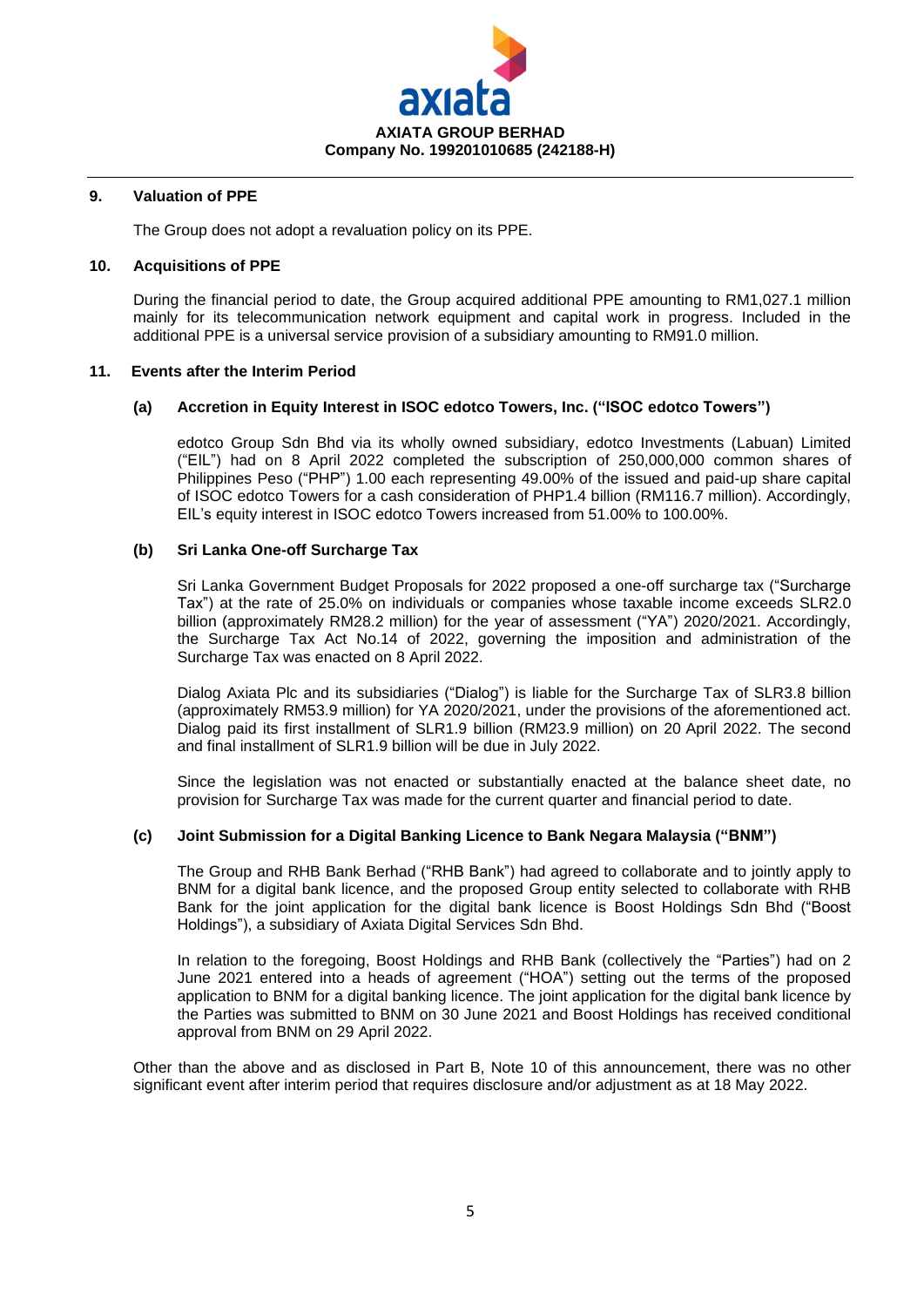

## **12. Effects of Changes in the Composition of the Group**

#### **(a) Acquisition of Equity Interest in Infront Consulting Group (M) Sdn Bhd ("Infront Malaysia")**

On 26 August 2021, Celcom Axiata Berhad ("Celcom") entered into the following agreements for the proposed acquisition and proposed subscription of a total of 362,827 ordinary shares in Infront Malaysia representing 60.00% of the enlarged issued and paid-up share capital of Infront Malaysia for a total cash consideration of RM5.5 million:

- (i) a conditional Share Purchase Agreement dated 26 August 2021 ("Infront Malaysia SPA") entered into between Celcom and Redynamics Asia Sdn Bhd ("Vendor") for the proposed acquisition of 258,115 Infront Malaysia shares from the Vendor for a total cash consideration of RM4.0 million, comprising an initial payment of RM2.0 million subject to adjustments in accordance with the terms of the Infront Malaysia SPA and deferred payments of RM2.0 million upon certain profit guarantee targets being achieved;
- (ii) a conditional Share Subscription Agreement dated 26 August 2021 ("SSA2") entered into between Celcom as investor, Infront Malaysia as issuer and the Vendor for the proposed subscription by Celcom of 104,712 new Infront Malaysia shares at a subscription price of RM1.5 million; (hereinafter referred to as the "Proposed Infront Malaysia Acquisition").

Both the Infront Malaysia SPA and the SSA2 shall be contemporaneous and conditional upon one another.

Upon completion of the Proposed Infront Malaysia Acquisition on 3 January 2022, Celcom has effectively owned 60.00% of Infront Malaysia resulting in Celcom becoming the beneficial owner of the said equity interest. As at 20 January 2022, Celcom became the legal owner of the 60.00% equity interest.

The acquisition above did not have material impact to the Group during the current quarter and financial period to date.

#### **(b) Acquisition of Equity Interest in Bridgenet Solutions Sdn Bhd ("Bridgenet Solutions")**

On 15 November 2021, Celcom entered into the following agreements for the proposed subscription and proposed acquisition of a total of 1,308,297 ordinary shares in Bridgenet Solutions representing 51.00% of the enlarged issued and paid-up share capital of Bridgenet Solutions for a total cash consideration of RM36.1 million:

- (i) a conditional Share Subscription Agreement dated 15 November 2021 ("Share Subscription Agreement") entered into between Celcom, Bridgenet Solutions as issuer and Pang Cheng Hing, Leong Kin Man, Loy Kuang Haow and Queenie Lee Wei Leng (collectively known as "Existing Shareholders") for the proposed subscription by Celcom of 565,289 new Bridgenet Solutions' shares at a subscription price of RM15.6 million. As a result of the issuance of the subscriptions shares, Bridgenet Solutions' issued ordinary shares will increase to 2,565,289 shares ("Enlarged Share Capital");
- (ii) a conditional Share Sale Agreement dated 15 November 2021 ("SSA1") entered into between Celcom and Existing Shareholders for the proposed acquisition of 743,008 of Enlarged Share Capital from the Existing Shareholders for a total cash consideration of RM20.5 million subject to adjustments in accordance with the terms of the SSA1; (hereinafter referred to as the "Proposed Bridgenet Solutions Acquisition").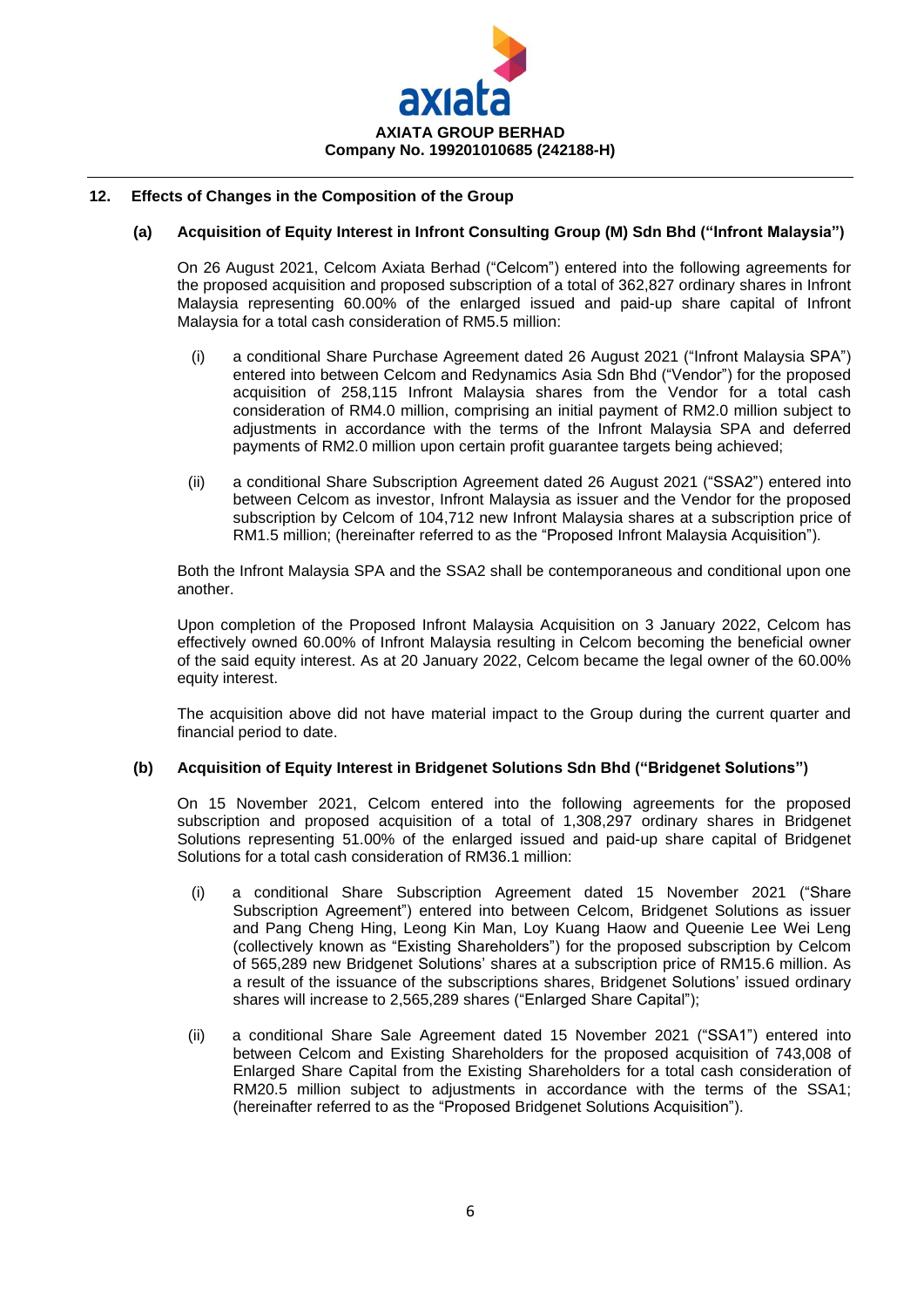

#### **12. Effects of Changes in the Composition of the Group (continued)**

#### **(b) Acquisition of Equity Interest in Bridgenet Solutions Sdn Bhd ("Bridgenet Solutions") (continued)**

Both the Share Subscription Agreement and SSA1 shall be contemporaneous and conditional upon one another.

Upon completion of the Proposed Bridgenet Solutions Acquisition on 8 January 2022, Celcom has effectively owned 51.00% of Bridgenet Solutions resulting in Celcom becoming the beneficial owner of the said equity interest. As at 15 February 2022, Celcom became the legal owner of the 51.00% equity interest.

The acquisition above did not have material impact to the Group during the current quarter and financial period to date.

#### **(c) Accretion of Equity Interest in Dialog Axiata Digital Innovation Fund (Private) Limited ("DADIF")**

DADIF, a subsidiary of Dialog Holdings Lanka (Private) Limited ("DHL") which in turn an indirect subsidiary of the Company via Dialog Axiata Plc ("Dialog") issued 30,754 preference shares out of which 30,276 were issued to DHL and the remaining preference shares were issued to individual shareholders. Accordingly, DHL's equity interest in DADIF increased from 89.04% to 89.67%.

The accretion above did not have material impact to the Group during the current quarter and financial period to date.

Other than the above, there was no other change in the composition of the Group for the financial period ended 31 March 2022.

## **13. Significant Changes in Contingent Assets or Contingent Liabilities**

The following is the material change in the Group's contingent liabilities since the last disclosed in the 2021 Audited Financial Statements and other than as disclosed in Part B, Note 10 of this announcement:

#### **(a) Robi Axiata Limited ("Robi")Tax Position**

During the current quarter, Robi has received favourable judgement from the Taxes Appellate Tribunal, Government of the People's Republic of Bangladesh on certain disputed items such as bad debt written off and interest expense for open year income tax assessment FY 2015. As a result of the favourable outcome, Robi's potential exposure has reduced from BDT2,907.0 million (RM141.0 million) to BDT2,487.7 million (RM121.2 million).

Based on the external legal advice received, the Board of Directors are of the view that Robi has good prospects of succeeding on the remaining claims.

#### **14. Capital Commitments**

|                                                                      | Group         |                  |  |
|----------------------------------------------------------------------|---------------|------------------|--|
| As at                                                                | 31 March 2022 | 31 December 2021 |  |
|                                                                      | <b>RM'000</b> | RM'000           |  |
| Commitments in respect of expenditure approved and<br>contracted for | 3,957,314     | 3,797,885        |  |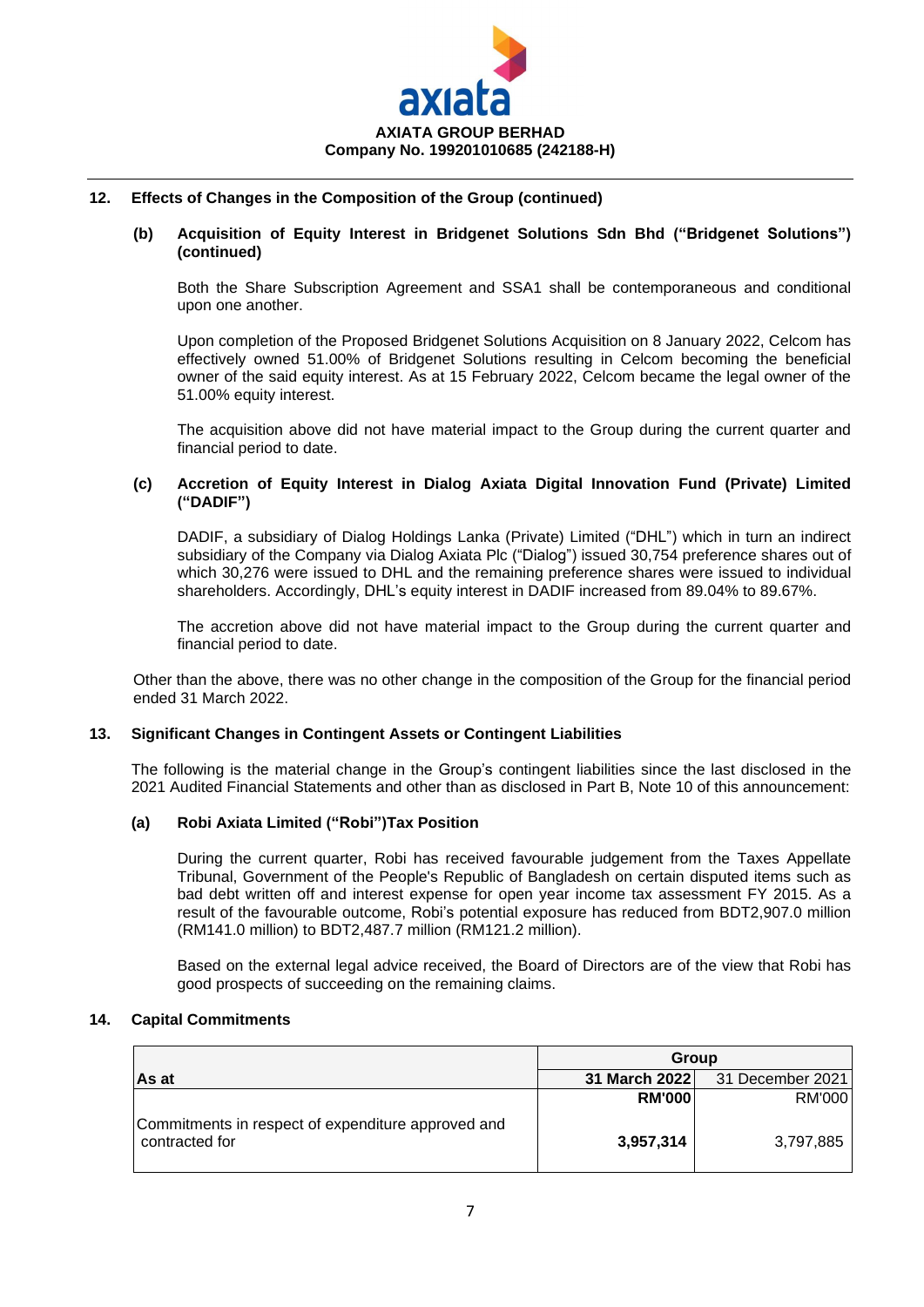

### **15. Related Party Transactions**

All related party transactions are entered into in the normal course of business and at prices available at negotiated terms. The names of these related parties, nature of these transactions and their total value have been set out in accordance with the provisions of MFRS 124 "Related Party Disclosure".

The Government of Malaysia and bodies controlled or jointly controlled by the Government of Malaysia are related parties of the Group. The Government of Malaysia has significant influence over the Group. The Group enters into transactions with many of these bodies, which includes but is not limited to:

- receiving telecommunications services, including interconnection revenue/charges
- purchasing of goods, including use of public utilities and amenities, and
- placing of bank deposits

The Group has established its procurement policies and approval processes for purchases of products and services, which do not depend on whether the counterparties are government-related entities or not.

The Group provides telecommunications services as part of its ordinary operations. The Group has collectively, but not individually significant transactions with Government-related entities. These telecommunication services are carried out on commercial terms that are negotiated and agreed upon between the parties.

Total amount that the Group entered into with identified related parties for the respective financial period ended are as follows:

|                                                      | 31 March 2022 | 31 March 2021 |
|------------------------------------------------------|---------------|---------------|
|                                                      | <b>RM'000</b> | RM'000        |
| Sale of telecommunication services to joint ventures | 61,038        | 69,080        |
| Sale of telecommunication services to associates     | 7,685         |               |
| Purchase of network related services from associates | (39, 814)     | (28,354)      |
| Revenue sharing with a joint venture                 | (286)         | (376)         |
| Receivables from joint ventures                      | 12,916        | 20,682        |
| Receivables from associates                          | 2,971         | 6,091         |
| Payable to an associate                              | (6, 894)      | (6, 448)      |
| Lease payable to an associate                        | (128, 109)    | (130, 630)    |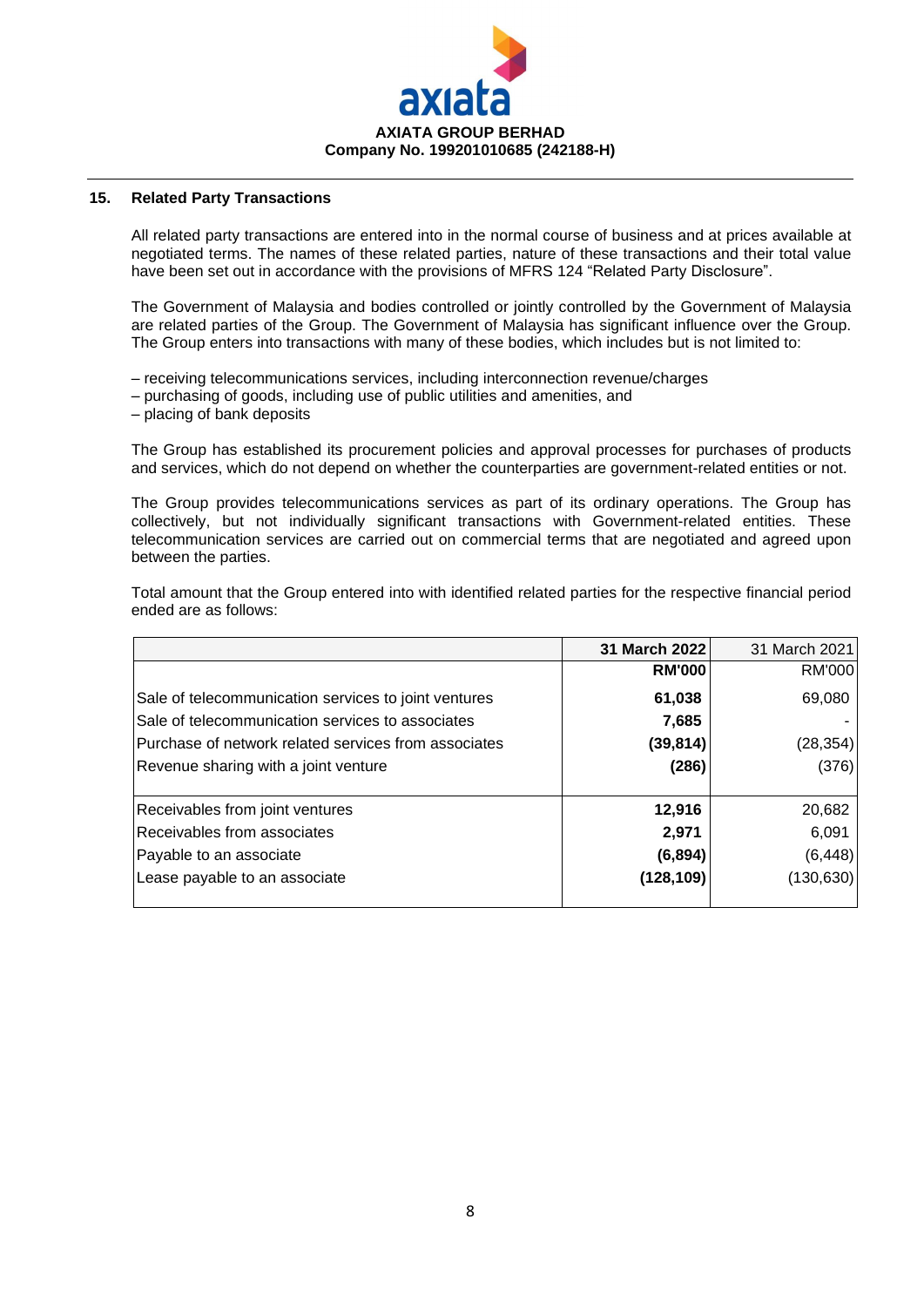

## **16. Financial Instruments at Fair Value Measurements**

The Group's financial instruments that were measured at fair value as at reporting date were as follow:

- Derivative financial instruments (assets and liabilities); and
- Securities

The Group measured the financial instruments based on:

- Level 1 (traded in active markets): Quoted market prices
- Level 2 (not traded in active markets): Valuation techniques such as quoted market prices or dealer quotes for similar instruments, present value of the estimated future cash flows based on observable market curves and forward exchange rates at reporting date with the resulting value discounted back to present value
- Level 3 (unobservable inputs): underlying assets' significant inputs are not available from observable market data

| Financial                                                                     |               |               | 31 March 2022 |               |         | 31 December 2021 |               |            |
|-------------------------------------------------------------------------------|---------------|---------------|---------------|---------------|---------|------------------|---------------|------------|
| <b>instruments</b>                                                            | Level 1       | Level 2       | Level 3       | <b>Total</b>  | Level 1 | Level 2          | Level 3       | Total      |
|                                                                               | <b>RM'000</b> | <b>RM'000</b> | <b>RM'000</b> | <b>RM'000</b> | RM'000  | <b>RM'000</b>    | <b>RM'000</b> | RM'000     |
| <b>Assets</b>                                                                 |               |               |               |               |         |                  |               |            |
| Financial assets at<br>FVTPL:                                                 |               |               |               |               |         |                  |               |            |
| -Trading securities                                                           | 42            |               |               | 42            | 65      |                  |               | 65         |
| -Unquoted<br>securities                                                       |               |               | 4,518         | 4,518         |         |                  | 5,678         | 5,678      |
| -Non-hedging<br>derivatives                                                   |               | 45,653        |               | 45,653        |         | 45,653           |               | 45,653     |
| -Derivative used<br>for hedging                                               |               | 1,237         |               | 1,237         |         | 31,285           |               | 31,285     |
| Financial assets at<br>FVTOCI <sup>1</sup> :                                  |               |               |               |               |         |                  |               |            |
| -Equity securities                                                            |               |               | 231,371       | 231,371       |         |                  | 220,744       | 220,744    |
| Liabilities<br><b>Financial liabilities</b><br>at FVTPL:<br>-Derivatives used |               |               |               |               |         |                  |               |            |
| for hedging                                                                   |               | (195,242)     |               | (195,242)     |         | (111, 659)       |               | (111, 659) |
| Total                                                                         | 42            | (148, 352)    | 235,889       | 87,579        | 65      | (34,721)         | 226,422       | 191,766    |

The Group's financial instruments were grouped as below:

<sup>1</sup> Fair value of these instruments are obtained mainly from independent valuations.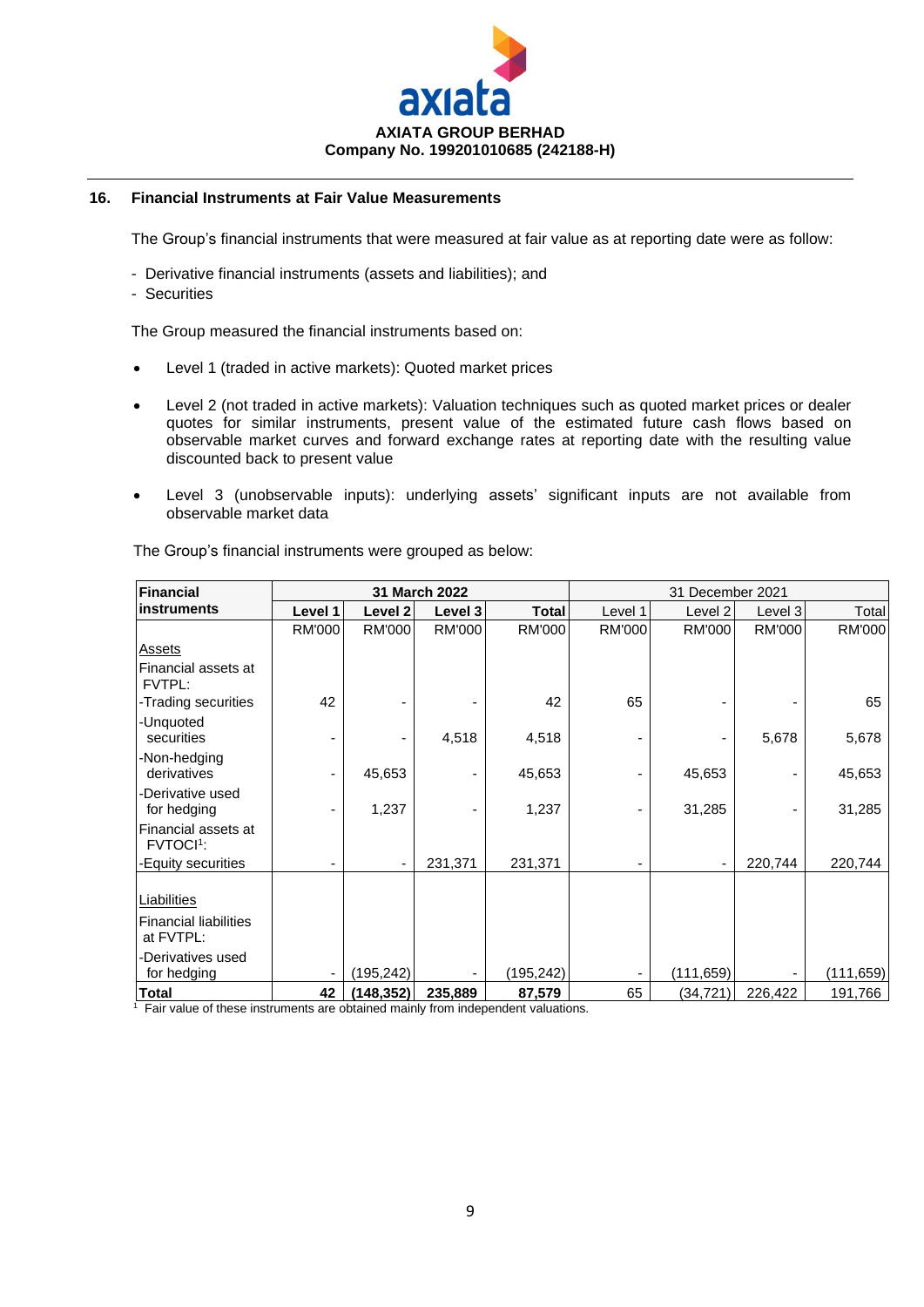

#### **PART B: EXPLANATORY NOTES PURSUANT TO APPENDIX 9B OF THE LISTING REQUIREMENTS OF BURSA SECURITIES**

#### **1. Review of Performance**

#### **(a) Quarter-on-Quarter (Q1'22 vs Q1'21)**

|                     | <b>Current Year</b><br>Quarter | <b>Preceding Year</b><br>Corresponding<br>Quarter | <b>Variance</b>   |         |
|---------------------|--------------------------------|---------------------------------------------------|-------------------|---------|
|                     | 31/03/2022                     | 31/03/2021                                        |                   |         |
|                     | <b>RM'million</b>              | <b>RM'million</b>                                 | <b>RM'million</b> | %       |
| Revenue             | 6,470.0                        | 6,064.0                                           | 406.0             | 6.7     |
| <b>EBITDA</b>       | 2,898.5                        | 2,691.9                                           | 206.6             | 7.7     |
| <b>EBIT</b>         | 1,037.9                        | 716.9                                             | 321.0             | 44.8    |
| PAT <sup>1</sup>    | (9.3)                          | 187.4                                             | (196.7)           | $-5100$ |
| PATAMI <sup>2</sup> | (43.0)                         | 75.6                                              | (118.6)           | $-5100$ |

<sup>1</sup>EBIT : Earnings before interest and tax

<sup>2</sup> PAT : Profit after tax

<sup>3</sup> PATAMI : Profit after tax and minority interest

#### **Group Performance**

Compared to the preceding year's corresponding quarter (Q1'22 vs Q1'21), Group revenue grew by 6.7% to RM6,470.0 million. Consequently, Group EBITDA grew by 7.7% to RM2,898.5 million. Group EBIT increased by 44.8% to RM1,037.9 million, as there was accelerated depreciation of 3G assets amounting to RM171.6 million (PAT: RM128.8 million; PATAMI: RM126.5 million) in Q1'21. Excluding this, EBIT would have increased by 16.8%, mainly flow through from higher EBITDA. At constant currency of Q1'21, revenue, EBITDA and EBIT would have increased by 6.7%, 7.4% and 44.5% respectively.

Group PAT and PATAMI both declined by more than 100% to a net loss of RM9.3 million and RM43.0 million respectively due to significant foreign exchange losses of RM476.9 million (PATAMI: RM400.8 million) (mainly contributed by mobile operations in Sri Lanka). Out of the foreign exchange losses, RM462.5 million are unrealised foreign exchange losses. Excluding the foreign exchange losses, Group PAT and PATAMI would have both increased by more than 100% to RM467.6 million and RM357.9 million respectively, driven by higher top lines, partially offset by higher finance costs, higher taxes and lower one-off gains. In Q1'21, Indonesia recognised a gain on sale of indoor telecommunication infrastructure assets amounting to RM26.7 million, net of tax (PATAMI: RM17.7 million).

#### **Geographical Highlights**

• **Malaysia**: Revenue grew by 0.7% to RM1,657.8 million mainly driven by improved prepaid performance coupled with contribution from new subsidiaries, Infront Malaysia and Bridgenet Solutions, acquired to strengthen Information and Communications Technology ("ICT") solutions offering to enterprise customers, partially offset by lower device sales. EBITDA increased by 15.4% to RM745.4 million, on the back of higher revenue and contained operating costs. PAT grew more than 100% to RM263.3 million, driven by lower depreciation and amortisation as there was accelerated depreciation of 3G assets amounting to RM122.7 million, net of tax in Q1'21. Excluding the accelerated depreciation of 3G assets, PAT would have increased by 36.0%, mainly due to higher top lines, partially offset by higher taxes.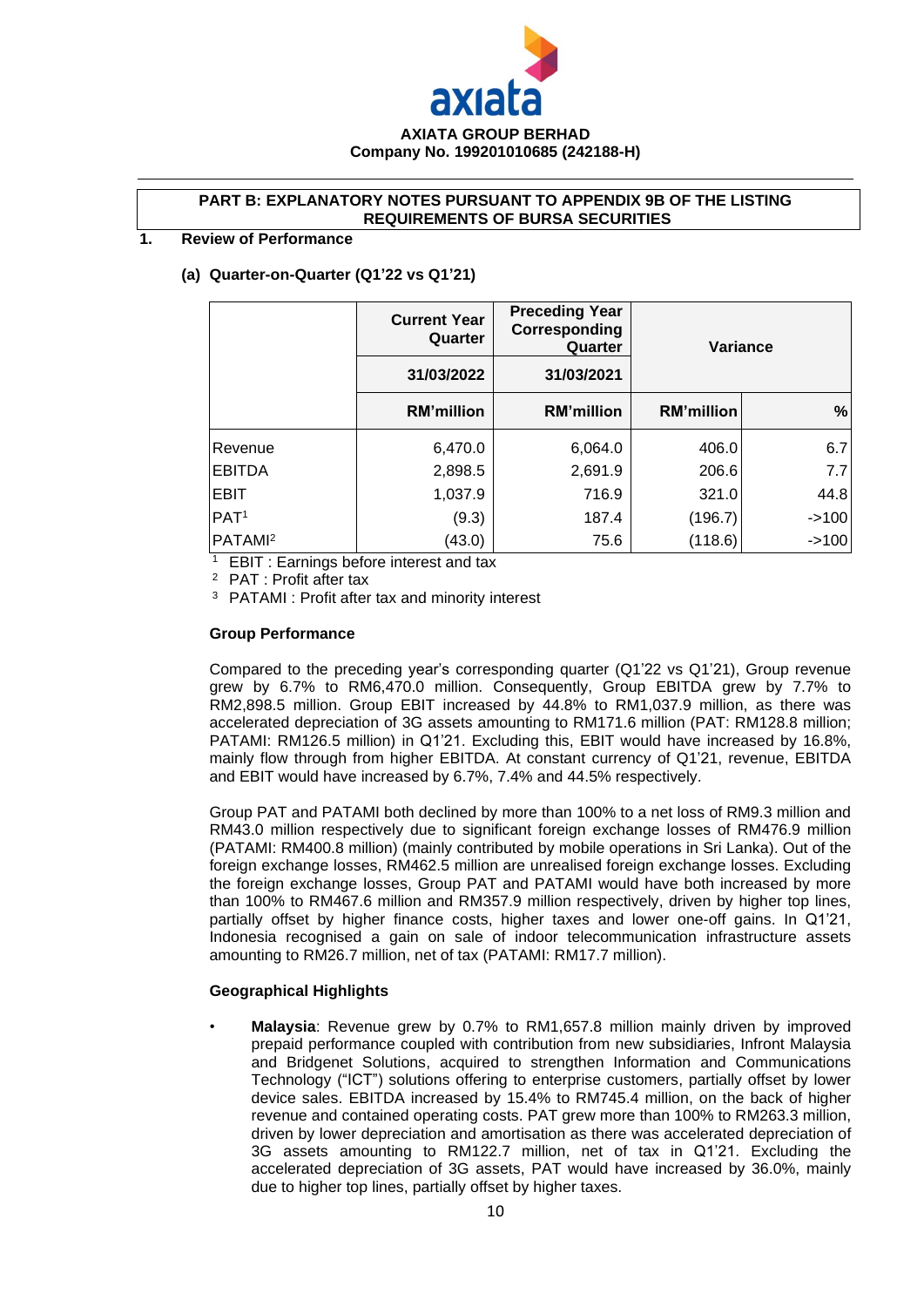

## **1. Review of Performance (continued)**

#### **(a) Quarter-on-Quarter (Q1'22 vs Q1'21) (continued)**

#### **Geographical Highlights (continued)**

- **Indonesia**: Revenue increased by 9.8% to RM1,968.7 million, mainly due to higher data revenue, growth in the digital business and higher device sales. EBITDA grew by 3.6% to RM933.5 million. PAT declined by 44.2% to RM51.9 million, due to higher depreciation and amortisation and lower one-off gains. In Q1'21, Indonesia recognised a gain on sale of indoor telecommunication infrastructure assets amounting to RM26.7 million, net of tax (PATAMI: RM17.7 million). Excluding this, PAT would have declined by 21.8%.
- **Bangladesh**: Revenue rose by 3.5% to RM981.3 million, mainly driven by higher data revenue from growth in prepaid and postpaid businesses. EBITDA increased by 5.9% to RM407.7 million. PAT grew by 18.0% to RM19.4 million, due to higher top lines and lower taxes, partially offset by higher depreciation and amortisation and higher foreign exchange losses.
- **Sri Lanka**: Revenue grew by 7.2% to RM734.8 million, driven by growth across core revenue segments. EBITDA fell marginally by 0.6% to RM283.2 million, impacted by higher operating costs. PAT declined by more than 100% to a net loss of RM304.1 million, mainly due to significant foreign exchange losses of RM387.4 million (PATAMI: RM320.6 million) recorded for the quarter, primarily from exposure to the United States Dollar ("USD") from USD denominated loans and liabilities. Out of the foreign exchange losses, RM370.8 million are unrealised foreign exchange losses.
- **Nepal**: Revenue fell by 9.4% to RM342.4 million due to revenue challenges with lower International Long Distance ("ILD") contribution while voice was impacted by downward revision in interconnect rates since January 2022, partially cushioned by higher data revenue. Consequently, EBITDA declined by 12.0% to RM197.2 million. PAT declined by 33.2% to RM44.4 million, mainly due to lower top lines, partially cushioned by lower taxes.
- **Cambodia**: Revenue increased by 9.5% to RM370.4 million, driven by higher data revenue from growth in prepaid business. EBITDA grew by 8.4% to RM196.4 million. PAT grew by 37.2% to RM74.5 million due to higher top lines and lower depreciation and amortisation as there was a one-off impairment of investment amounting to RM22.0 million, net of tax in Q1'21, partly offset by higher taxes. Excluding the one-off impairment, PAT would have decreased by 2.3%.
	- **Infrastructure**: Revenue increased by 19.1% to RM563.7 million from organic growth and contribution from new acquisition of Touch Mindscape Group in Malaysia late last year. EBITDA grew by 29.5% to RM392.6 million, mainly flow through from higher revenue. PAT declined marginally by 0.3% to RM101.4 million, impacted by higher depreciation and amortisation, foreign exchange losses and finance costs, partially cushioned by higher top lines.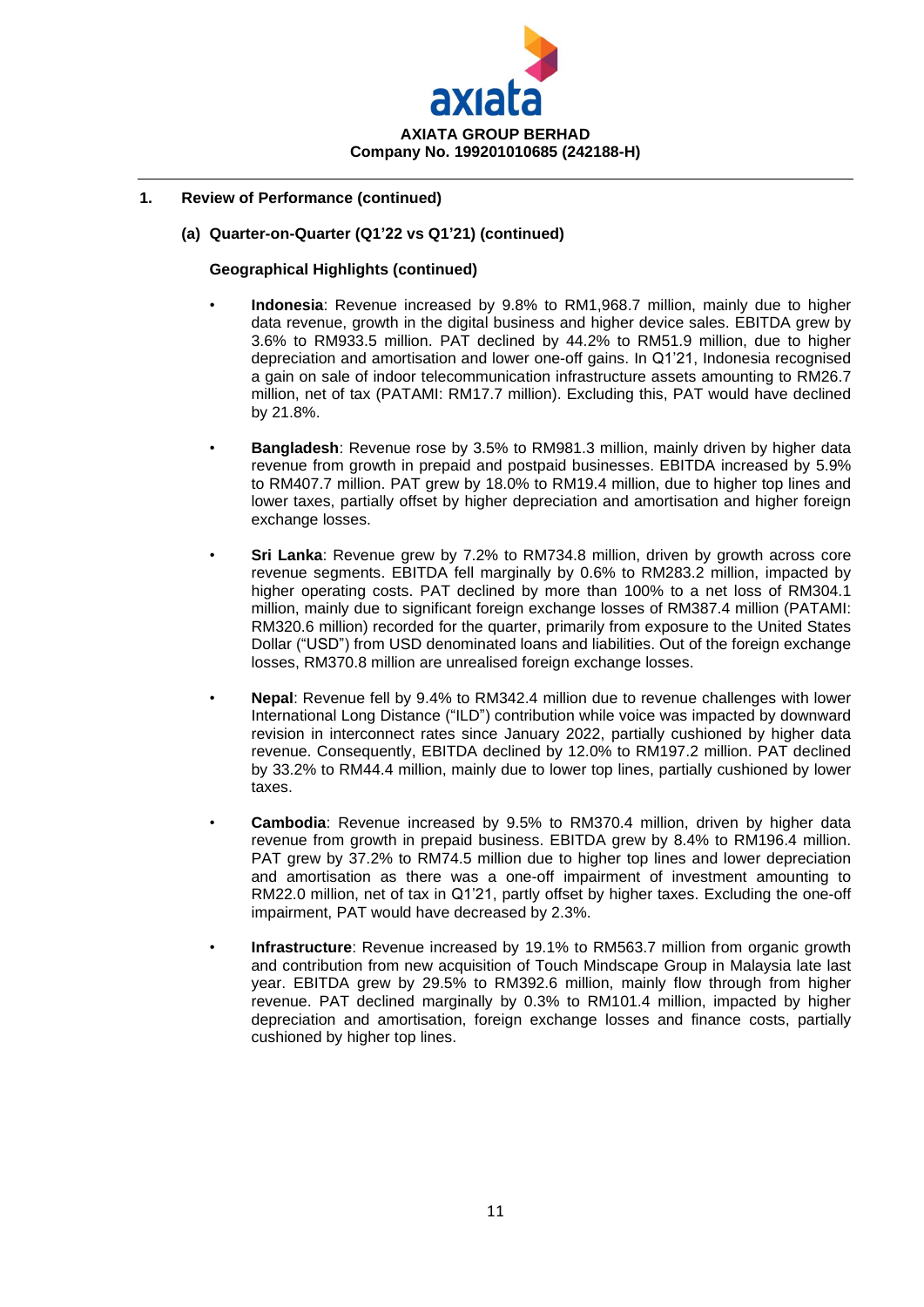

## **1. Review of Performance (continued)**

## **(b) Comparison with Preceding Quarter's Result (Q1'22 vs Q4'21)**

|               | <b>Current</b><br>Quarter | <b>Immediate</b><br><b>Preceding</b><br>Quarter |                   | Variance |
|---------------|---------------------------|-------------------------------------------------|-------------------|----------|
|               | 31/03/2022                | 31/12/2021                                      |                   |          |
|               | <b>RM'million</b>         | <b>RM'million</b>                               | <b>RM'million</b> | $\%$     |
| Revenue       | 6,470.0                   | 6,903.6                                         | (433.6)           | $-6.3$   |
| <b>EBITDA</b> | 2,898.5                   | 3,041.9                                         | (143.4)           | $-4.7$   |
| <b>EBIT</b>   | 1,037.9                   | 809.4                                           | 228.5             | 28.2     |
| <b>PAT</b>    | (9.3)                     | 211.5                                           | (220.8)           | $-2100$  |
| <b>PATAMI</b> | (43.0)                    | 116.0                                           | (159.0)           | $-2100$  |

#### **Group Performance**

Compared to the immediate preceding quarter (Q1'22 vs Q4'21), Group revenue fell by 6.3% to RM6,470.0 million. Group EBITDA declined by 4.7% to RM2,898.5 million, mainly due to flow through from revenue. Group EBIT increased by 28.2% to RM1,037.9 million, as there was a one-off impairment of goodwill of mobile operations in Nepal amounting to RM338.4 million in Q4'21. Excluding this, EBIT would have decreased by 9.6%. At constant currency of Q4'21, revenue and EBITDA would have decreased by 5.3% and 3.8% respectively, while EBIT would have increased by 29.4%.

Group PAT and PATAMI both declined by more than 100% to a net loss of RM9.3 million and RM43.0 million respectively, due to significant foreign exchange losses of RM476.9 million (PATAMI: RM400.8 million) (mainly contributed by mobile operations in Sri Lanka). Out of the foreign exchange losses, RM462.5 million are unrealised foreign exchange losses. Excluding the foreign exchange losses, Group PAT and PATAMI would have increased to RM467.6 million and RM357.9 million respectively, due to higher top lines, lower finance costs and lower taxes.

#### **Geographical Highlights**

- **Malaysia**: Revenue fell by 5.2% to RM1,657.8 million mainly from lower prepaid and postpaid revenue and lower device sales. Consequently, EBITDA fell by 6.9% to RM745.4 million. PAT declined by 38.6% to RM263.3 million, primarily due to lower top lines and lower one-off gains, partially cushioned by lower depreciation and amortisation.
- **Indonesia**: Revenue fell by 3.3% to RM1,968.7 million, due to lower prepaid and interconnect revenue. EBITDA fell by 7.0% to RM933.5 million, impacted by lower revenue and higher operating costs. PAT declined by 44.2% to RM51.9 million as a result of lower top lines, partially cushioned by lower taxes.
- **Bangladesh**: Revenue fell by 1.4% to RM981.3 million, due to lower prepaid and digital revenue and lower device sales. EBITDA grew by 8.3% to RM407.7 million, mainly due to lower operating costs. Consequently, PAT increased by more than 100% to RM19.4 million, mainly due to higher top lines and lower taxes, partially offset by higher depreciation and amortisation and higher foreign exchange losses.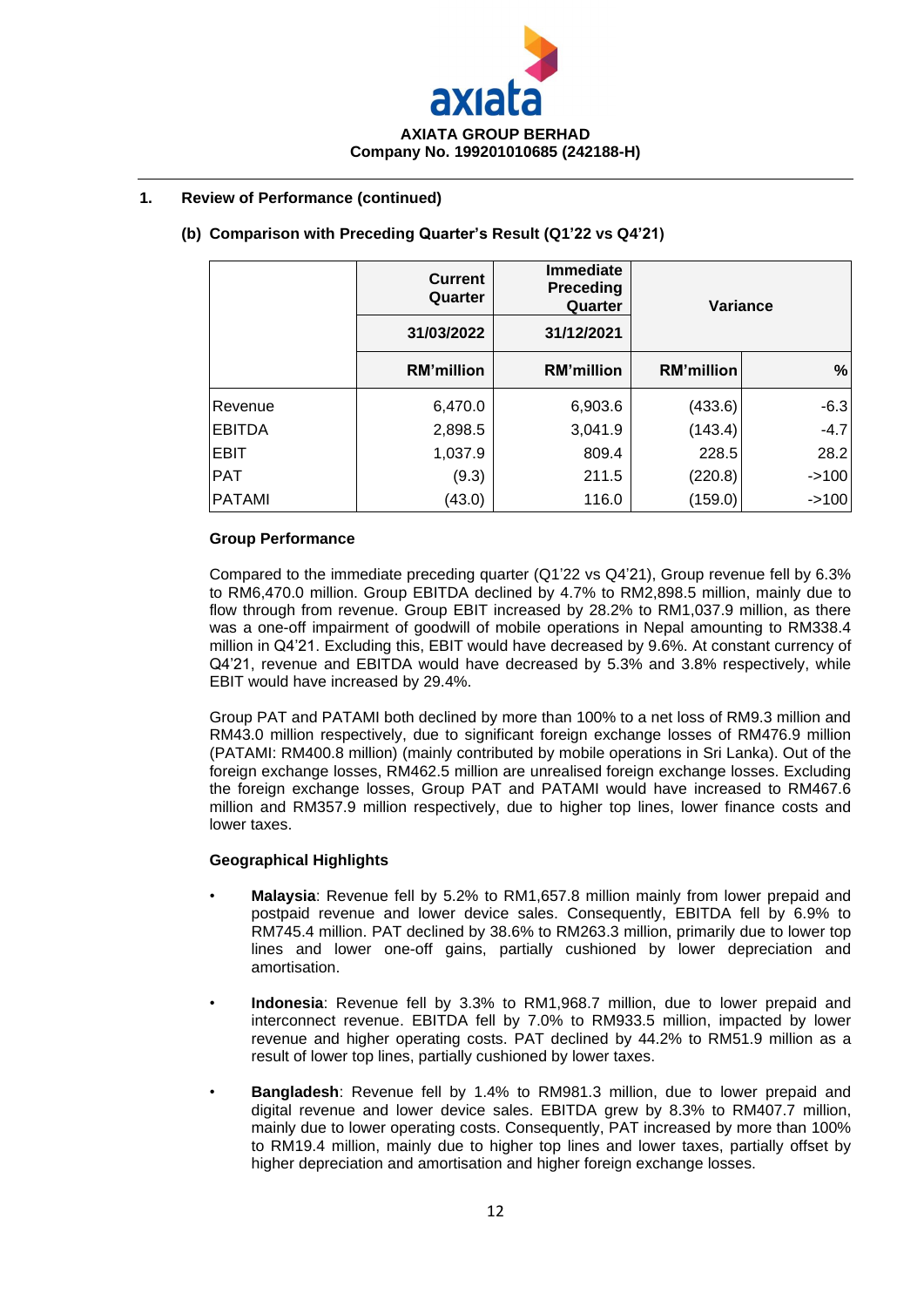

### **1. Review of Performance (continued)**

#### **(b) Comparison with Preceding Quarter's Result (Q1'22 vs Q4'21) (continued)**

#### **Geographical Highlights (continued)**

• **Sri Lanka**: Revenue fell by 4.2% to RM734.8 million due to unfavourable foreign exchange movements. EBITDA declined by 10.4% to RM283.2 million, flow through from lower revenue. PAT declined by more than 100% to a net loss of RM304.1 million, mainly due to significant foreign exchange losses of RM387.4 million (PATAMI: RM320.6 million) recorded for the quarter, primarily resulting from exposure to USD from USD denominated loans and liabilities. Out of the foreign exchange losses, RM370.8 million are unrealised foreign exchange losses.

Sri Lanka's mobile operation represents approximately 6% of the Group's net assets. Sri Lanka is engulfed in an economic and political crisis resulting from the impacts of COVID-19, significant tax cuts and large sovereign debt repayments collectively depleting the limited foreign reserves of the country. As a result, the Sri Lankan Rupee depreciated by 46% against the USD during Q1'22. Since then, Sri Lanka is sustaining its operations in this challenging period and will continue to monitor the situation and respond accordingly.

- **Nepal**: Revenue declined by 6.1% to RM342.4 million mainly due to lower voice revenue impacted by downward revision in interconnect rates since January 2022 coupled with lower ILD revenue. Consequently, EBITDA fell by 4.2% to RM197.2 million. PAT declined by 28.6% to RM44.4 million, mainly due to lower top lines, higher foreign exchange losses and higher finance costs, partially cushioned by lower depreciation and amortisation.
- **Cambodia**: Revenue fell by 4.7% to RM370.4 million, impacted by lower prepaid revenue and other revenue as there was a one-off expiration of top-up promotional campaign in the immediate preceding quarter. Consequently, EBITDA declined by 1.4% to RM196.4 million. PAT fell by 5.0% to RM74.5 million, mainly due to lower top lines, partially cushioned by lower depreciation and amortisation.
- **Infrastructure**: Revenue increased by 6.1% to RM563.7 million from organic growth and contribution from new acquisition of Touch Mindscape Group in Malaysia late last year. EBITDA grew by 13.7% to RM392.6 million, mainly flow through from revenue and contained operating costs. PAT surged by 57.9% to RM101.4 million, driven by higher top lines and lower taxes, partially offset by higher depreciation and amortisation and higher finance costs.

Myanmar is one of the infrastructure segment's operating footprint and it represents approximately 5% of Group's net assets. On 1 February 2021, Myanmar announced one-year state of emergency. On 11 February 2021, United States imposed targeted sanctions followed by European Union on 22 February 2021. Since then, the United States, United Kingdom and European Union continue to expand sanctions for companies and individuals with ties to the military. To-date, none of the expanded list include or cause our operation in Myanmar to be in violation to sanctions regulation. The Group is consistently communicating with all stakeholders including its employees, customers and vendors in Myanmar and will continue to closely monitor and assess the business, operational, financial and regulatory compliance risks to mitigate against any potential impact arising from this challenging environment.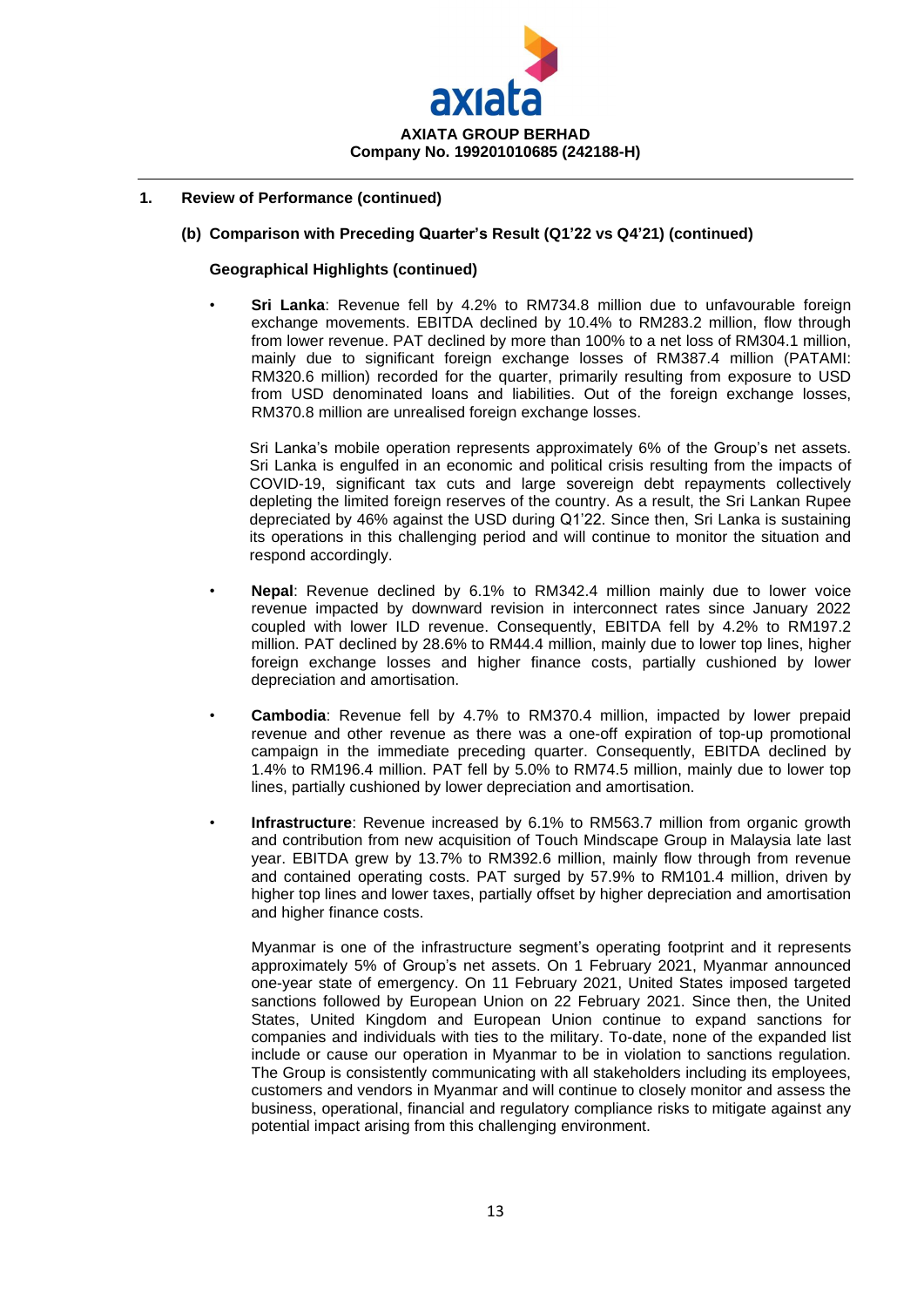

#### **2. Headline Key Performance Indicators ("KPIs") for the Financial Year Ending 31 December 2022**

On 22 February 2022, the Group announced its Headline KPIs guidance for the financial year ending 31 December 2022. The Group's 2022 Headline KPIs announced were as below:

|                                                   | FY 2022                      |
|---------------------------------------------------|------------------------------|
|                                                   | <b>Headline KPIs</b>         |
|                                                   | @ Constant rate <sup>1</sup> |
| $Re$ venue Growth <sup>2</sup>                    | Mid single digit             |
| Earnings before Interest, and Tax ("EBIT") Growth | High single digit            |

*Notes:* 

*<sup>1</sup> Constant rate is based on FY21 Average Forex Rate (e.g. 1 USD = RM4.143)*

*<sup>2</sup> Revenue is based on revenue excluding device ("revenue ex-device")*

The Group posted strong operational performance in Q1'22 with high single digit year on year growth in revenue and EBITDA contributed by all OpCos except Ncell. Higher growth and absence of 3G asset accelerated depreciation led to expansion in EBIT. PATAMI however was impacted by unrealised foreign exchange translation losses due to USD denominated borrowings and working capital mainly in Sri Lanka.

Year on year (Q1'22 versus Q1'21), Celcom in Malaysia recorded higher revenue primarily from improved prepaid performance coupled with contribution from new subsidiaries, Infront Malaysia and Bridgenet Solutions, acquired to strengthen ICT solutions offering to enterprise customers. Mobile data remained the primary revenue growth driver for our OpCos in Indonesia, Bangladesh, Cambodia and Sri Lanka on the back of higher data subscribers and increased usage. Dialog in Sri Lanka further benefitting from improved contribution from fixed broadband and TV businesses. Ncell in Nepal faced revenue challenges with lower International Long Distance ("ILD") contribution while voice revenue was impacted by downward revision in interconnect rate since January 2022.

Digital businesses posted strong revenue growth on the back of accelerated digitalisation amongst consumer and businesses. edotco also recorded a good performance benefitting from organic growth and acquisition of Touch Mindscape Group in Malaysia late last year.

While operational performance in Q1'22 is good, Board of Directors recognises the current global macro environment risks particularly in Sri Lanka and proactive measures are being taken to manage these risks. Board of Directors remain cautiously optimistic that the Group's performance for the financial year ending 31 December 2022 will be broadly in line with headline KPIs.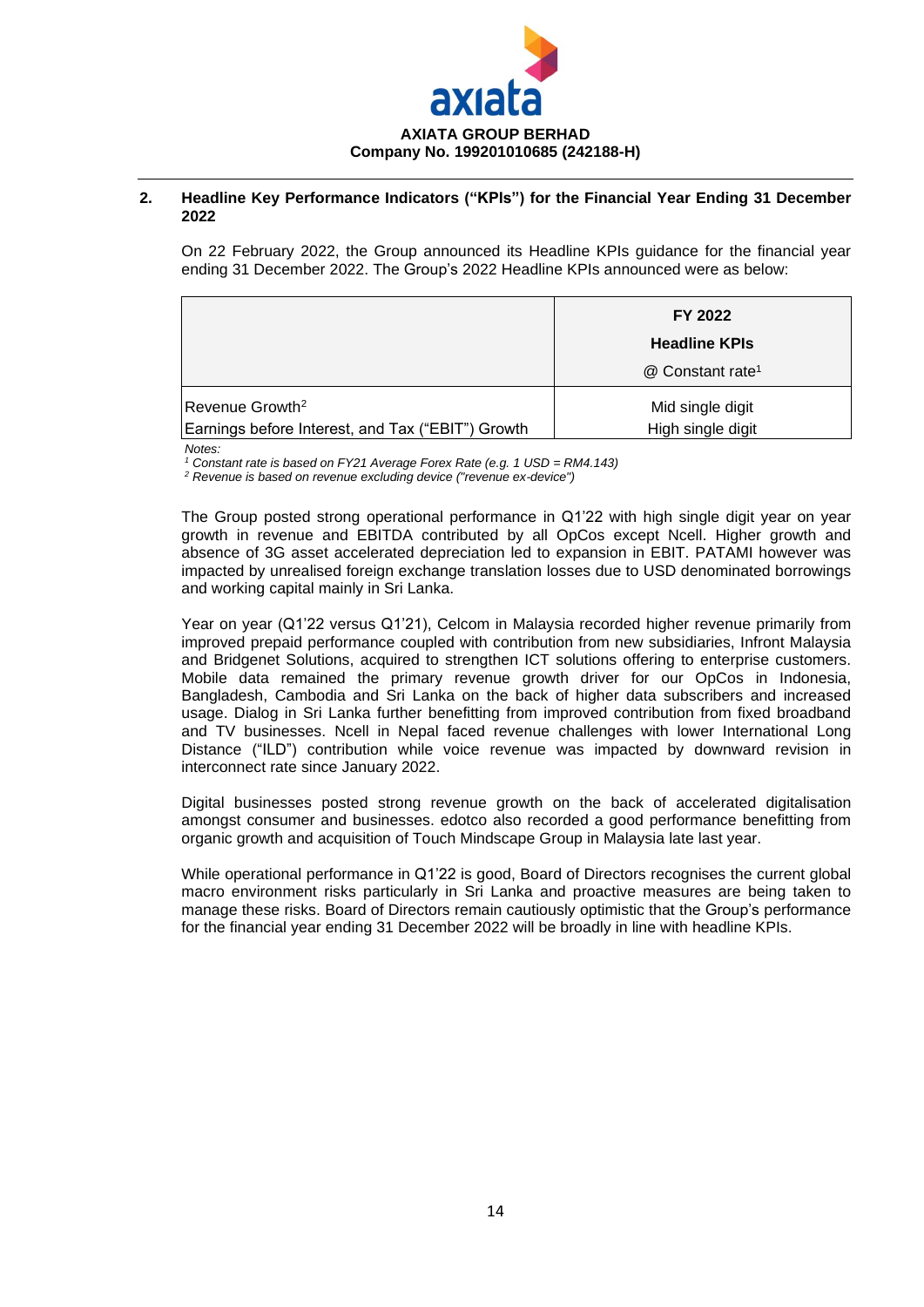

## **3. Variance of Actual Profit from Forecast Profit / Profit Guarantee**

The Group has not provided any profit forecast or profit guarantee in a public document in respect of the financial period ended 31 March 2022.

## **4. Revenue**

|                                                                                                                                                         | <b>Current and Cumulative</b><br>Quarter |                      |  |
|---------------------------------------------------------------------------------------------------------------------------------------------------------|------------------------------------------|----------------------|--|
|                                                                                                                                                         | 31/3/2022                                | 31/3/2021            |  |
|                                                                                                                                                         | <b>RM'000</b>                            | RM'000               |  |
| Disaggregation of revenue from contracts with customers under<br><b>MFRS 15:</b><br>Goods or services transferred:<br>-at a point in time<br>-over time | 401,340<br>5,840,340                     | 295,926<br>5,616,217 |  |
| Revenue under other MFRSs:                                                                                                                              |                                          |                      |  |
| Lease and services of passive infrastructure                                                                                                            | 218,789                                  | 147,951              |  |
| Financial Institution interest income                                                                                                                   | 9,482                                    | 3,925                |  |
|                                                                                                                                                         | 6,469,951                                | 6,064,019            |  |

#### **5. Taxation**

The taxation charge for the Group comprises:

|                |               | <b>Current and Cumulative</b><br>Quarter |
|----------------|---------------|------------------------------------------|
|                | 31/3/2022     | 31/3/2021                                |
|                | <b>RM'000</b> | RM'000                                   |
| Income tax     | 198,787       | 101,047                                  |
| Deferred tax   | 63,724        | 73,531                                   |
| Total taxation | 262,511       | 174,578                                  |

The current quarter and financial period to date's effective tax rate of the Group are higher than the statutory tax rate mainly due to non-deductible expenses, varying tax regimes and blended statutory tax rates.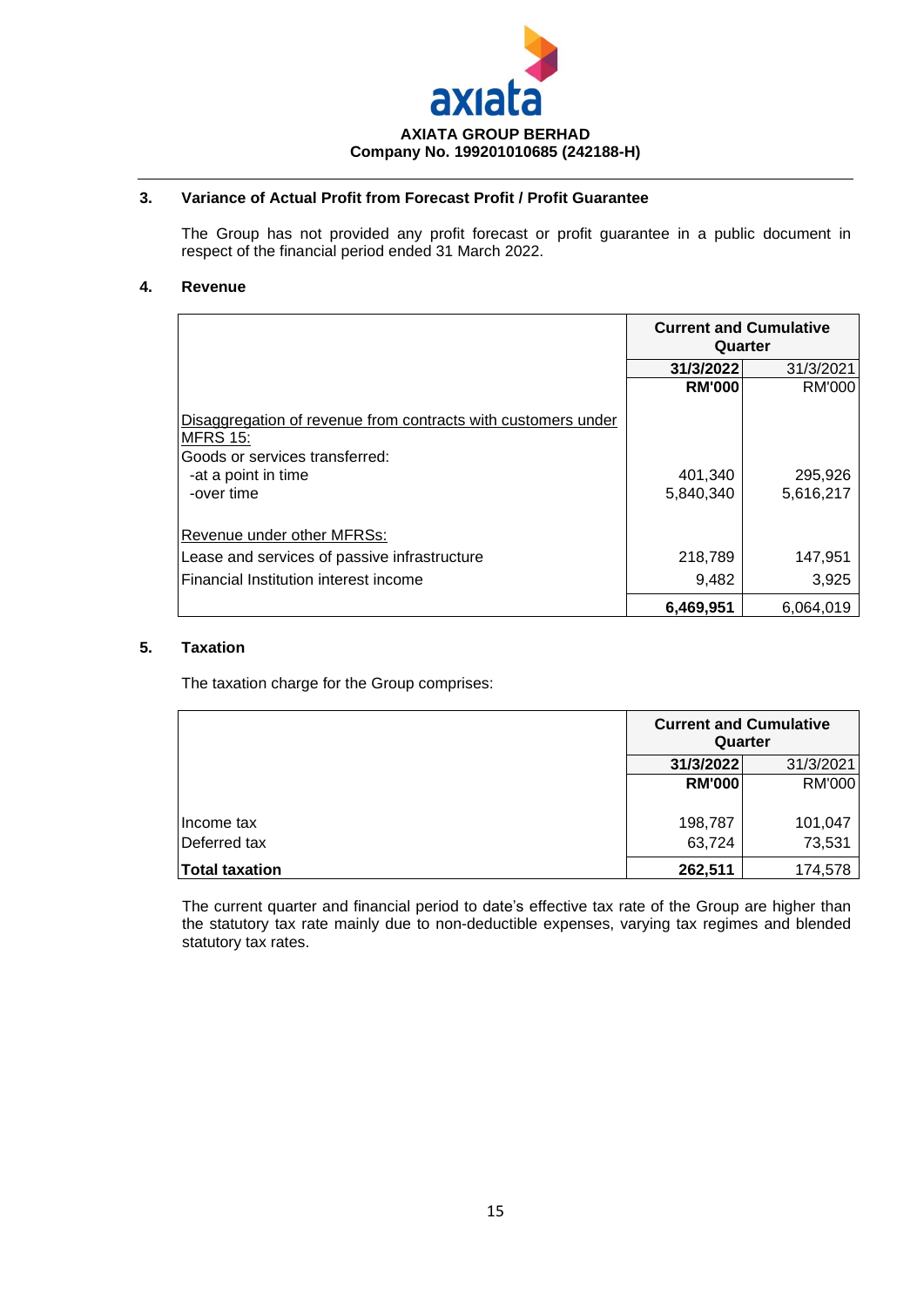

### **6. Status of Corporate Proposals**

#### **(a) Proposed Merger of Celcom Axiata Berhad ("Celcom") and Digi.com Berhad ("Digi")**

On 8 April 2021, the Company announced that the Company and Telenor Asia Pte Ltd ("Telenor Asia") (collectively, the "Parties") are in advanced discussions to undertake a merger of the telco operations of Celcom and Digi ("MergeCo").

On 21 June 2021, the Company announced that the Parties have successfully concluded the due-diligence exercise and signed the following agreements for the proposed merger between Celcom and Digi ("Proposed Merger"):

- (i) conditional share purchase agreement with Digi ("SPA"); and
- (ii) master transaction agreement with Telenor Asia and Telenor ASA ("Telenor") ("MTA").

On the closing of the SPA, the Company intends to enter into a shareholders' agreement with Telenor Asia and Telenor to establish the respective rights and obligations of the parties with respect to the activities and governance of MergeCo as well as ownership and disposition of the securities in MergeCo ("SHA"). (The SPA, MTA and the agreed form of the SHA are collectively referred to as the "Transaction Agreements").

At completion, the merger of Celcom and Digi will result in the Company receiving newly issued ordinary shares in Digi, representing 33.10% of the enlarged issued share capital of Digi, cash consideration of RM2.0 billion adjusted with movement in net debt and working capital of which RM1.7 billion from Digi as new debt and RM297.9 million from Telenor Asia for the purpose of ownership equalisation under the terms of the Transaction Agreements.

Completion of the transaction will be subject to the approval of both the Company and Digi shareholders, regulatory approvals and other customary terms and conditions. Barring unforeseen circumstances, the Proposed Merger is expected to be completed within the second half of 2022.

#### **(b) Proposed Acquisition of 66.03% Equity Interest in PT Link Net TBK ("Link Net")**

The Company and its subsidiary, XL (XL together with the Company collectively referred to as the "Purchasers") had on 30 July 2021 entered into a non-binding term sheet with Asia Link Dewa Pte. Ltd. and PT First Media Tbk (collectively, referred to as the "Sellers") to facilitate discussions and negotiations for a potential acquisition of 1,816,735,484 ordinary shares representing approximately 66.03% equity interest in Link Net owned by the Sellers.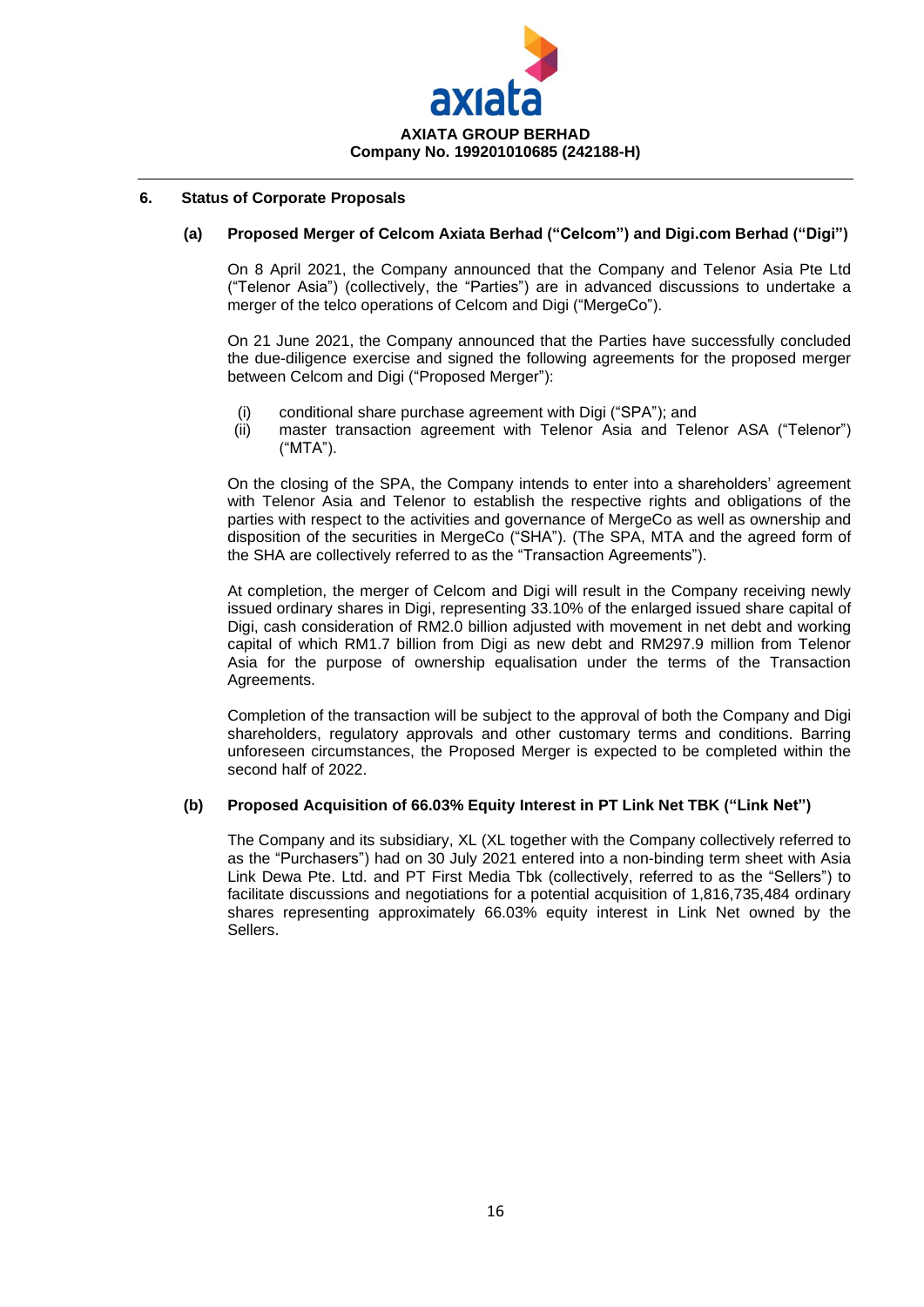

### **6. Status of Corporate Proposals (continued)**

#### **(b) Proposed Acquisition of 66.03% Equity Interest in PT Link Net TBK ("Link Net") (continued)**

On 27 January 2022, the Purchasers signed a conditional share purchase agreement ("Link Net SPA") to jointly acquire an aggregate 66.03% equity interest in Link Net from the Sellers. The purchase consideration has been agreed at IDR4,800 per ordinary share in Link Net ("Link Net Shares") or approximately IDR8.7 trillion (equivalent to approximately RM2.6 billion) (the "Proposed Acquisition"). This translates to a value of about IDR13.2 trillion (equivalent to approximately RM3.9 billion) for 100.00% equity interest in Link Net.

Under the terms of the Link Net SPA, Axiata Investments (Indonesia) Sdn Bhd ("AII"), an indirect wholly owned subsidiary of the Company, and XL shall acquire 46.03% and 20.00% respectively from the combined equity interest of 66.03% in Link Net held by the Sellers. AII will be obligated to undertake a mandatory tender offer to acquire the remaining 33.97% Link Net Shares pursuant to regulatory requirements in Indonesia ("Proposed MTO").

The Proposed Acquisition and Proposed MTO ("Proposals") are expected to be completed in the third quarter of 2022 and will be subjected to customary completion conditions, including regulatory and shareholder approvals. The Proposals will be funded via a combination of internally generated funds and/or bank borrowings, the proportion of which will be determined at a later date.

#### **(c) Proposed Acquisition of Tower Assets from Smart Communications, Inc. ("SMART") and Digitel Mobile Philippines, Inc. ("DMPI")**

ISOC edotco Towers, Inc, a wholly owned subsidiary of edotco Group Sdn Bhd which in turn is a 63.00% owned subsidiary of the Company, had on 19 April 2022 entered into a Sale and Purchase Agreement with SMART and DMPI, (collectively "Sellers") for the acquisition of all of Sellers' rights, title, benefits and interest in 2,973 telecom towers and related assets in the Philippines for a total purchase consideration of PHP42,000 million (equivalent to RM3.4 billion) ("Proposed Acquisition of PLDT Tower Assets").

The Proposed Acquisition of PLDT Tower Assets is expected to be completed in four tranches starting 1 June 2022 with the last tranche to be completed by fourth quarter 2022.

## **(d) Proposed Acquisition of Equity Interest in PT Hipernet Indodata ("Hipernet")**

On 22 March 2022, XL entered into a Conditional Share Purchase Agreement with Bridgefield Prime Investments Pte. Ltd., Ameisys Global Technologies Pte. Ltd., PT Mitra Indo Asia and PT Magna Karya Archipelago for the proposed acquisition of 2,805 ordinary shares in Hipernet representing 51.00% of the equity interest in Hipernet for a purchase consideration of approximately IDR321.3 billion (RM94.1 million). The proposed acquisition is expected to be completed by second quarter 2022.

Other than the above, there was no other corporate proposal announced but not completed as at 18 May 2022.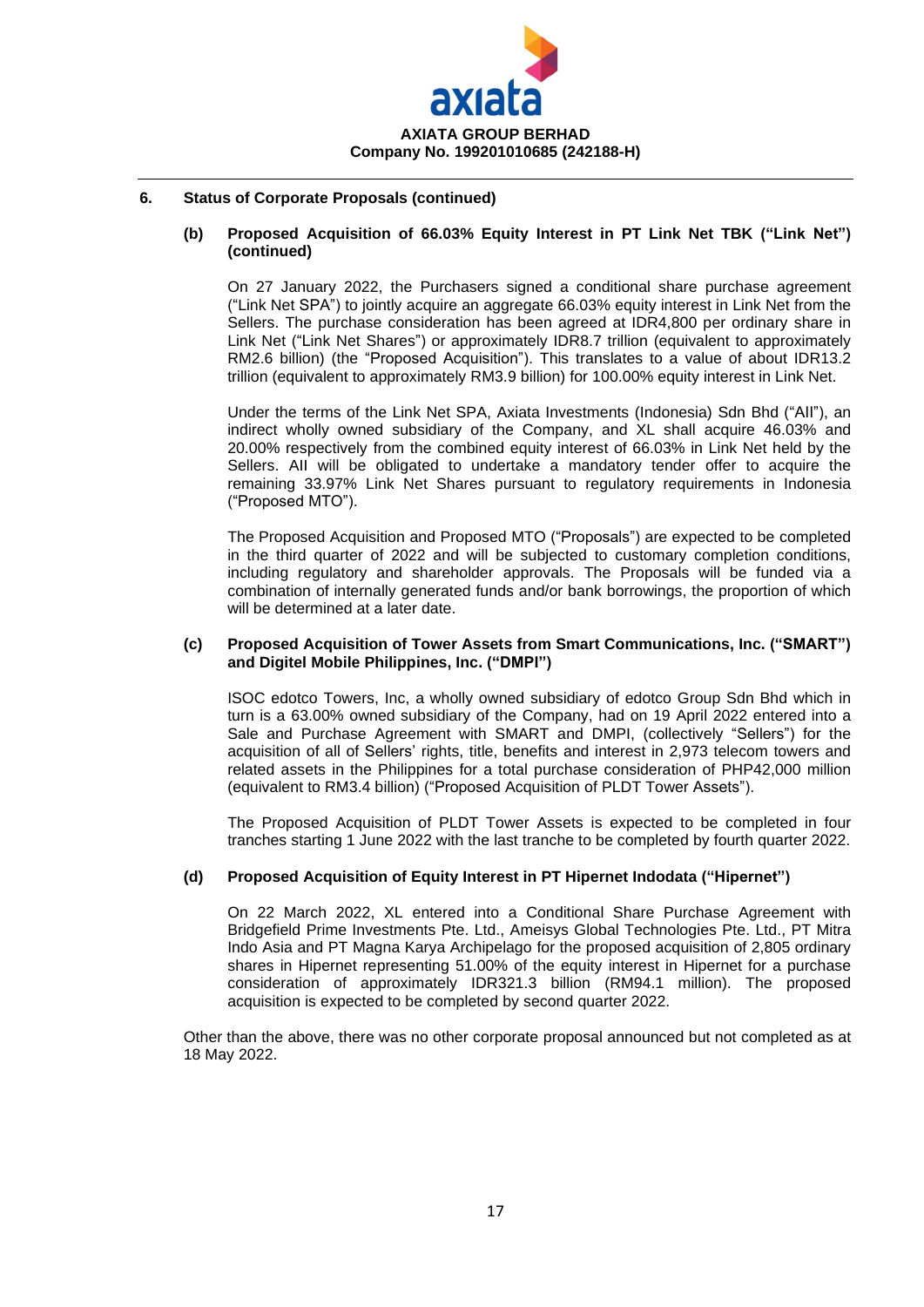

## **7. Group's Borrowings and Debt Securities**

(a) Breakdown of the Group's borrowings and debt securities were as follows:

|              | <b>31 March 2022</b>   |               | 31 December 2021 |             |  |
|--------------|------------------------|---------------|------------------|-------------|--|
|              | Non-current<br>Current |               | Current          | Non-current |  |
|              | <b>RM'000</b>          | <b>RM'000</b> | RM'000           | RM'000      |  |
|              |                        |               |                  |             |  |
| Secured      | 280,575                | 1,025,044     | 280,123          | 1,024,917   |  |
| Unsecured    | 3,986,360              | 13,370,731    | 3,951,293        | 13,794,162  |  |
| <b>Total</b> | 4,266,935              | 14,395,775    | 4,231,416        | 14,819,079  |  |

(b) Foreign currency borrowings and debt securities in RM equivalent were as follows:

| <b>Foreign Currencies</b> | 31 March 2022 | 31 December 2021 |
|---------------------------|---------------|------------------|
|                           | <b>RM'000</b> | RM'000           |
|                           |               |                  |
| <b>USD</b>                | 10,198,160    | 10,230,291       |
| <b>IDR</b>                | 2,999,465     | 3,030,562        |
| <b>BDT</b>                | 343,337       | 393,160          |
| <b>SLR</b>                | 212,847       | 485,941          |
| <b>NPR</b>                | 731,759       | 716,297          |
| <b>Others</b>             | 103,303       | 137,510          |
| <b>Total</b>              | 14,588,871    | 14,993,761       |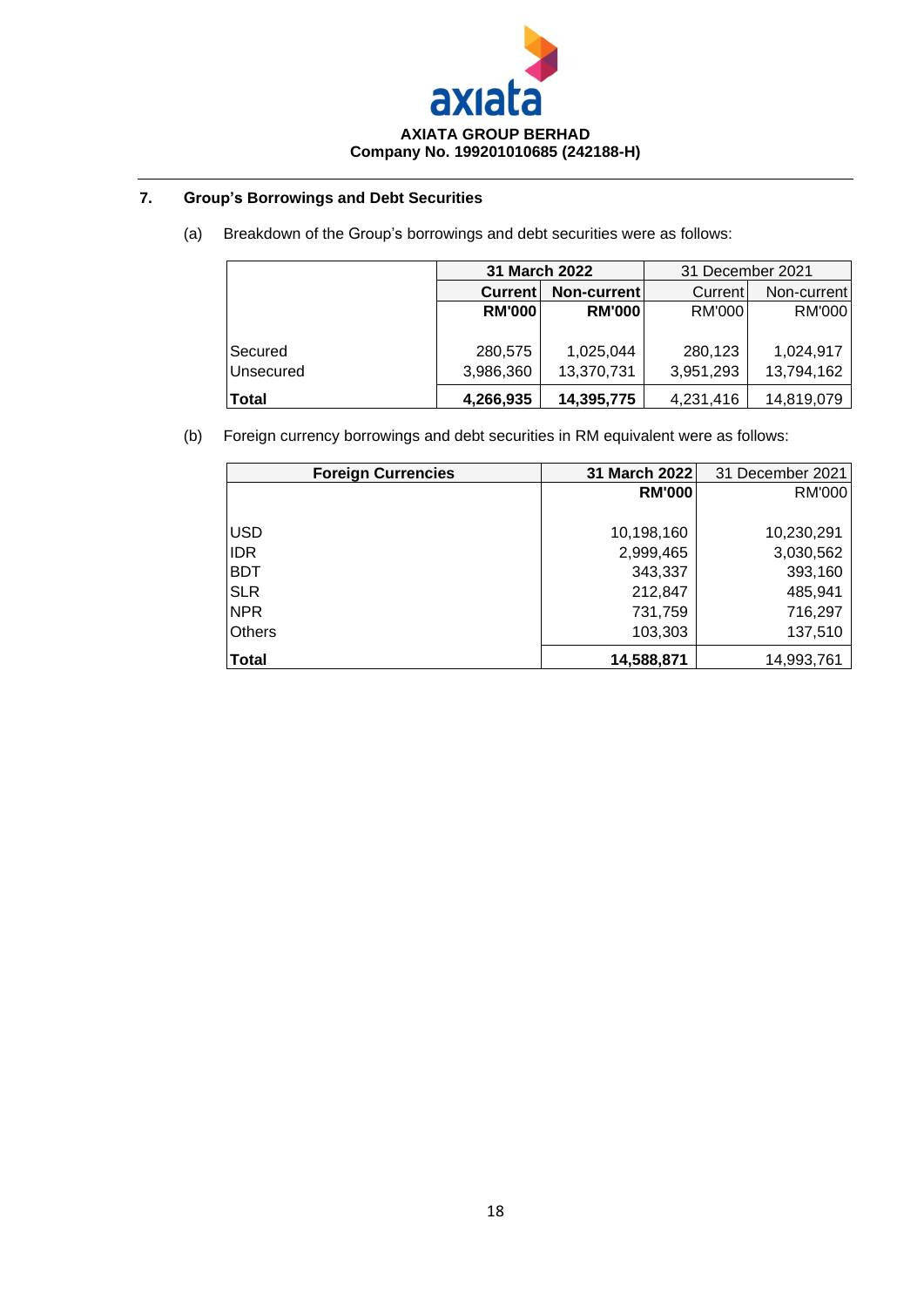

## **8. Outstanding Derivatives**

(a) The details of the Group's outstanding net derivatives financial instruments set out as follow:

|                                                                                        |                 | 31 March 2022     |               | 31 December 2021 |
|----------------------------------------------------------------------------------------|-----------------|-------------------|---------------|------------------|
|                                                                                        |                 | <b>Fair value</b> |               | Fair value       |
| <b>Type of derivative</b>                                                              | <b>Notional</b> | favourable/       | Notional      | favourable/      |
| financial instruments                                                                  | value           | (unfavourable)    | value         | (unfavourable)   |
|                                                                                        | <b>RM'000</b>   | <b>RM'000</b>     | <b>RM'000</b> | RM'000           |
| Cross currency interest<br>rate swaps:                                                 |                 |                   |               |                  |
| - < 1 year                                                                             |                 | (3,204)           |               | (20, 497)        |
| $-$ > 3 years                                                                          | 4,204,500       | (191, 986)        | 4,177,500     | (60, 484)        |
| <b>Convertible warrants in</b><br><u>an associate:</u><br>- 1 - 3 years<br>- > 3 years | 19,251          | 43,342            | 19,251        | 43,342           |
| Interest rate swaps:                                                                   |                 |                   |               |                  |
| $-$ < 1 year                                                                           |                 | 651               |               | 121              |
| $-1 - 3$ years                                                                         | 336,360         | 534               | 334,200       | 486              |
| <b>Call option:</b><br>- > 3 vears                                                     | 4,919           | 2,311             | 4,888         | 2,311            |
| Total                                                                                  |                 | (148,352)         |               | (34,721)         |

(b) The risks associated with the derivative financial instrument and the policies in place for mitigating such risks were disclosed in 2021 Audited Financial Statements.

## **9. Fair Value Changes of Financial Liabilities**

There was no derivative financial instrument which is marked to market as at the date of financial statement position that requires the recognition of fair value changes to the consolidated profit or loss for the current quarter and financial period to date.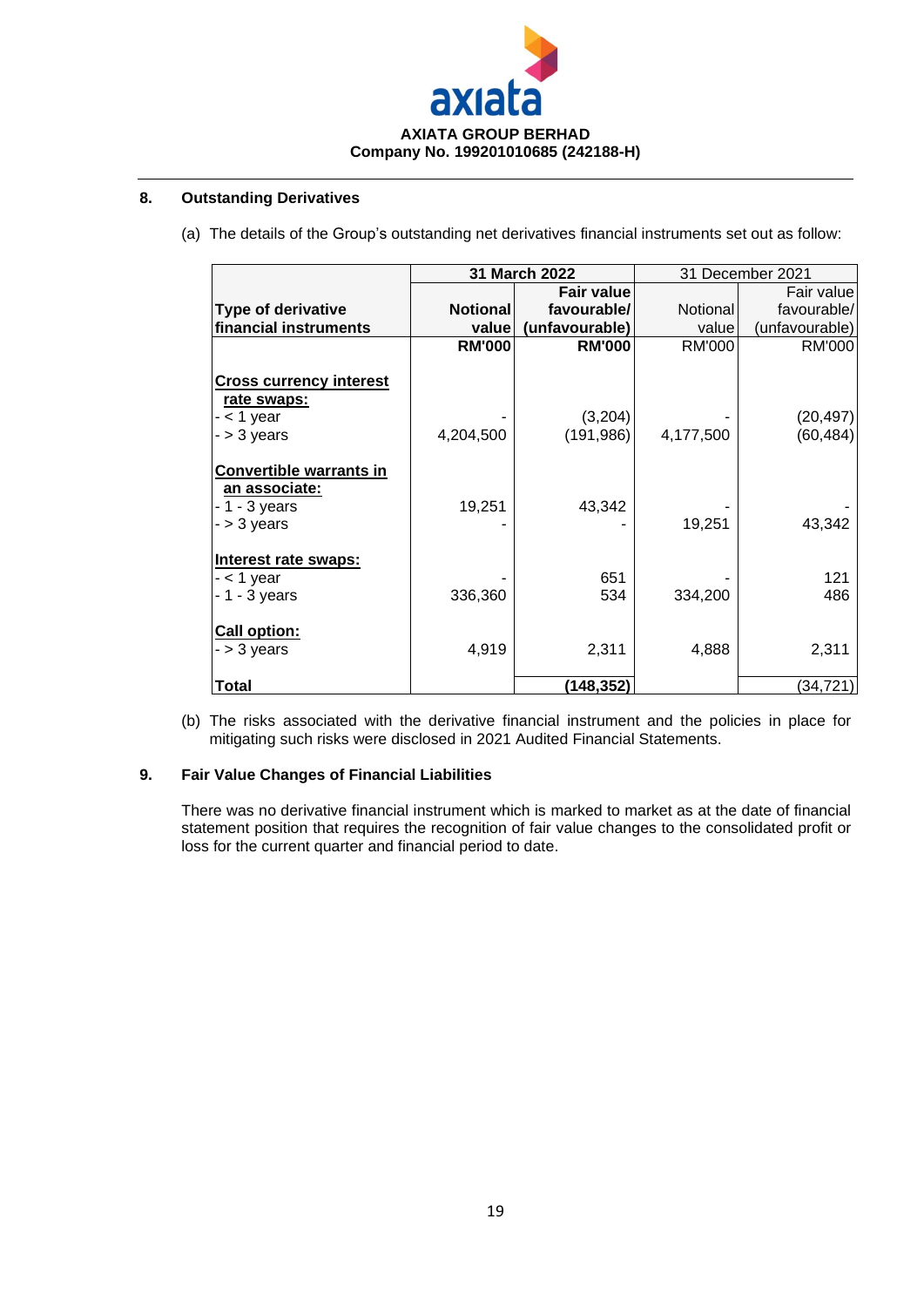

## **10. Material Litigations**

The status of material litigation of the Group is as follows:

#### **(a) Celcom Axiata Berhad (formerly known as Celcom (Malaysia) Berhad) ("Celcom") and Celcom Resources Berhad (formerly known as Technology Resources Industries Berhad) ("Celcom Resources") vs Tan Sri Dato' Tajudin bin Ramli ("TSDTR") & 6 Others**

On 24 October 2008, Celcom and Celcom Resources commenced proceedings against five (5) of its former directors, namely (i) TSDTR, (ii) Dato' Bistaman bin Ramli ("BR"), (iii) Dato' Lim Kheng Yew ("DLKY"), (iv) Axel Hass ("AH"), and (v) Oliver Tim Axmann ("OTA") (the Defendants named in items (iv) and (v) are collectively referred to as the "German Directors"), as well as (vi) DeTeAsia Holding GmbH ("DeTeAsia") and (vii) Beringin Murni Sdn. Bhd. (collectively with the German Directors referred to as "Defendants").

Celcom and Celcom Resources are seeking for damages for conspiracy against the Defendants. Celcom and Celcom Resources claim that the Defendants wrongfully and unlawfully conspired with each other to injure Celcom and Celcom Resources by causing and/or committing Celcom and Celcom Resources to enter into the Supplemental Agreement to the Subscription Agreement and the Management Agreement dated 7 February 2002 ("the 2002 Supplemental Agreement") and the Amended and Restated Supplemental Agreement dated 4 April 2002 with DeTeAsia ("the ARSA") in consideration for the renunciation by DeTeAsia of certain rights issue shares in Celcom Resources in favour of TSDTR and BR ("Main Suit 1").

Separately, Celcom and Celcom Resources reached an amicable settlement with DLKY and the said companies filed their respective notice of discontinuance with no order as to costs and without liberty to file afresh against DLKY on 6 March 2015.

On 23 June 2016, TSDTR and BR filed a statement of defence ("Defence for Main Suit 1") and counterclaim against Celcom, Celcom Resources and Telekom Malaysia Berhad ("TM"), seeking among others payment of the sum of RM6,246.5 million or alternatively the sum of RM7,214.9 million together with interest, being the amount claimed by TSDTR and BR in their counterclaims filed in the Kuala Lumpur High Court, Suit No. D2-22-673-2006 ("Danaharta Suit") which was subsequently withdrawn pursuant to a purported global settlement which did not include Main Suit 1 ("TSDTR and BR's Counterclaim for Main Suit 1"). The German Directors filed their respective defences on 30 June 2017. TM filed an application to intervene in the Main Suit 1 in light of the allegations made against TM in TSDTR and BR's Counterclaim against Main Suit 1.

The trial and TSDTR and BR's Counterclaim for Main Suit 1 commenced on 22 January 2018. Celcom and Celcom Resources obtained leave to continue proceedings against TSDTR and BR in light of a Receiving Order and Adjudication Order ("ROAO") obtained against TSDTR and BR on 8 May 2018. TSDTR and BR were also granted leave to defend their case and continue with the TSDTR and BR Counterclaim against Main Suit 1.

The application for leave to discontinue the trial and record consent judgement against DeTeAsia and the German Directors was heard on 19 November 2021. Oral submissions by parties against TSTDR and BR was heard by the Kuala Lumpur High Court on 20 April 2022. The Kuala Lumpur High Court has fixed 7 June 2022 for further oral submissions and will thereafter fix a decision date.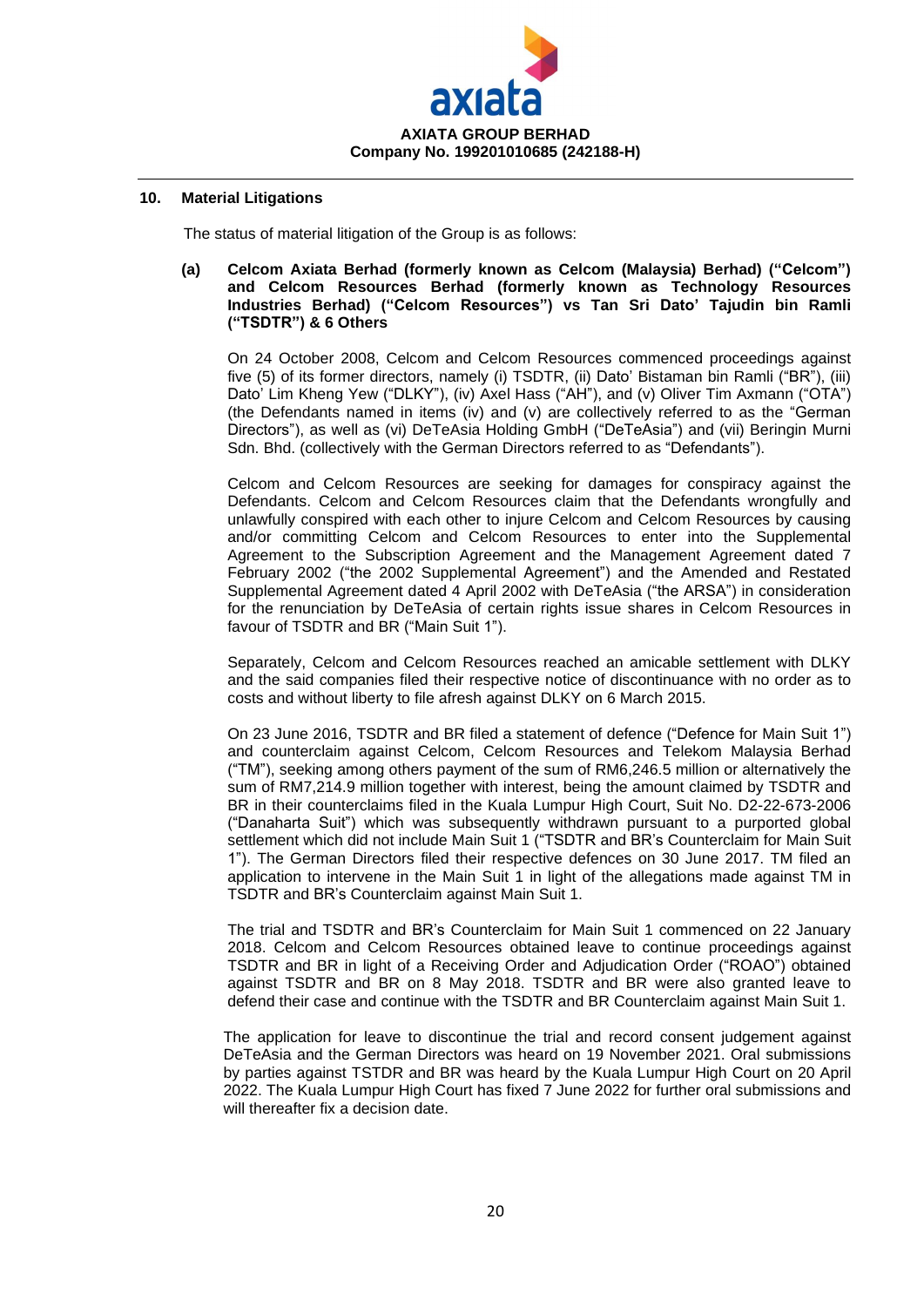

The status of material litigation of the Group is as follows: (continued)

#### **(b) Celcom & Another vs TSDTR & 8 Others**

On 28 April 2006, Celcom and Celcom Resources instituted a claim against nine of its former directors (namely (i) TSDTR, (ii) BR, (iii) DLKY, (iv) Dieter Sieber ("DS"), (v) Frank-Reinhard Bartsch ("FRB"), (vi) Joachim Gronau, (vii) Joerg Andreas Boy ("JAB"), (viii) AH, and (ix) OTA), (the Defendants named in items (iv) to (ix) collectively referred to as the "German Directors") (collectively referred to as "Defendants").

Celcom and Celcom Resources are seeking an indemnity from the Defendants, for the sums paid by Celcom to DeTeAsia in satisfaction of the award granted in August 2005 ("Award") handed down by the Tribunal of the International Court of Arbitration of the International Chamber of Commerce in Paris ("ICC") alleging that they had breached their fiduciary duties by causing Celcom Resources to enter into a Subscription Agreement dated 25 June 1996 with Deutsche Telekom AG ("Subscription Agreement"), and Celcom and Celcom Resources to enter into the ARSA with TR International Ltd and DeTeAsia whilst they were directors of Celcom and Celcom Resources.

In addition, Celcom and Celcom Resources have also made a claim against TSDTR only, for return of the alleged unauthorised profits made by him, all monies received by the directors arising out of such breaches, losses and damages in connection with the abovementioned agreements ("Main Suit 2").

In brief, Celcom and Celcom Resources are seeking for the following:

- (i) a declaration that the Defendants have acted in breach of their fiduciary duties and are liable to indemnify Celcom in relation to the sums paid out to DeTeAsia pursuant to the Award where the ICC found Celcom to be liable for the following:
	- (aa) the sum of USD177.2 million (RM745.2 million) being the principal sum plus USD16.3 million (RM68.3 million) representing interest at the rate of 8.0% for the period from 16 October 2002 to 27 June 2003;
	- (bb) the cost of arbitration amounting to USD0.8 million (RM3.4 million); and
	- (cc) the sum of USD1.8 million (RM7.6 million) representing the legal costs.
- (ii) damages for various breaches of fiduciary duties committed by them in relation to the entry into the Subscription Agreement and the ARSA.
- (iii) the unauthorised profits claimed to have been made by TSDTR, amounting to RM446.0 million.

The Kuala Lumpur High Court has ruled that the claim against the nine directors as well as Main Suit 2 will be jointly heard with the claims as set out in 10(a) above.

Celcom and Celcom Resources have reached an amicable settlement and entered into a settlement agreement with DeTeAsia and the German Directors dated 15 November 2021 in relation to Main Suits 1 and 2. The settlement was entered into without any admission of liability by the parties and pursuant to the above, Celcom and Celcom Resources will discontinue Main Suits and without liberty to file afresh against DeTeAsia and the German Directors.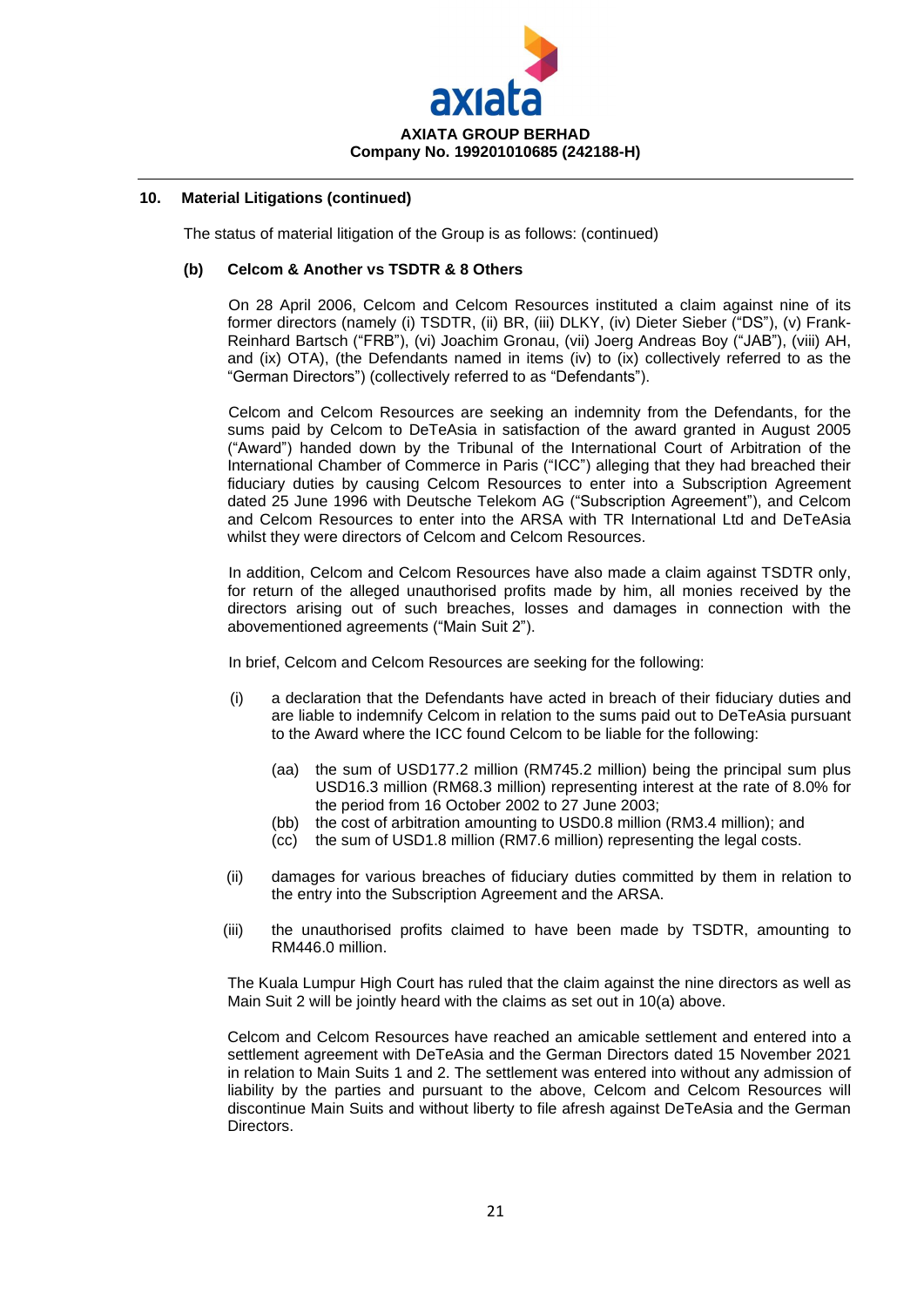

The status of material litigation of the Group is as follows: (continued)

#### **(b) Celcom & Another vs TSDTR & 8 Others (continued)**

The proceedings against TSTDR and BR in relation to Main Suits 1 and 2 will continue subject to new directions from the Court following discontinuation of the same against DeTeAsia and the German Directors.

#### **(c) Robi Axiata Limited ("Robi") vs Commissioner of Large Taxpayer Unit ("LTU-VAT") and Ors. (SIM Replacement Tax)**

#### **Robi SIM Replacement Dispute 2007-2011**

On 17 May 2015, the LTU-VAT of the National Board of Revenue ("LTU-VAT of the NBR") issued a revised demand letter for BDT4,145.5 million (RM202.0 million) [the earlier show cause letter dated 23 February 2012 for BDT6,549.9 million (RM319.2 million)] ("2007 to 2011 Revised Claim") to Robi alleging that Robi had evaded payment of supplementary duty and VAT levied on the issuance of a certain number of SIM cards to new customers of Robi for the duration from March 2007 to June 2011 when such SIM cards were issued as replacement cards to the existing subscribers of Robi.

In August 2015, Robi filed an appeal against the 2007 to 2011 Revised Claim to the Customs, Excise and VAT Appellate Tribunal. Robi deposited 10.0% of the sum set out in the respective demand notices with the LTU-VAT of the NBR based on provisions of the VAT Act 1991. This appeal was first heard on 28 September 2016 by the Customs, Excise and VAT Appellate Tribunal and later reheard on 11 April 2017 by a reconstituted bench of the Customs, Excise and VAT Appellate Tribunal. The Customs, Excise and VAT Appellate Tribunal dismissed Robi's appeal.

In September 2017, Robi filed an appeal to the High Court Division against the Customs, Excise and VAT Appellate Tribunal's decision ("VAT Appeal No.1"). This VAT Appeal No. 1 is currently pending for hearing before the High Court Division.

#### **Robi SIM Replacement Dispute July 2012 to July 2015**

On 20 November 2017, the LTU-VAT of the NBR issued a demand letter for BDT2,852.0 million (RM139.0 million) ("2012 to 2015 Claim") to Robi alleging that Robi had evaded payment of supplementary duty and VAT levied on the issuance of certain number of SIM cards to new customers of Robi for the duration from July 2012 to June 2015 when such SIM cards were issued as replacement cards to the existing subscribers of Robi.

On 18 February 2018, Robi filed an appeal against the 2012 to 2015 Claim to the Customs, Excise and VAT Appellate Tribunal on the basis that replacement cards do not establish new connections and do not change existing subscribers' numbers. Robi deposited 10.0% of the sum set out in the respective demand notices with the LTU-VAT of the NBR based on provisions of the VAT Act 1991. This appeal was dismissed by the Customs, Excise and VAT Appellate Tribunal.

Robi then filed an appeal to the High Court Division against the Customs, Excise and VAT Appellate Tribunal's decision ("VAT Appeal No.2").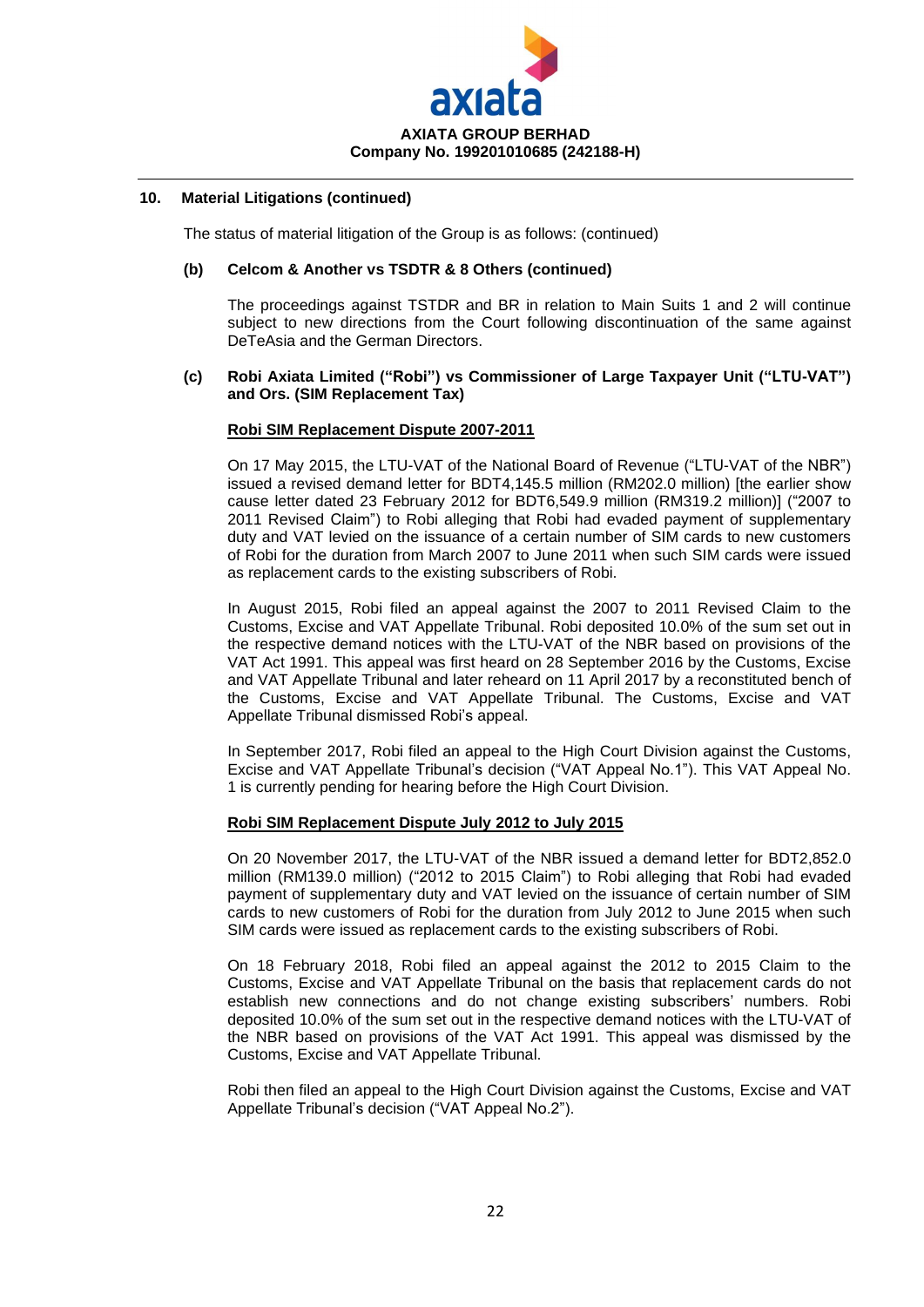

The status of material litigation of the Group is as follows: (continued)

#### **(c) Robi Axiata Limited ("Robi") vs Commissioner of Large Taxpayer Unit ("LTU-VAT") and Ors. (SIM Replacement Tax) (continued)**

#### **Robi SIM Replacement Dispute July 2012 to July 2015 (continued)**

On 23 November 2020, both VAT Appeal No.1 and VAT Appeal No.2 pending in the High Court Division were fixed for hearing whereupon the High Court Division ordered parties to file the remaining paper books.

On 3 December 2020, the High Court Division took the view that Robi needed to file a revision application for the VAT Appeal No. 2 under the new VAT and Supplementary Duty Act 2012 which became effective on 1 July 2019, and pursuant thereto, to deposit a further 10.0% of the sum set out in the respective demand notices with the LTU-VAT of the NBR.

Robi has filed written arguments against such views on the basis that the new VAT and Supplementary Duty Act 2012 is not applicable. This legal point was heard on 2 March 2021 in which the High Court Division dismissed Robi's argument and advised Robi to file a revision application under the new VAT and Supplementary Duty Act 2012, to which Robi had on 23 March 2021 filed the Civil Miscellaneous Petition for Leave to Appeal ("CMP") before the Appellate Division contending the dismissal. Pending the hearing of the CMP by the Appellate Division, the High Court Division issued a certified copy of the judgement on maintainability on 23 August 2021. Robi subsequently filed a Civil Petition for Leave to Appeal ("CP") before the Appellate Division of the Supreme Court of Bangladesh. The CP is now pending for hearing.

## **(d) Robi vs LTU-VAT of the NBR (VAT Audit)**

The LTU-VAT of the NBR issued 5 show cause cum demand notices to Robi for a total amount of BDT9,245.0 million (RM450.5 million). Robi filed writ petitions for judicial review) on 3 May 2018 to challenge these claims. The details are as below. The LTU-VAT of the NBR referred the matter to the Directorate General of Audit Intelligence and Investigation ("DGAI") to re-examine the claims and as such, Robi is not pursuing the Writ Petitions.

(i) the first show cause cum demand notice for BDT7,118.2 million (RM346.9 million) was issued based on the credit balance of VAT payable General Ledger ("GL") and VAT Return and VAT payable for the period from 2013 to 2016. While conducting its audit, the LTU-VAT of the NBR asked for month-on-month movement of output and withholding GL from Systems, Applications and Products i.e., SAP (Opening, debit balance during the month, credit balance during the month and closing balance). Robi had submitted the required documents. The LTU-VAT of the NBR just considered the total credit balance of SAP GL as payable and compared it with VAT return without considering the documents or explanation submitted by Robi.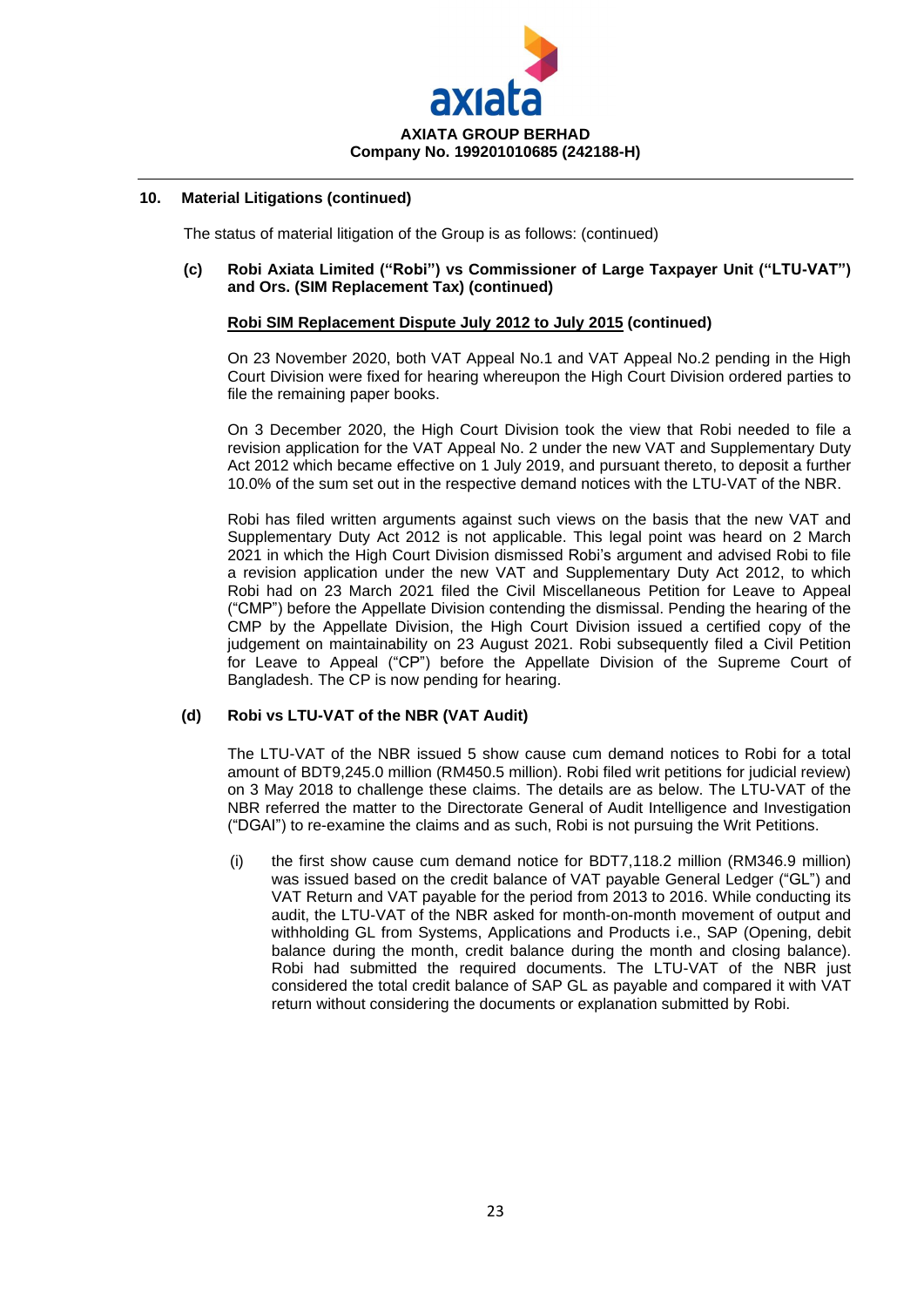

The status of material litigation of the Group is as follows: (continued)

## **(d) Robi vs LTU-VAT of the NBR (VAT Audit) (continued)**

- (ii) the second show cause cum demand notice for BDT910.5 million (RM44.4 million) alleges unpaid VAT on merger and spectrum fee. The LTU-VAT of the NBR which collected merger fee/spectrum information from the Bangladesh Telecommunication Regulatory Commission ("BTRC") in relation to merger directly, thereafter arbitrarily calculated VAT without considering Robi's documents and information regarding actual payment to BTRC. This issue has already been covered in item (i), nevertheless the LTU-VAT of the NBR still arbitrarily made the same claim separately.
- (iii) the third show cause cum demand notice for BDT16.5 million (RM0.8 million) is to claim that VAT is payable on interconnection charges from Bangladesh Telecommunications Limited ("BTCL") for 2012. The output VAT for BTCL service to customer is centrally collected by the LTU-VAT of the NBR and that BTCL cannot adjust input VAT on interconnection charges payable to Robi. Therefore, BTCL did not pay the VAT on same to Robi. This issue has already been covered in item (i), nonetheless the LTU-VAT of the NBR still arbitrarily made the same claim separately.
- (iv) the fourth show cause cum demand notice for BDT35.7 million (RM1.7 million) is to claim that VAT is payable on interconnection charges from BTCL for 2013 to 2016 (the issue is same as item (iii) of this case but relating to different period (2013- 2016)).
- (v) the fifth show cause cum demand notice for BDT1,164.1 million (RM56.7 million) is for VAT rebate cancellation on imported telecom items. The LTU-VAT of the NBR directly collected imports information from Customs Authority, then cancelled few imported items such as battery, switch, cable, router, system, etc. on arbitrary basis. These are the integral parts of machineries and spare parts.

Pursuant to re-examinations of the aforementioned demand notices by the DGAI, the LTU-VAT of the NBR issued 4 new show cause notices dated 22 March 2020 to Robi on the cumulative amount of BDT7,459.5 million (RM363.5 million) for the period of January 2013 to December 2016, details of which are set out as follows:

- (i) the first show cause notice is on BDT3,676.0 million (RM179.1 million) in relation to VAT deducted at source on grounds of (I) withholding VAT on handsets; (II) withholding VAT on dealer's commission; (III) withholding VAT not paid on revenue sharing on the basis of audited financial statements; (IV) less withholding VAT paid on the basis of audited accounts etc.
- (ii) the second show cause is on BDT394.3 million (RM19.3 million) in relation to VAT of BDT368.6 million (RM17.9 million) and supplementary duty payment of BDT25.7 million (RM1.2 million) based on Robi's audited financial statements.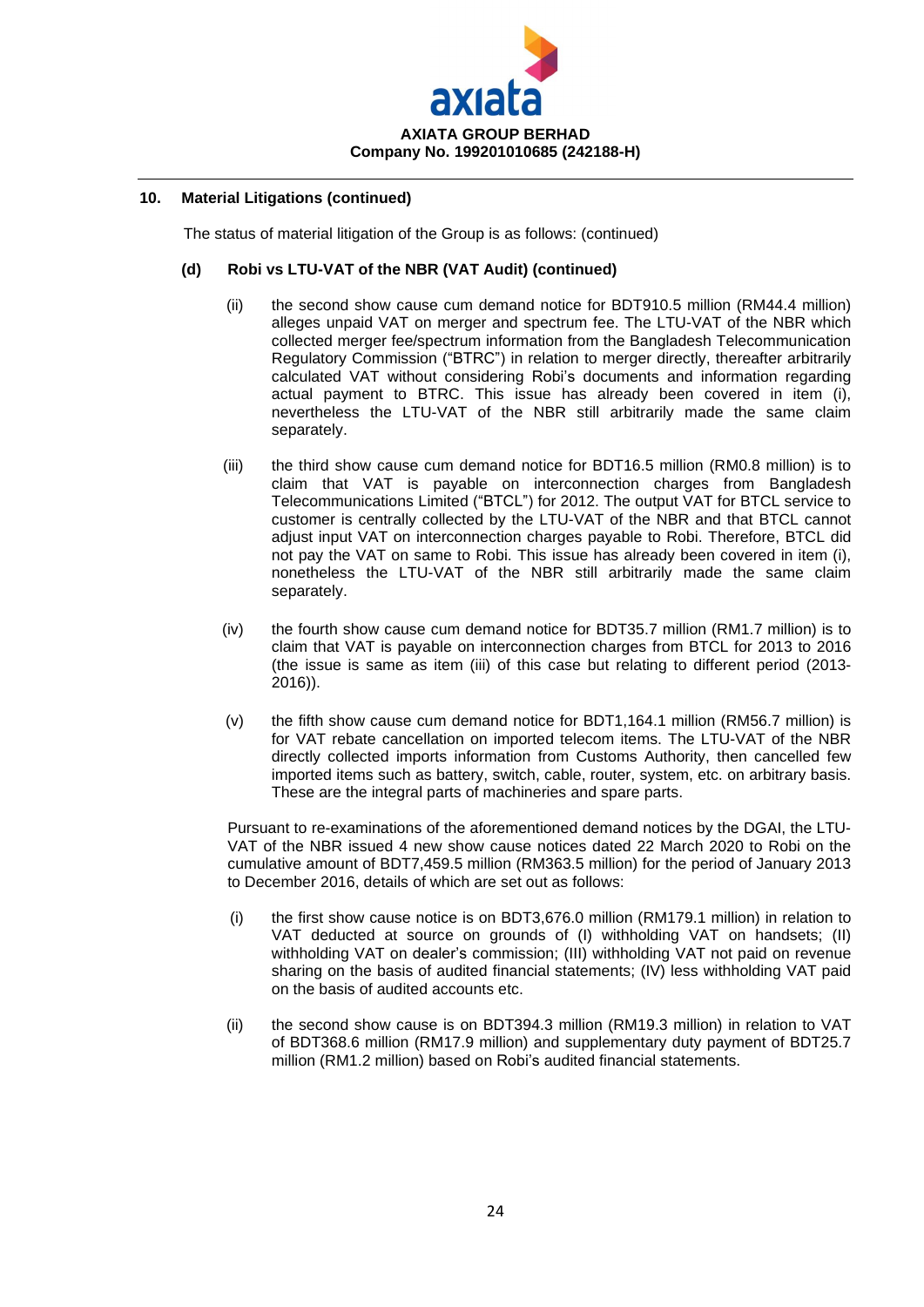

The status of material litigation of the Group is as follows: (continued)

#### **(d) Robi vs LTU-VAT of the NBR (VAT Audit) (continued)**

- (iii) the third show cause notice is on BDT1,308.0 million (RM63.7 million) in relation to VAT on revenue sharing.
- (iv) the fourth show cause notice is on BDT2,081.2 million (RM101.4 million) in relation to VAT rebate cancellation.

Robi has filed writ petitions for judicial review on 27 June 2020 to the High Court Division against these 4 new show-cause notices. The High Court Division subsequently issued a rule nisi in favour of Robi on 31 August 2020 and the rule nisi is pending for hearing.

#### **(e) Robi vs BTRC**

The BTRC conducted an audit on Robi's information system for the years between 1997 to 2014 and issued a claim of BDT8,672.4 million (RM422.6 million) against Robi on 31 July 2018 ("Information System Audit Claim"). This Information System Audit Claim is disputed by Robi and a Notice of Arbitration was served on BTRC on 30 May 2019.

On 13 June 2019, notwithstanding Robi's Notice of Arbitration, the BTRC directed Robi to make payment for the Information System Audit Claim within 10 days. Challenging the demand, Robi filed a suit on 25 August 2019 before the Joint District Judge, Dhaka seeking a declaration and permanent injunction against BTRC's Information System Audit Claim. The District Court admitted the suit.

Additionally, Robi filed an application seeking an ad interim relief in relation to: (i) temporary injunction restraining BTRC from demanding payment of the Information System Audit Claim; (ii) temporary injunction restraining BTRC from causing any interference with the operation of Robi's mobile telecommunication services; and (iii) direction from the court to the effect that BTRC shall issue all relevant No Objection Certificate(s) for the importation of telecommunication equipment and software, and grant all relevant approvals for tariff, service, package, etc. as and when required by Robi from time to time.

The abovementioned application for ad interim relief was dismissed on 1 September 2019 by the Joint District Judge, Dhaka. Robi referred an appeal before the High Court Division in respect of the rejection of temporary injunction application on 5 September 2019.

On 5 January 2020, the High Court Division issued an injunction upon BTRC on condition that Robi deposit BDT1,380.0 million (RM69.0 million) in five installments. Robi has deposited these five equal installments up to 31 May 2020. Robi had on 31 March 2022 filed its written statement at the High Court Division. This matter is currently pending for hearing before the Joint District Judge in Dhaka.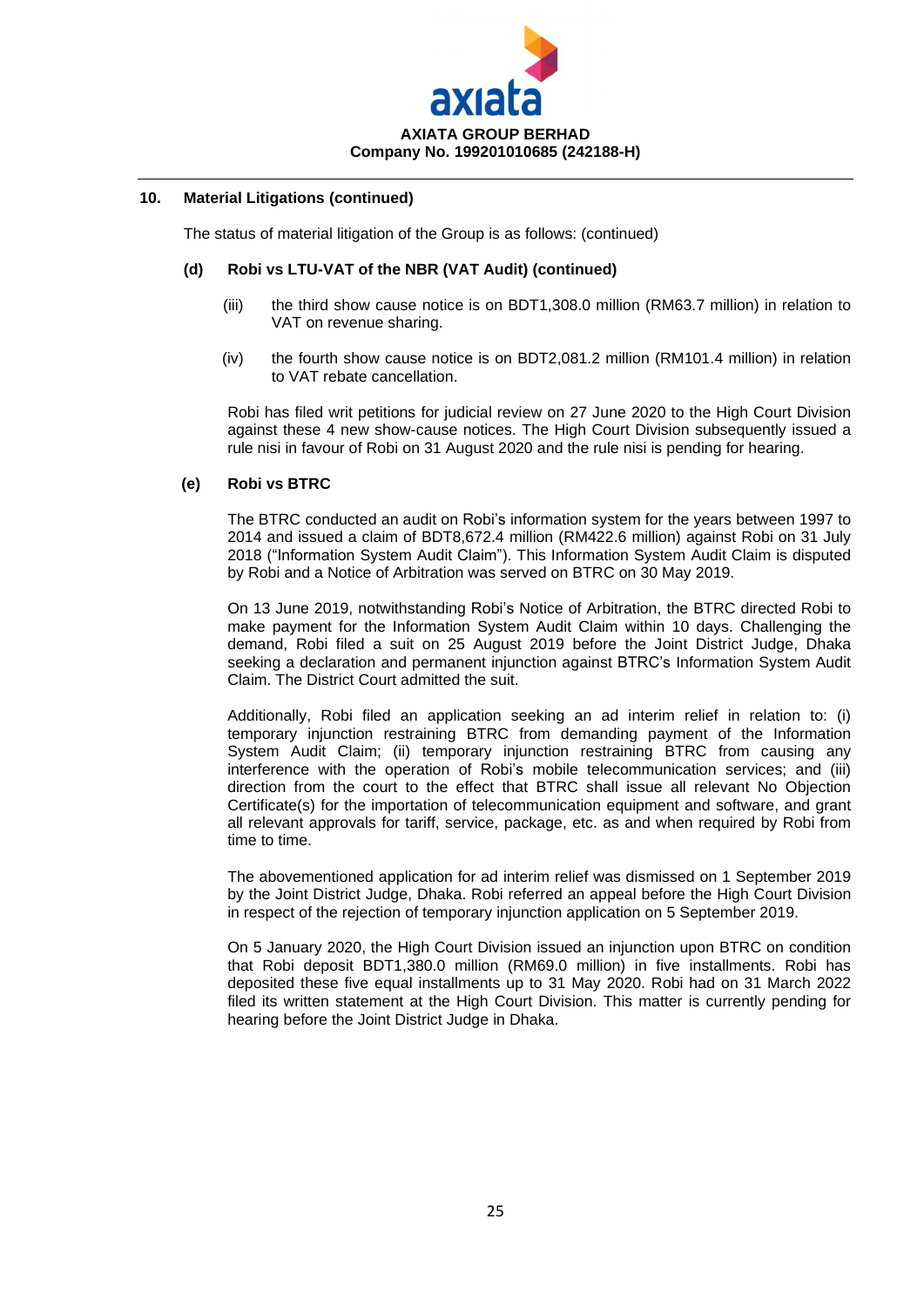

The status of material litigation of the Group is as follows: (continued)

#### **(f) Robi vs LTU-VAT of the NBR (VAT Rebate Cancellation)**

For the period of 2010 to 2016, Robi claimed rebate for input VAT payable on certain services and goods related to capital machineries (i.e. antenna, cable, media gateway switch, battery, modem, telephone and telegraphic switch, power system, optical multi service systems, universal service router, printed service board, racks, etc.). The LTU-VAT of the NBR cancelled the rebates and issued the following demand notices cumulatively for BDT3,636.2 million (RM177.3 million) to which Robi is challenging:

- (i) the demand notice for the period of March 2012 to April 2013 is for BDT830.6 million (RM40.5 million).
- (ii) the demand notice for the period of July 2013 to June 2014 is for BDT596.8 million (RM29.1 million).
- (iii) the demand notice for the period of July 2014 to January 2016 is for BDT993.2 million (RM48.4 million).
- (iv) the demand notice for the period of February 2016 to April 2016 for BDT41.0 million (RM2.0 million).
- (v) the demand notice for the period of May 2016 to December 2016 is for BDT707.7 million (RM34.5 million).
- (vi) the demand notice for the financial years of 2010 to 2012 is for BDT466.9 million (RM22.8 million).

Robi filed VAT appeals to the High Court Division on 26 August 2013 for item (i), 21 January 2019 for items (ii) to (v), and on 1 June 2020 for item (vi). For item (i), Robi paid the amount in full. For items (ii) to (vi), Robi deposited 10.0% of the sum set out in the respective demand notices with the LTU-VAT of the NBR based on the provisions of the VAT Act 1991.

All the cases are currently pending for hearing before the High Court Division.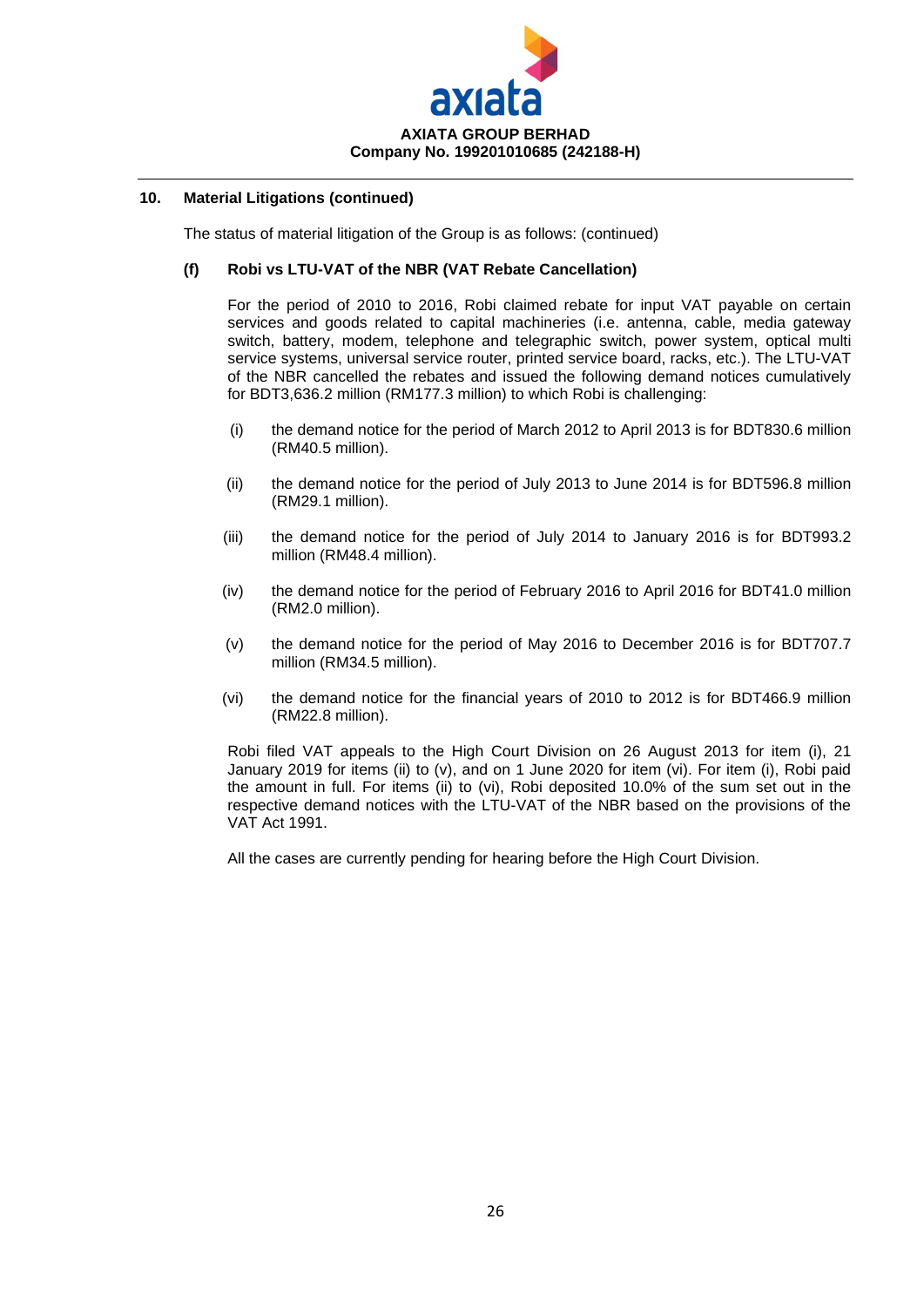

The status of material litigation of the Group is as follows: (continued)

#### **(g) Robi vs The Commissioner of Taxes**

The Commissioner of Taxes assessed the income tax return of Robi and disallowed certain losses and expenses (i.e. subsidy on acquisition expenses/promotional expense (SIM tax subsidy), foreign exchange losses, non-adjustment of depreciation allowances, etc.) and further determined the income tax payable as follows:

- (i) for the assessment year 2013-2014, BDT2,273.6 million (RM110.8 million) and interest of BDT378.2 million (RM18.4 million);
- (ii) for the assessment year 2014-2015, BDT2,246.3 million (RM109.5 million) and interest of BDT414.4 million (RM20.2 million); and
- (iii) for the assessment year 2015-2016, BDT2,263.2 million (RM110.3 million) and interest of BDT295.3 million (RM14.4 million).

Robi has referred its appeals to the High Court Division against the Commissioner of Taxes' respective determination and such appeals are pending hearing before the High Court Division.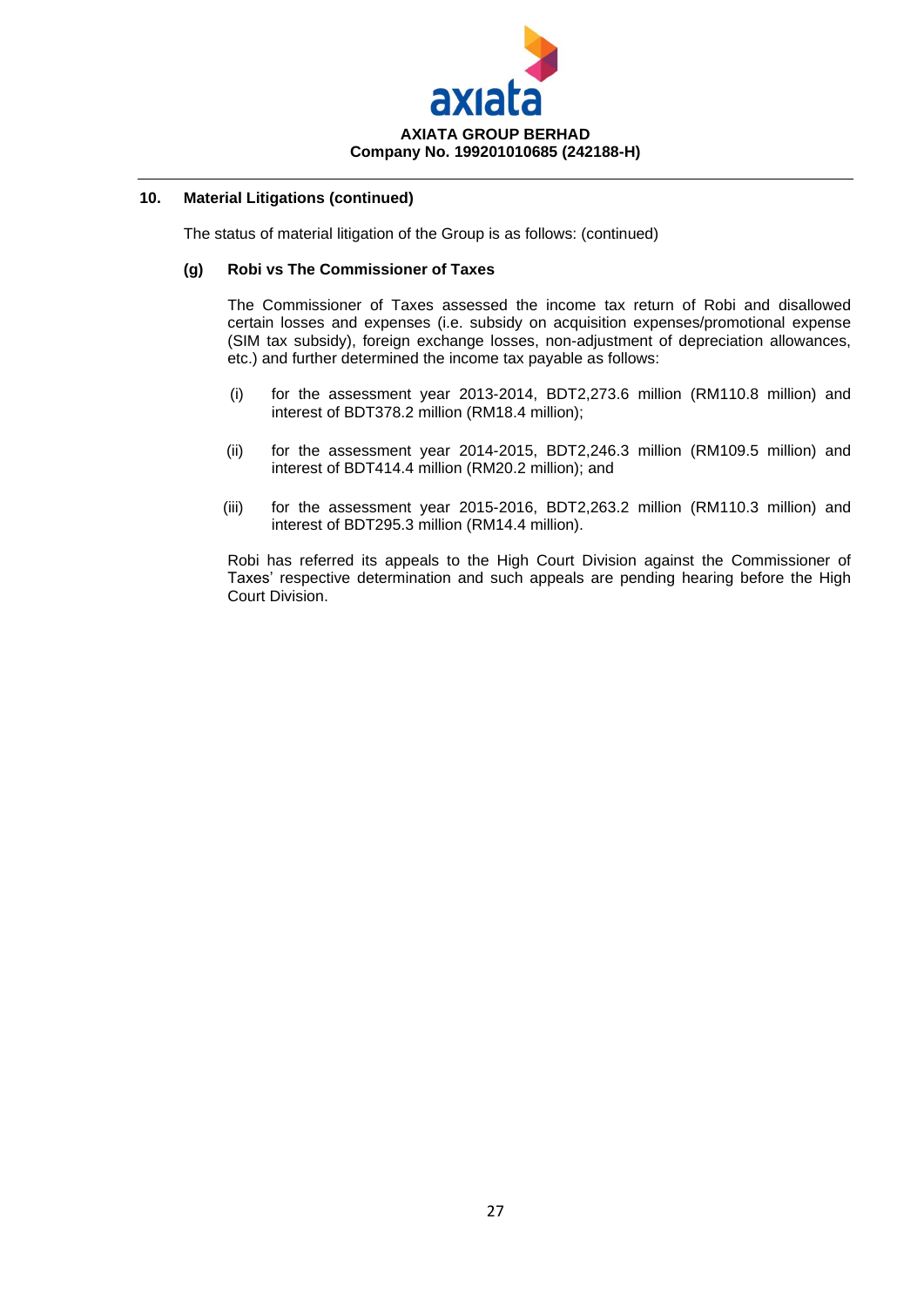

The status of material litigation of the Group is as follows: (continued)

#### **(h) Dialog Broadband Networks (Private) Limited (Amalgamated with Suntel Limited) ("DBN") vs Electroteks Network Services (Private) Limited ("Electroteks")**

On 20 November 2001, DBN initiated a claim against Electroteks for SLR68.8 million (RM1.0 million) to recover an outstanding amount due for the provision of telecommunication facilities. This claim has concluded and is currently at execution stage.

On 30 May 2002, Electroteks filed a counterclaim for SLR4,200.0 million (RM59.2 million) together with the interest thereon and it was allowed by the court ("Counterclaim Judgment"). DBN filed an appeal against the Counterclaim Judgment to the Supreme Court of Sri Lanka.

Pending disposal of the aforesaid appeal, Dialog Axiata Plc., the holding company of DBN, has provided a bank guarantee for SLR1,000.0 million (RM14.1 million) and a corporate guarantee for SLR3,200.0 million (RM45.1 million) to stay execution of the Counterclaim Judgment.

Parties filed written submissions on 30 November 2016. The Judgment was delivered by the Supreme Court of Sri Lanka on 14 December 2018 allowing the appeal of DBN and setting aside the Judgment of the Commercial High Court. Principal sum with the legal interest as at 14 December 2018 is SLR11,608.9 million (RM163.7 million).

Electroteks has filed a revision application in the Supreme Court of Sri Lanka under Case Number SC/MISC/3/2019 against the Judgment delivered by the Supreme Court of Sri Lanka and the matter came up for support on 17 May 2019. On that date, the Presiding Judge of the Supreme Court bench referred the matter to be mentioned on 12 June 2019 before a bench comprising the judges who delivered the Judgment. However, when the matter came up on 12 June 2019, no direction was made by the Supreme Court.

The matter was supported on 14 September 2020. The order was reserved by the Supreme Court.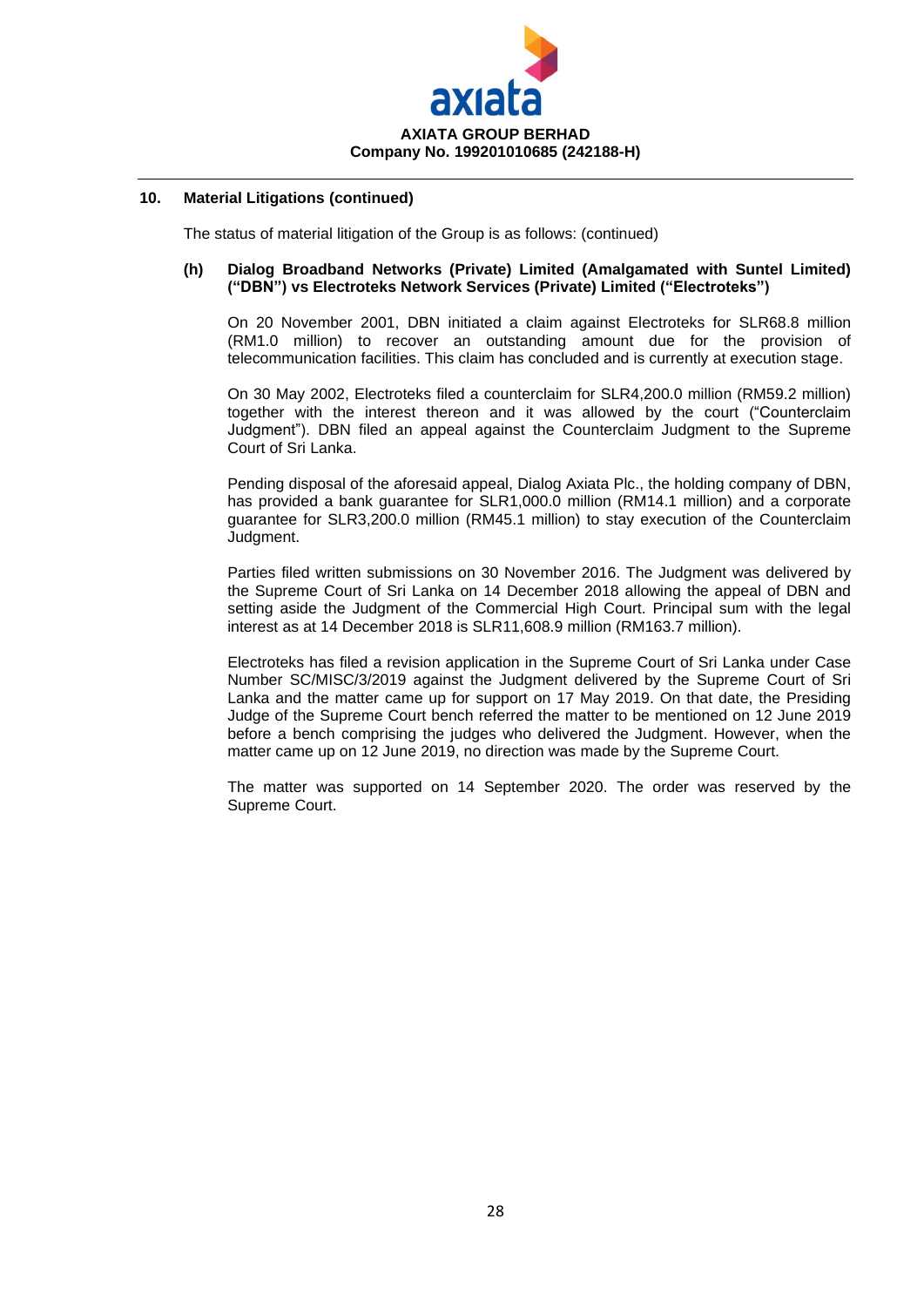

The status of material litigation of the Group is as follows: (continued)

**(i) Writ petition filed by 6 individuals against Ncell Private Limited ("Ncell"), Reynolds Holdings Limited ("Reynolds"), Axiata Investments (UK) Limited ("Axiata UK"), Large Tax Payers' Office of Nepal ("LTPO"), Inland Revenue Department of Nepal ("IRD"), Nepal Rastra Bank, Department of Industry, Industry and Investment Promotion Board, Nepal Telecommunications Authority, Sunivera Capital Ventures Pvt. Ltd. and the Office of Company Registrar**

A public interest litigation ("PIL") has been filed at the Supreme Court of Nepal ("SC") seeking various orders from the SC including that tax to be collected from Ncell and Axiata UK in relation to the indirect transfer to Axiata UK of an 80.0% stake in Ncell through the sale of Reynolds by Ncell's previous foreign investor, TeliaSonera Norway Nepal Holdings AS ("TeliaSonera") to Axiata UK ("Transaction").

The SC issued its full written order on 9 April 2019 ("Order") in relation to its oral order dated 6 February 2019 that the LTPO should determine the outstanding tax to be paid in relation to the Transaction within three months from the date of receipt of the Order by the LTPO and that the responsibility to pay tax lies with Ncell and Axiata Group Berhad, the latter who is not a party to the PIL. Ncell received a letter issued by the LTPO on 16 April 2019 stating that its assessment order in relation to the Transaction initially issued to TeliaSonera ("Telia Assessment") is now transferred to Ncell and that the further balance amount of the Capital Gains Tax ("CGT") arising from the Transaction is NPR39,060.7 million (RM1,353.8 million). Ncell is ordered to deposit the said amount within 7 days, or by 22 April 2019 ("LTPO Direction").

Ncell had on 21 April 2019 filed a Writ Petition for Certiorari, Prohibition and Mandamus to the SC against the LTPO, IRD and the Ministry of Finance of Nepal ("Ncell Application") for an annulment of the LTPO Direction and to challenge the legality of the LTPO Direction on grounds, including but is not limited to: (a) that the LTPO Direction in transferring the Telia Assessment unto Ncell is not incompliance with the procedures as required under the Income Tax Act, 2058 (2002) ("ITA"); (b) that the LTPO is obliged to undertake a tax assessment on Ncell and not, as demanded in the LTPO Direction, merely a tax collection; (c) that in issuing the LTPO Direction, the LTPO has: (i) failed in providing or affording Ncell the opportunity in making any submission or representation in relation to the imposed tax liability; and (ii) failed in providing Ncell with the option to file or submit an application for administrative review over the LTPO Direction.

Following the Ncell Application, the SC on 25 April 2019 issued a show cause order against the LTPO, IRD and the Ministry of Finance of Nepal (collectively, the "Respondents") to appear before a Division Bench on 6 May 2019 ("Hearing Date") and that a temporary stay order is granted until the Hearing Date, during which period the Respondents were refrained from taking any steps to enforce the LTPO Direction against Ncell.

The Division Bench on 7 May 2019 ordered that a full bench of the SC to be convened to hear and decide on the Ncell Application and that the temporary stay order granted on 25 April 2019 be continued, in the period of which the Respondents are refrained from taking any steps against Ncell. Hearing of the Ncell Application before a full bench of the SC was concluded on 7 July 2019.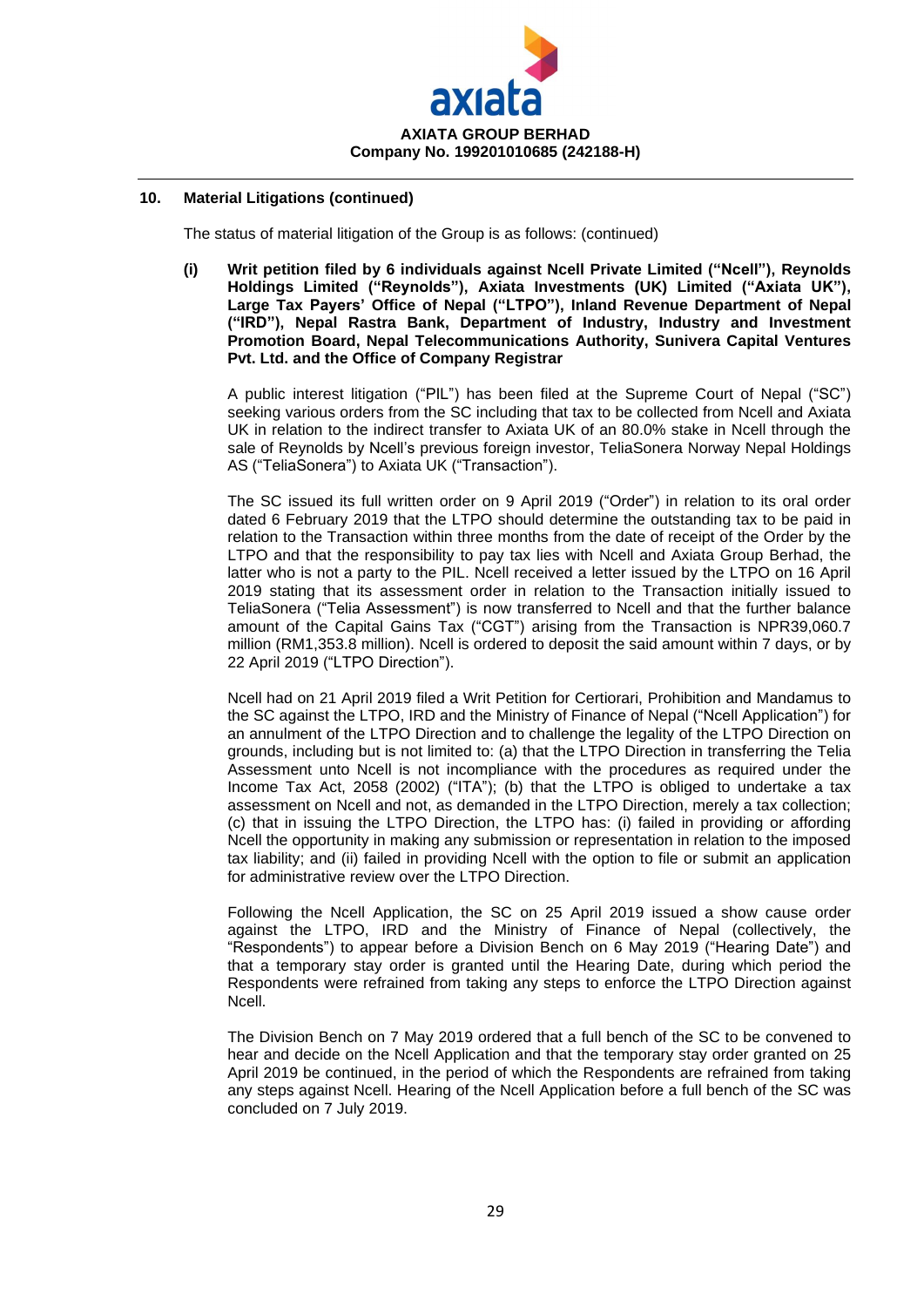

The status of material litigation of the Group is as follows: (continued)

**(i) Writ petition filed by 6 individuals against Ncell Private Limited ("Ncell"), Reynolds Holdings Limited ("Reynolds"), Axiata Investments (UK) Limited ("Axiata UK"), Large Tax Payers' Office of Nepal ("LTPO"), Inland Revenue Department of Nepal ("IRD"), Nepal Rastra Bank, Department of Industry, Industry and Investment Promotion Board, Nepal Telecommunications Authority, Sunivera Capital Ventures Pvt. Ltd. and the Office of Company Registrar (continued)**

On 26 August 2019, the SC issued a short-form judgment on the Ncell Application ("Short Form Order") in which the SC partially upheld the Ncell Application. The full written judgment of the SC's decision was issued on 21 November 2019 ("SC Judgment"). The SC Judgment states that the prior tax amount assessed by the LTPO is to be reduced to the extent of fees purportedly levied under section 120(a) of the Nepalese Income Tax Act which were found to be unlawful. The SC has held that Ncell remains liable to pay NPR21,104.0 million (RM731.4 million) in allegedly outstanding CGT (including fees pursuant to sections 117(1)(a) and (c) and interest pursuant to sections 118 and 119 until the date of deposit) in relation to the Transaction.

Following this SC Judgment, on 6 December 2019, the LTPO demanded that Ncell pay NPR22,445.1 million (RM777.9 million) in allegedly outstanding CGT (including interest and penalties) ("Demand Amount"). On 22 December 2019, the LTPO issued a second demand letter, repeating the demand from 6 December 2019 for Ncell to deposit the sums demanded within 15 days (collectively, the "LTPO Demand Letters"). On 12 April 2020, Ncell settled the Demand Amount and an additional sum of NPR990.3 million (RM35.0 million) as interest (collectively, the "Total Amount"). Ncell's payment of the Total Amount was made under protest and expressly without prejudice to Ncell and Axiata UK's position in the international arbitration proceedings commenced by Ncell and Axiata UK against the Federal Democratic Republic of Nepal (detailed below).

The LTPO Demand Letters represent a clear violation of the terms of the Provisional Measures Order (defined below) issued by the Tribunal on 18 December 2019 in the arbitration proceedings commenced by Ncell and Axiata UK which ordered Federal Democratic Republic of Nepal ("Nepal"), its agencies and officials to refrain from, amongst other things, taking any steps to enforce or otherwise give effect to the LTPO Demand Letters. The Provisional Measures Order is legally binding on Nepal and its agencies under international law.

#### **Arbitration of Axiata UK and Ncell vs Nepal**

Following the LTPO Demand Letters, Axiata UK and Ncell have filed a Request for Arbitration ("Request") with the International Centre for the Settlement of Investment Disputes ("ICSID") pursuant to the Agreement dated 2 March 1993 between the Government of the United Kingdom of Great Britain and Northern Ireland and the Government of Nepal for the Promotion and Protection of Investments ("Bilateral Investment Treaty").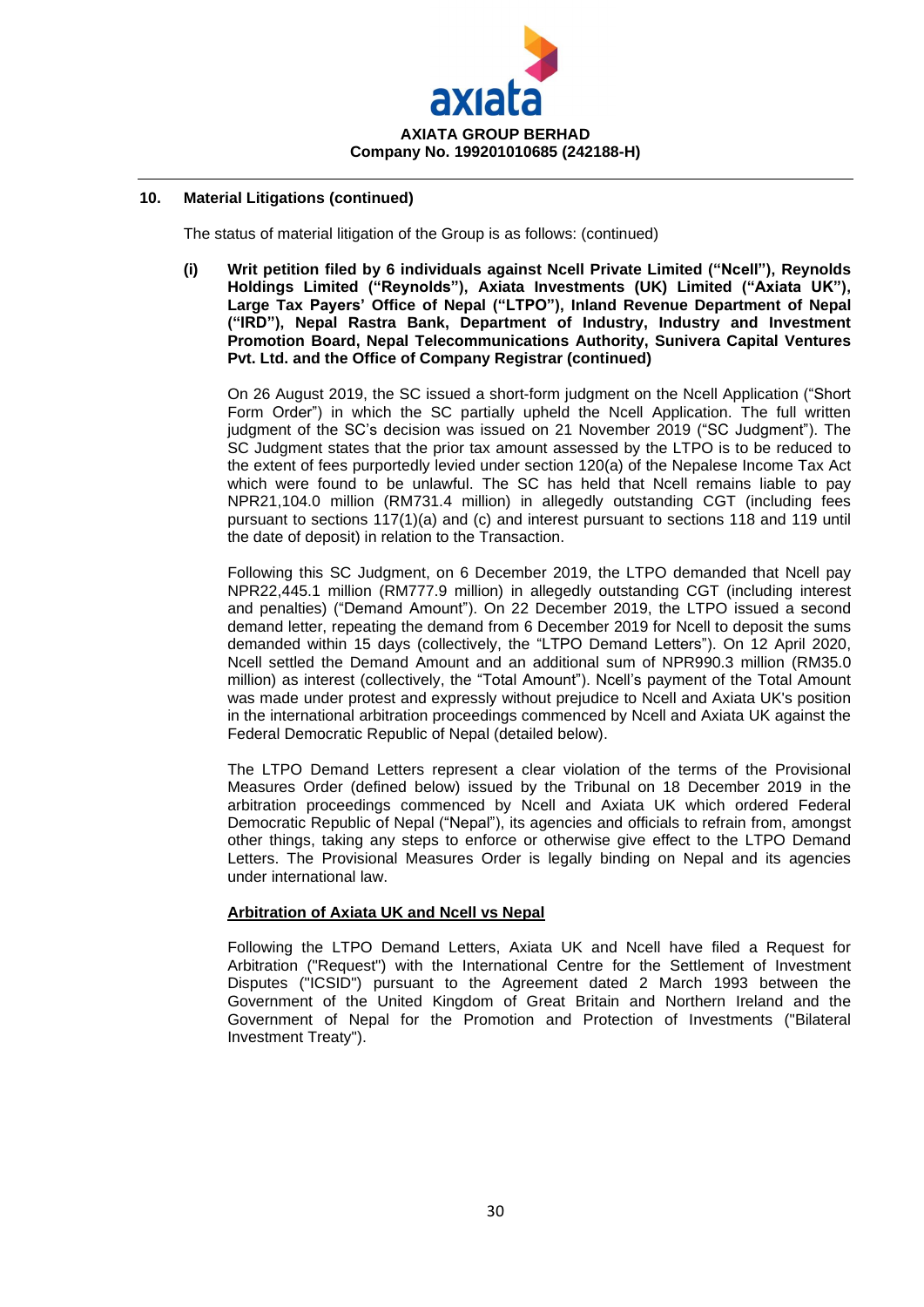

The status of material litigation of the Group is as follows: (continued)

**(i) Writ petition filed by 6 individuals against Ncell Private Limited ("Ncell"), Reynolds Holdings Limited ("Reynolds"), Axiata Investments (UK) Limited ("Axiata UK"), Large Tax Payers' Office of Nepal ("LTPO"), Inland Revenue Department of Nepal ("IRD"), Nepal Rastra Bank, Department of Industry, Industry and Investment Promotion Board, Nepal Telecommunications Authority, Sunivera Capital Ventures Pvt. Ltd. and the Office of Company Registrar (continued)**

#### **Arbitration of Axiata UK and Ncell vs Nepal (continued)**

Axiata UK and Ncell's claims as set out in the Request relate to Nepal's conduct in contravention of its international law obligations under the Bilateral Investment Treaty. In particular, the claims relate to Nepal's conduct in imposing capital gains tax in connection with Axiata UK's acquisition of 100.0% of the shares of Reynolds, which owns 80.0% of the shares of Ncell.

Axiata UK and Ncell dispute the entirety of the CGT allegedly payable by Ncell in connection with the Transaction and will argue, among other things, that the imposition of CGT by Nepal in relation to the Transaction is unlawful. AIUK and Ncell will seek remedies including restitution of sums already paid, a permanent injunction against further attempts to collect CGT from Ncell in connection with the Transaction and damages for all losses suffered in consequence of Nepal's unlawful conduct. Ncell has paid a total of NPR47,009.9 million (RM1,629.3 million) in alleged outstanding CGT.

Pursuant to the ICSID, Axiata UK and Ncell appointed Albert Jan van den Berg (Dutch) on 23 July 2019 as their chosen arbitrator. The arbitration tribunal ("Tribunal") was fully constituted on 18 October 2019, the other members being Paul Friedland (American) and Professor Joongi Kim (Korean, presiding arbitrator).

On 18 December 2019, the Tribunal granted Axiata UK and Ncell's application for provisional measures in large part and ordered that Nepal, its organs, agencies and officials, including the LTPO and the IRD, immediately be restrained from:

- (i) taking any steps to enforce or otherwise give effect to the demand letter served by the LTPO against Ncell dated 6 December 2019 in which the LTPO demanded that Ncell pay NPR22,445.1 million (RM777.9 million) in allegedly outstanding CGT (including interest and penalties) in connection with the Transaction; and
- (ii) taking any steps which would alter the status quo between Axiata UK, Ncell and Nepal or aggravate the present dispute (together, the "Provisional Measures Order").

A merits hearing was originally scheduled to take place in two (and potentially three) sessions. The first session was scheduled for 29 November 2021 to 3 December 2021, with the second session to take place on 11-16 April 2022, and with 4-5 July 2022 in reserve. However, by a decision of 28 November 2021, the Tribunal postponed the November/December 2021 session of the hearing due to the emergency hospitalisation of one of Nepal's lawyers.

By Procedural Order No. 9 dated 3 December 2021, the Tribunal ordered that the hearing be deferred to 11-22 April 2022, with 4-5 July 2022 in reserve. The hearing has been concluded on 22 April 2022 with 5 July 2022 in reserve, following which the Tribunal will prepare the award. The award is expected to be delivered within 6-12 months.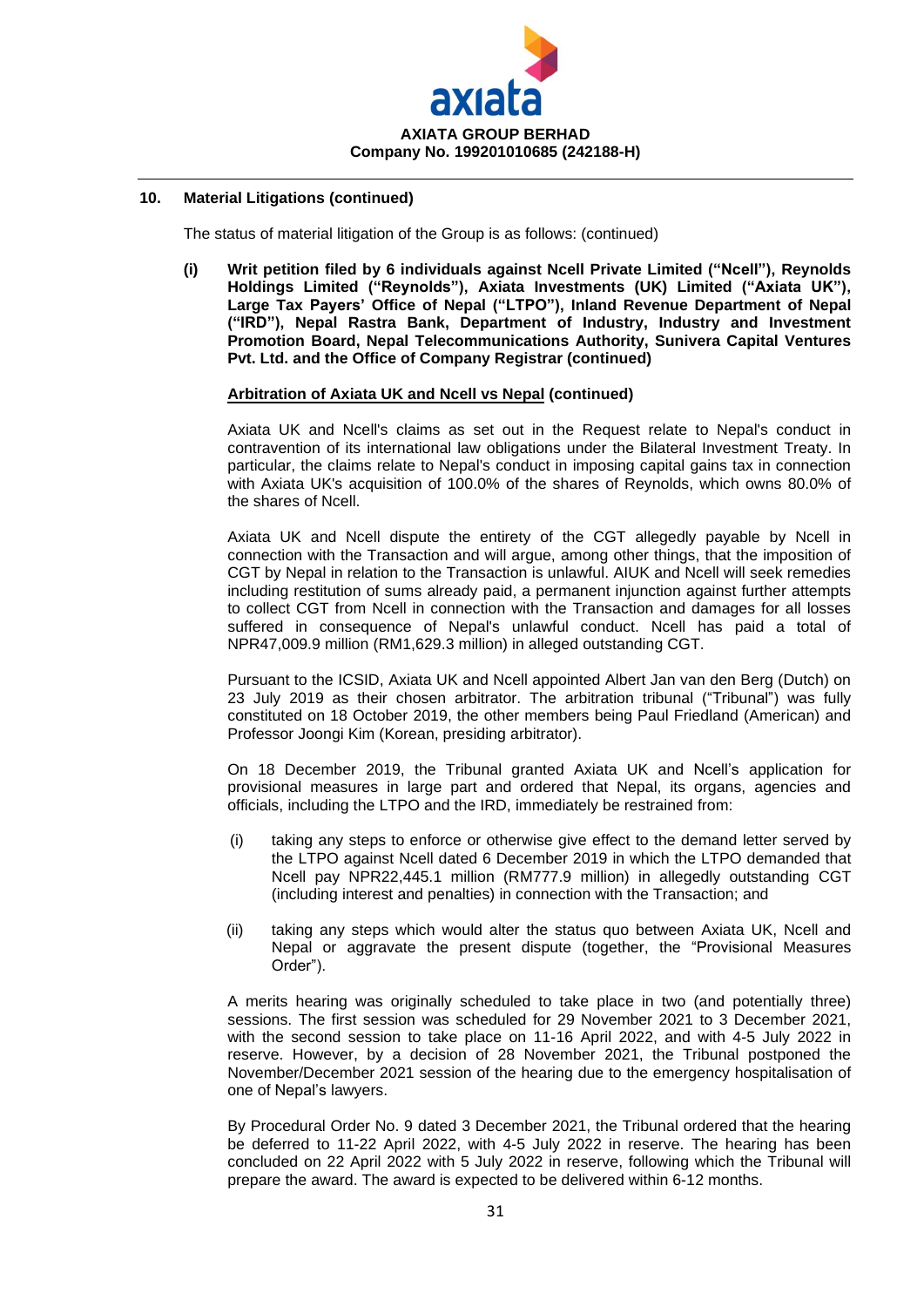

The status of material litigation of the Group is as follows: (continued)

#### **(j) Ncell vs LTPO and others**

## **Amended Assessment Notice by the LTPO**

Notwithstanding letters dated 12 April 2020 and 15 April 2020 by the LTPO to confirm that Ncell has fully discharged all of its tax obligations under the ITA arising from the Transaction, the LTPO issued a notice dated 25 December 2020 ("Reassessment Notice") under section 101(6) of the ITA to amend its earlier tax assessment of the income tax return filed by Ncell for the fiscal year of 2015 to 2016, being the fiscal year when the Transaction took place.

The LTPO had reassessed Ncell's income tax return for the fiscal year of 2015 to 2016 and determined that based on section 57 of the ITA, Ncell's taxable income for such fiscal year is now NPR127,827.6 million (RM4,430.4 million). Ncell responded to the Reassessment Notice on 12 January 2021 disagreeing, among other things, with the applicability of the assessment and the method used by LTPO to make the assessment.

Ncell has filed a writ petition ("First Writ") against LTPO and related government agencies. On 13 January 2021, Ncell obtained an order from the SC that all decisions and proceedings in relation to the Reassessment Notice be stayed until the matter is heard by the SC. On 14 January 2021, the Tribunal also issued its procedural order recording the undertaking given by Nepal and its organs and agencies will not take any measures against Ncell in relation to the section 57 demand and the Transaction.

Notwithstanding the order from the SC, LTPO had on the same day issued a further notice ("Demand Notice") under section 102 of the ITA for additional tax liability of NPR57,852.3 million (RM2,005.1 million). Ncell has filed another writ petition ("Second Writ") to dispute the Demand Notice as the remedies sought in the First Writ have been rendered inapplicable by the Demand Notice. On 7 February 2021, the SC issued an interim order directing the respondents in the Second Writ not to execute the Demand Notice and not to withhold any benefits or facilities that Ncell is legally entitled to.

The hearing which was originally scheduled to take place on 2 November 2021 has been postponed by the SC to 31 May 2022.

#### **11. Other Disclosure Requirements under Appendix 9B of the Main LR**

Other than those items disclosed in the statements of comprehensive income and notes in Part A of this announcement, there are no material impairment of inventories, gains/loss on disposal of investments, properties and assets during the current quarter and financial period to date.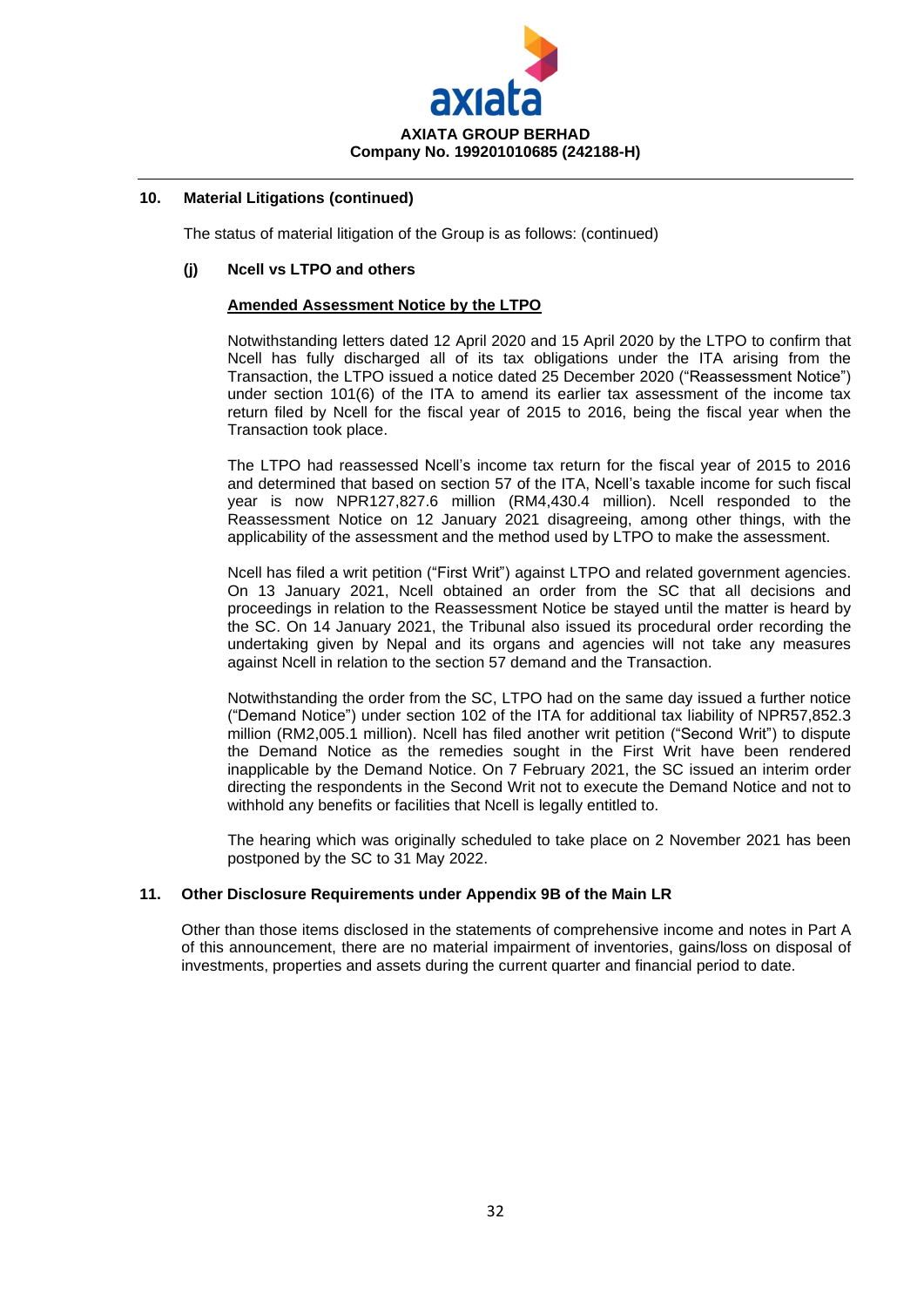

## **12. Earnings Per Share ("EPS")**

## **(a) Basic EPS**

|                                                                                                                            | <b>Current and Cumulative</b><br>Quarter |           |
|----------------------------------------------------------------------------------------------------------------------------|------------------------------------------|-----------|
|                                                                                                                            | 31/3/2022                                | 31/3/2021 |
| (Loss)/Profit attributable to owners of the Company (RM'000)<br>Adjusted weighted average number of ordinary shares ('000) | (42, 974)                                | 75,560    |
| in issue                                                                                                                   | 9,175,289                                | 9,169,814 |
| <b>Basic EPS (sen)</b>                                                                                                     | (0.5)                                    | 0.8       |

Basic EPS of the Group was calculated by dividing the net profit attributable to shareholders by the weighted average number of ordinary shares during the current quarter and financial period to date.

## **(b) Diluted EPS**

For the diluted EPS, the weighted average number of ordinary shares in issue is adjusted to assume conversion of all dilutive potential ordinary shares.

|                                                                                                                   | <b>Current and Cumulative</b><br>Quarter |                    |
|-------------------------------------------------------------------------------------------------------------------|------------------------------------------|--------------------|
|                                                                                                                   | 31/3/2022                                | 31/3/2021          |
| (Loss)/Profit attributable to owners of the Company (RM'000)                                                      | (42,974)                                 | 75,560             |
| Weighted average number of ordinary shares in issue ('000)<br>Adjusted for diluted effect of Axiata PBLTIP ('000) | 9,175,289<br>8,141                       | 9,169,814<br>7,475 |
| Adjusted weighted average number of ordinary shares ('000)                                                        | 9,183,430                                | 9,177,289          |
| Diluted EPS (sen)                                                                                                 | (0.5)                                    | 0.8                |